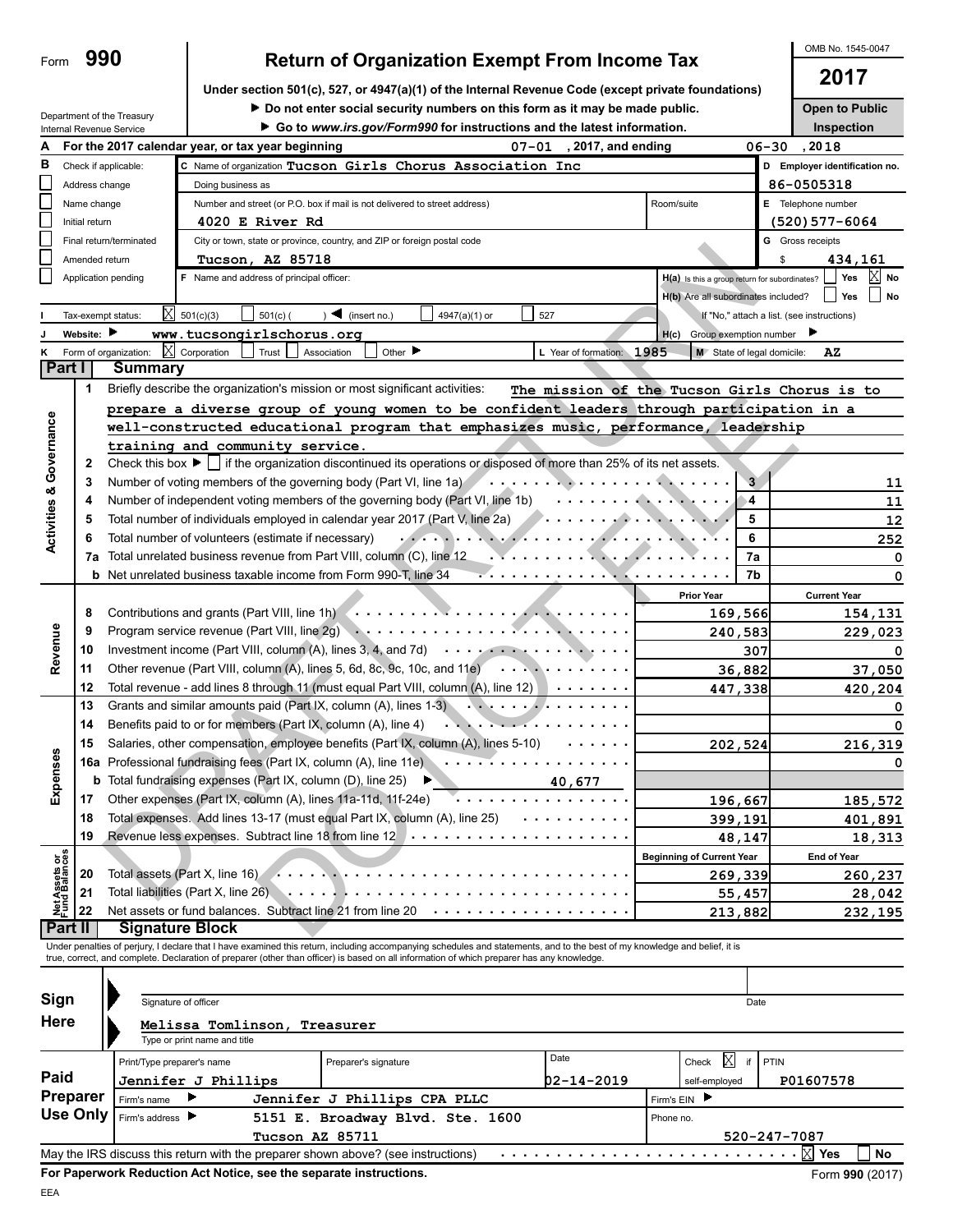|              | Form 990 (2017)<br>Tucson Girls Chorus Association Inc                                                                         | 86-0505318 | Page 2          |
|--------------|--------------------------------------------------------------------------------------------------------------------------------|------------|-----------------|
|              | <b>Part III</b><br><b>Statement of Program Service Accomplishments</b>                                                         |            |                 |
|              | Check if Schedule O contains a response or note to any line in this Part III                                                   |            |                 |
| 1            | Briefly describe the organization's mission:                                                                                   |            |                 |
|              | The mission of the Tucson Girls Chorus is to prepare a diverse group of young women to be                                      |            |                 |
|              | confident leaders through participation in a well-constructed educational program that                                         |            |                 |
|              | emphasizes music, performance, leadership training and community service.                                                      |            |                 |
|              |                                                                                                                                |            |                 |
| $\mathbf{2}$ | Did the organization undertake any significant program services during the year which were not listed on the                   |            |                 |
|              |                                                                                                                                |            | <b>x</b> No     |
|              | If "Yes," describe these new services on Schedule O.                                                                           |            |                 |
| 3            | Did the organization cease conducting, or make significant changes in how it conducts, any program                             |            |                 |
|              |                                                                                                                                |            | $\mathbf{X}$ No |
|              | If "Yes," describe these changes on Schedule O.                                                                                |            |                 |
| 4            | Describe the organization's program service accomplishments for each of its three largest program services, as measured by     |            |                 |
|              | expenses. Section 501(c)(3) and 501(c)(4) organizations are required to report the amount of grants and allocations to others, |            |                 |
|              | the total expenses, and revenue, if any, for each program service reported.                                                    |            |                 |
|              |                                                                                                                                |            |                 |
| 4a           | (Code: ) (Expenses \$320,511 including grants of \$<br>(Revenue                                                                | \$         | 229,023)        |
|              | See Schedule 0 "Statement of Program Accomplishments"                                                                          |            |                 |
|              |                                                                                                                                |            |                 |
|              |                                                                                                                                |            |                 |
|              |                                                                                                                                |            |                 |
|              |                                                                                                                                |            |                 |
|              |                                                                                                                                |            |                 |
|              |                                                                                                                                |            |                 |
|              |                                                                                                                                |            |                 |
|              |                                                                                                                                |            |                 |
|              |                                                                                                                                |            |                 |
|              |                                                                                                                                |            |                 |
|              |                                                                                                                                |            |                 |
| 4b           | including grants of \$<br>) (Revenue<br>) (Expenses \$<br>(Code:                                                               | \$         |                 |
|              |                                                                                                                                |            |                 |
|              |                                                                                                                                |            |                 |
|              |                                                                                                                                |            |                 |
|              |                                                                                                                                |            |                 |
|              |                                                                                                                                |            |                 |
|              |                                                                                                                                |            |                 |
|              |                                                                                                                                |            |                 |
|              |                                                                                                                                |            |                 |
|              |                                                                                                                                |            |                 |
|              |                                                                                                                                |            |                 |
|              |                                                                                                                                |            |                 |
| 4c           | ) (Revenue<br>(Expenses \$<br>including grants of \$<br>(Code:                                                                 | \$         |                 |
|              |                                                                                                                                |            |                 |
|              |                                                                                                                                |            |                 |
|              |                                                                                                                                |            |                 |
|              |                                                                                                                                |            |                 |
|              |                                                                                                                                |            |                 |
|              |                                                                                                                                |            |                 |
|              |                                                                                                                                |            |                 |
|              |                                                                                                                                |            |                 |
|              |                                                                                                                                |            |                 |
|              |                                                                                                                                |            |                 |
|              |                                                                                                                                |            |                 |
| 4d           | Other program services (Describe in Schedule O.)                                                                               |            |                 |
|              | (Expenses \$<br>) (Revenue \$<br>including grants of \$<br>Total program service expenses                                      |            |                 |
| 4e<br>EEA    | 320,511                                                                                                                        |            | Form 990 (2017) |
|              |                                                                                                                                |            |                 |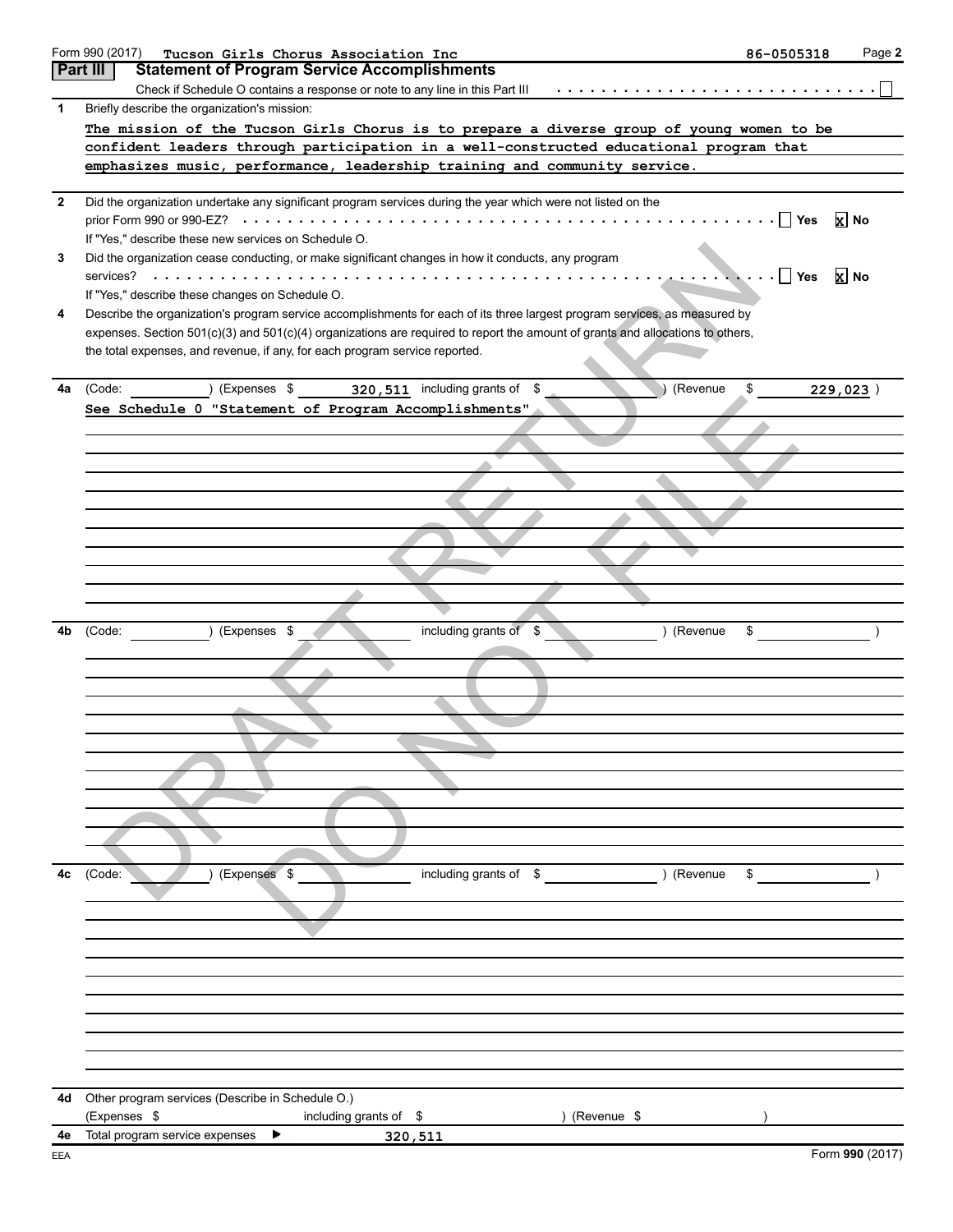| Form 990 (2017 |
|----------------|
|----------------|

EEA

**Part IV Checklist of Required Schedules** Form 990 (2017) Page **3 Tucson Girls Chorus Association Inc 86-0505318**

|     |                                                                                                                                                                                                                             |              | Yes | No |
|-----|-----------------------------------------------------------------------------------------------------------------------------------------------------------------------------------------------------------------------------|--------------|-----|----|
| 1   | Is the organization described in section 501(c)(3) or 4947(a)(1) (other than a private foundation)? If "Yes,"                                                                                                               |              |     |    |
|     |                                                                                                                                                                                                                             | 1            | Χ   |    |
| 2   | Is the organization required to complete Schedule B, Schedule of Contributors (see instructions)?                                                                                                                           | $\mathbf{2}$ | Χ   |    |
| 3   | Did the organization engage in direct or indirect political campaign activities on behalf of or in opposition to                                                                                                            |              |     |    |
|     | candidates for public office? If "Yes," complete Schedule C, Part I                                                                                                                                                         | 3            |     | Χ  |
| 4   | Section 501(c)(3) organizations. Did the organization engage in lobbying activities, or have a section 501(h)                                                                                                               |              |     |    |
|     | .<br>election in effect during the tax year? If "Yes," complete Schedule C, Part II                                                                                                                                         | 4            |     | Χ  |
| 5   | Is the organization a section $501(c)(4)$ , $501(c)(5)$ , or $501(c)(6)$ organization that receives membership dues,                                                                                                        |              |     |    |
|     | assessments, or similar amounts as defined in Revenue Procedure 98-19? If "Yes," complete Schedule C,                                                                                                                       |              |     |    |
|     | Part III $\cdots$ , $\cdots$                                                                                                                                                                                                | 5            |     |    |
| 6   | Did the organization maintain any donor advised funds or any similar funds or accounts for which donors                                                                                                                     |              |     |    |
|     | have the right to provide advice on the distribution or investment of amounts in such funds or accounts? If                                                                                                                 |              |     |    |
|     |                                                                                                                                                                                                                             | 6            |     | Χ  |
| 7   | Did the organization receive or hold a conservation easement, including easements to preserve open space,                                                                                                                   | 7            |     |    |
|     | the environment, historic land areas, or historic structures? If "Yes," complete Schedule D, Part II<br>Did the organization maintain collections of works of art, historical treasures, or other similar assets? If "Yes," |              |     | Χ  |
| 8   |                                                                                                                                                                                                                             | 8            |     | Χ  |
| 9   | Did the organization report an amount in Part X, line 21, for escrow or custodial account liability, serve as a                                                                                                             |              |     |    |
|     | custodian for amounts not listed in Part X; or provide credit counseling, debt management, credit repair, or                                                                                                                |              |     |    |
|     | .<br>debt negotiation services? If "Yes," complete Schedule D, Part IV                                                                                                                                                      | 9            |     | Χ  |
| 10  | Did the organization, directly or through a related organization, hold assets in temporarily restricted                                                                                                                     |              |     |    |
|     | endowments, permanent endowments, or quasi-endowments? If "Yes," complete Schedule D, Part V                                                                                                                                | 10           |     | Χ  |
| 11  | If the organization's answer to any of the following questions is "Yes," then complete Schedule D, Parts VI,                                                                                                                |              |     |    |
|     | VII, VIII, IX, or X as applicable.                                                                                                                                                                                          |              |     |    |
| а   | Did the organization report an amount for land, buildings, and equipment in Part X, line 10? If "Yes,"                                                                                                                      |              |     |    |
|     |                                                                                                                                                                                                                             | 11a          | Χ   |    |
| b   | Did the organization report an amount for investments - other securities in Part X, line 12 that is 5% or more                                                                                                              |              |     |    |
|     | of its total assets reported in Part X, line 16? If "Yes," complete Schedule D, Part VII                                                                                                                                    | 11 b         |     | Χ  |
| с   | Did the organization report an amount for investments - program related in Part X, line 13 that is 5% or more                                                                                                               |              |     |    |
|     | of its total assets reported in Part X, line 16? If "Yes," complete Schedule D, Part VIII                                                                                                                                   | 11c          |     | Χ  |
| d   | Did the organization report an amount for other assets in Part X, line 15 that is 5% or more of its total assets                                                                                                            |              |     |    |
|     |                                                                                                                                                                                                                             | 11d          |     | Χ  |
| е   | Did the organization report an amount for other liabilities in Part X, line 25? If "Yes," complete Schedule D, Part X                                                                                                       | 11e          |     | Χ  |
| f   | Did the organization's separate or consolidated financial statements for the tax year include a footnote that addresses                                                                                                     |              |     |    |
|     | the organization's liability for uncertain tax positions under FIN 48 (ASC 740)? If "Yes," complete Schedule D, Part X                                                                                                      | 11f          |     | Χ  |
| 12a | Did the organization obtain separate, independent audited financial statements for the tax year? If "Yes," complete                                                                                                         |              |     |    |
|     |                                                                                                                                                                                                                             | 12a          |     | Χ  |
| b   | Was the organization included in consolidated, independent audited financial statements for the tax year? If                                                                                                                |              |     |    |
|     | "Yes," and if the organization answered "No" to line 12a, then completing Schedule D, Parts XI and XII is optional<br>.                                                                                                     | 12b          |     | Χ  |
| 13  | .<br>Is the organization a school described in section $170(b)(1)(A)(ii)?$ If "Yes," complete Schedule E                                                                                                                    | 13           |     | Χ  |
| 14a | .<br>Did the organization maintain an office, employees, or agents outside of the United States?                                                                                                                            | 14a          |     | Χ  |
| b   | Did the organization have aggregate revenues or expenses of more than \$10,000 from grantmaking,                                                                                                                            |              |     |    |
|     | fundraising, business, investment, and program service activities outside the United States, or aggregate                                                                                                                   |              |     |    |
|     | foreign investments valued at \$100,000 or more? If "Yes," complete Schedule F, Parts I and IV<br>.                                                                                                                         | 14b          |     | Χ  |
| 15  | Did the organization report on Part IX, column (A), line 3, more than \$5,000 of grants or other assistance to or                                                                                                           |              |     |    |
|     | for any foreign organization? If "Yes," complete Schedule F, Parts II and IV                                                                                                                                                | 15           |     | Χ  |
| 16  | Did the organization report on Part IX, column (A), line 3, more than \$5,000 of aggregate grants or other                                                                                                                  |              |     |    |
|     |                                                                                                                                                                                                                             | 16           |     | Χ  |
| 17  | Did the organization report a total of more than \$15,000 of expenses for professional fundraising services on                                                                                                              |              |     |    |
|     | Part IX, column (A), lines 6 and 11e? If "Yes," complete Schedule G, Part I (see instructions)<br>.                                                                                                                         | 17           |     | Χ  |
| 18  | Did the organization report more than \$15,000 total of fundraising event gross income and contributions on                                                                                                                 |              |     |    |
|     |                                                                                                                                                                                                                             | 18           | Χ   |    |
| 19  | Did the organization report more than \$15,000 of gross income from gaming activities on Part VIII, line 9a?                                                                                                                |              |     |    |
|     |                                                                                                                                                                                                                             | 19           |     | Χ  |

Form **990** (2017)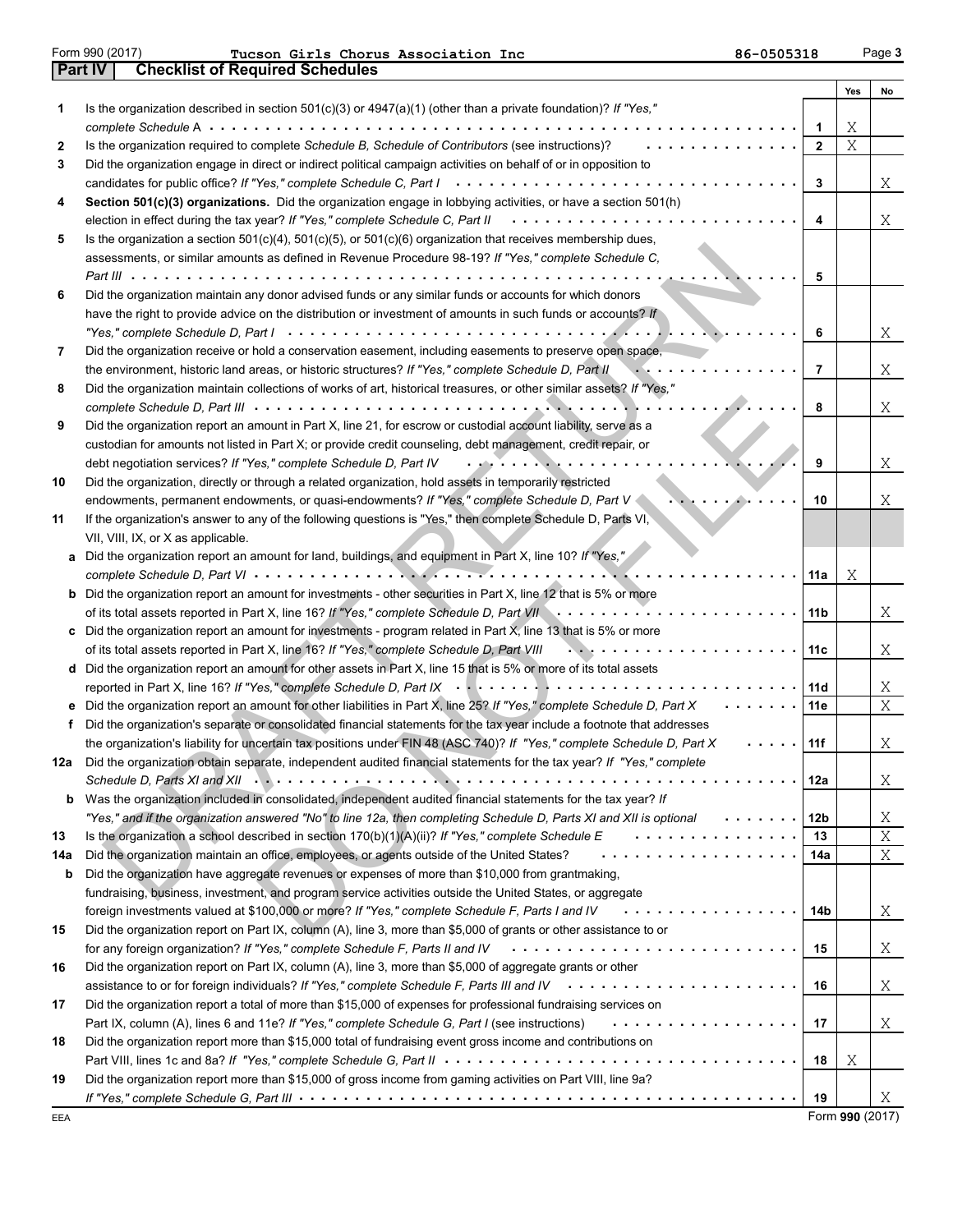|     |                                                                                                                                                   |                 | Yes | No     |
|-----|---------------------------------------------------------------------------------------------------------------------------------------------------|-----------------|-----|--------|
| 20a | Did the organization operate one or more hospital facilities? If "Yes," complete Schedule H                                                       | 20a             |     | Χ      |
| b   | If "Yes" to line 20a, did the organization attach a copy of its audited financial statements to this return?                                      | 20 <sub>b</sub> |     |        |
| 21  | Did the organization report more than \$5,000 of grants or other assistance to any domestic organization or                                       |                 |     |        |
|     | domestic government on Part IX, column (A), line 1? If "Yes," complete Schedule I, Parts I and II                                                 | 21              |     | Χ      |
| 22  | Did the organization report more than \$5,000 of grants or other assistance to or for domestic individuals on                                     |                 |     |        |
|     | Part IX, column (A), line 2? If "Yes," complete Schedule I, Parts I and III                                                                       | 22              |     | Χ      |
| 23  | Did the organization answer "Yes" to Part VII, Section A, line 3, 4, or 5 about compensation of the                                               |                 |     |        |
|     | organization's current and former officers, directors, trustees, key employees, and highest compensated                                           |                 |     |        |
|     | employees? If "Yes," complete Schedule J                                                                                                          | 23              |     | Χ      |
| 24a | Did the organization have a tax-exempt bond issue with an outstanding principal amount of more than                                               |                 |     |        |
|     | \$100,000 as of the last day of the year, that was issued after December 31, 2002? If "Yes," answer lines 24b                                     |                 |     |        |
|     | through 24d and complete Schedule K. If "No," go to line 25a                                                                                      | 24a             |     | Χ      |
| b   | Did the organization invest any proceeds of tax-exempt bonds beyond a temporary period exception?                                                 | 24b             |     |        |
| c   | Did the organization maintain an escrow account other than a refunding escrow at any time during the year                                         |                 |     |        |
|     | to defease any tax-exempt bonds?                                                                                                                  | 24c             |     |        |
| d   | Did the organization act as an "on behalf of" issuer for bonds outstanding at any time during the year?                                           | 24d             |     |        |
| 25a | Section 501(c)(3), 501(c)(4), and 501(c)(29) organizations. Did the organization engage in an excess benefit                                      |                 |     |        |
|     | transaction with a disqualified person during the year? If "Yes," complete Schedule L, Part I                                                     | 25a             |     | Χ      |
| b   | Is the organization aware that it engaged in an excess benefit transaction with a disqualified person in a prior                                  |                 |     |        |
|     | year, and that the transaction has not been reported on any of the organization's prior Forms 990 or 990-EZ?                                      |                 |     |        |
|     |                                                                                                                                                   | 25 <sub>b</sub> |     | Χ      |
| 26  | Did the organization report any amount on Part X, line 5, 6, or 22 for receivables from or payables to any                                        |                 |     |        |
|     | current or former officers, directors, trustees, key employees, highest compensated employees, or                                                 |                 |     |        |
|     | disqualified persons? If "Yes," complete Schedule L, Part II (Allen Letter Letter Letter Letter Letter Letter                                     | 26              |     | Χ      |
| 27  | Did the organization provide a grant or other assistance to an officer, director, trustee, key employee,                                          |                 |     |        |
|     | substantial contributor or employee thereof, a grant selection committee member, or to a 35% controlled                                           |                 |     |        |
|     | entity or family member of any of these persons? If "Yes," complete Schedule L, Part III                                                          | 27              |     | Χ      |
| 28  | Was the organization a party to a business transaction with one of the following parties (see Schedule L,                                         |                 |     |        |
|     | Part IV instructions for applicable filing thresholds, conditions, and exceptions):                                                               |                 |     |        |
| а   | A current or former officer, director, trustee, or key employee? If "Yes," complete Schedule L, Part IV                                           | 28a             |     | Χ      |
| b   | A family member of a current or former officer, director, trustee, or key employee? If "Yes," complete                                            |                 |     |        |
|     |                                                                                                                                                   | 28b             |     | Χ      |
| c   | An entity of which a current or former officer, director, trustee, or key employee (or a family member thereof)                                   |                 |     |        |
|     | was an officer, director, trustee, or direct or indirect owner? If "Yes," complete Schedule L, Part IV                                            | 28c             |     | Χ      |
| 29  | Did the organization receive more than \$25,000 in non-cash contributions? If "Yes," complete Schedule M                                          | 29              |     | X      |
| 30  | Did the organization receive contributions of art, historical treasures, or other similar assets, or qualified                                    |                 |     |        |
|     |                                                                                                                                                   | 30              |     | X      |
| 31  | Did the organization liquidate, terminate, or dissolve and cease operations? If "Yes," complete Schedule N,                                       |                 |     |        |
|     |                                                                                                                                                   | 31              |     | X      |
| 32  | Did the organization sell, exchange, dispose of, or transfer more than 25% of its net assets? If "Yes,"                                           |                 |     |        |
|     |                                                                                                                                                   | 32              |     | X      |
| 33  | Did the organization own 100% of an entity disregarded as separate from the organization under Regulations                                        |                 |     |        |
|     |                                                                                                                                                   | 33              |     |        |
| 34  | Was the organization related to any tax-exempt or taxable entity? If "Yes," complete Schedule R, Part II, III,                                    |                 |     | Χ      |
|     |                                                                                                                                                   | 34              |     |        |
|     | Did the organization have a controlled entity within the meaning of section $512(b)(13)? \qquad \ldots \ldots \ldots \ldots \ldots \ldots \ldots$ |                 |     | Χ<br>X |
| 35a |                                                                                                                                                   | 35a             |     |        |
| b   | If "Yes" to line 35a, did the organization receive any payment from or engage in any transaction with a                                           |                 |     |        |
|     | controlled entity within the meaning of section 512(b)(13)? If "Yes," complete Schedule R, Part V, line 2                                         | 35 <sub>b</sub> |     |        |
| 36  | Section 501(c)(3) organizations. Did the organization make any transfers to an exempt non-charitable                                              |                 |     |        |
|     |                                                                                                                                                   | 36              |     | Χ      |
| 37  | Did the organization conduct more than 5% of its activities through an entity that is not a related organization                                  |                 |     |        |
|     | and that is treated as a partnership for federal income tax purposes? If "Yes," complete Schedule R,                                              |                 |     |        |
|     |                                                                                                                                                   | 37              |     | X      |
| 38  | Did the organization complete Schedule O and provide explanations in Schedule O for Part VI, lines 11b and                                        |                 |     |        |
|     | 19? Note. All Form 990 filers are required to complete Schedule O.                                                                                | 38              | Χ   |        |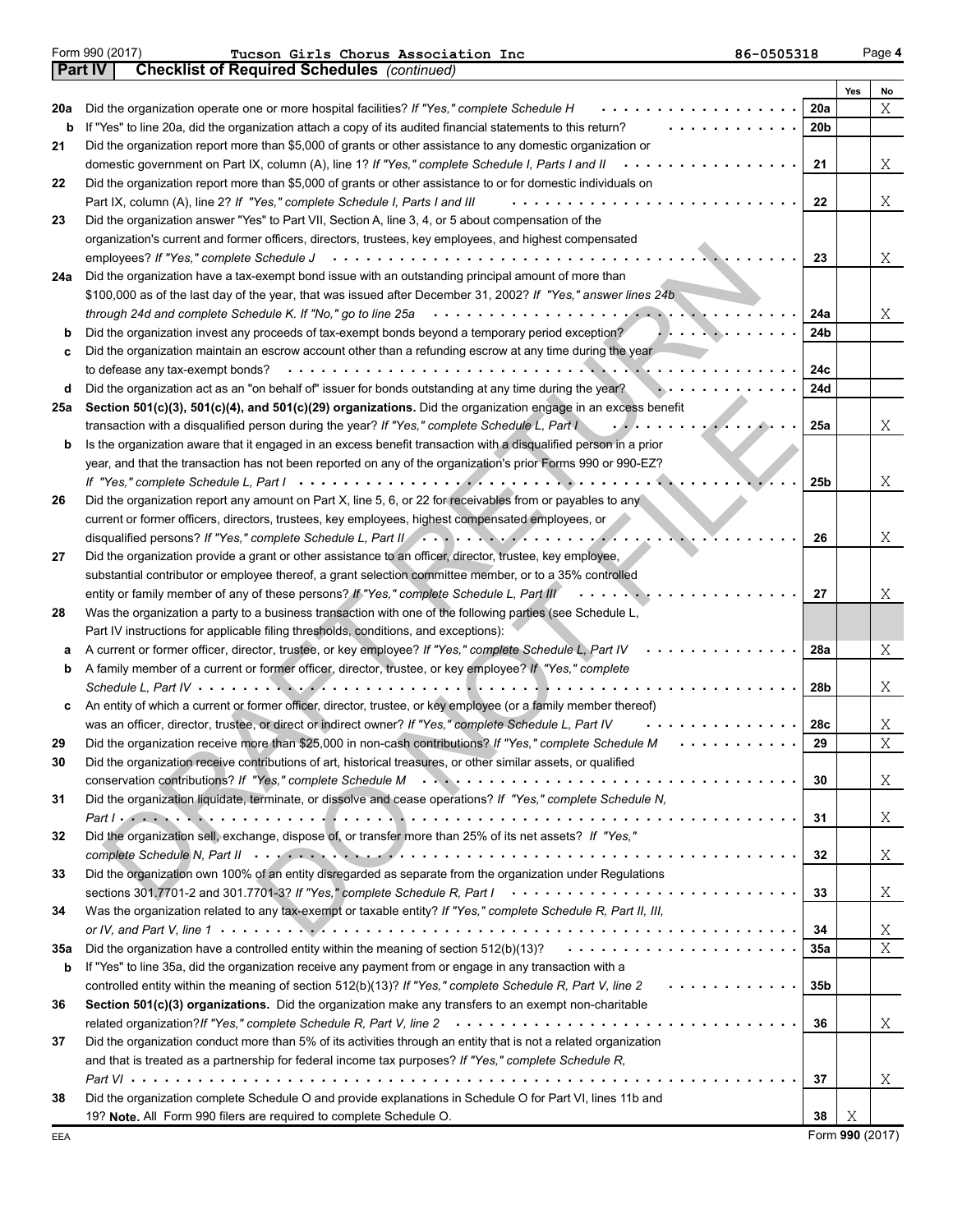|     | Form 990 (2017)<br>86-0505318<br>Tucson Girls Chorus Association Inc                                                                                                                                                                  |                |     | Page 5 |
|-----|---------------------------------------------------------------------------------------------------------------------------------------------------------------------------------------------------------------------------------------|----------------|-----|--------|
|     | <b>Part V</b><br><b>Statements Regarding Other IRS Filings and Tax Compliance</b>                                                                                                                                                     |                |     |        |
|     | Check if Schedule O contains a response or note to any line in this Part V                                                                                                                                                            |                |     |        |
|     |                                                                                                                                                                                                                                       |                | Yes | No     |
| 1а  | Enter the number reported in Box 3 of Form 1096. Enter -0- if not applicable<br>.<br>1a<br>6                                                                                                                                          |                |     |        |
| b   | .<br>1 <sub>b</sub><br>Enter the number of Forms W-2G included in line 1a. Enter -0- if not applicable<br>$\Omega$                                                                                                                    |                |     |        |
| с   | Did the organization comply with backup withholding rules for reportable payments to vendors and                                                                                                                                      |                |     |        |
|     | .<br>reportable gaming (gambling) winnings to prize winners?                                                                                                                                                                          | 1c             | Χ   |        |
| 2a  | Enter the number of employees reported on Form W-3, Transmittal of Wage and Tax                                                                                                                                                       |                |     |        |
|     | Statements, filed for the calendar year ending with or within the year covered by this return<br>2a<br>12                                                                                                                             |                |     |        |
| b   | If at least one is reported on line 2a, did the organization file all required federal employment tax returns?<br>.                                                                                                                   | 2 <sub>b</sub> | Χ   |        |
|     | . <del>. .</del><br>Note. If the sum of lines 1a and 2a is greater than 250, you may be required to e-file (see instructions)                                                                                                         |                |     |        |
| За  | . <u>. .</u> <b>. .</b><br>Did the organization have unrelated business gross income of \$1,000 or more during the year?                                                                                                              | 3a             |     | Χ      |
| b   | If "Yes," has it filed a Form 990-T for this year? If "No" to line 3b, provide an explanation in Schedule O<br>a Santa Palaura                                                                                                        | 3b             |     |        |
| 4a  | At any time during the calendar year, did the organization have an interest in, or a signature or other authority                                                                                                                     |                |     |        |
|     | over, a financial account in a foreign country (such as a bank account, securities account, or other financial                                                                                                                        |                |     |        |
|     |                                                                                                                                                                                                                                       | 4a             |     | Χ      |
| b   | If "Yes," enter the name of the foreign country:                                                                                                                                                                                      |                |     |        |
|     | See instructions for filing requirements for FinCEN Form 114, Report of Foreign Bank and Financial Accounts                                                                                                                           |                |     |        |
|     | (FBAR).                                                                                                                                                                                                                               |                |     |        |
| 5a  | $\cdots$ . $\cdots$<br>Was the organization a party to a prohibited tax shelter transaction at any time during the tax year?                                                                                                          | 5a             |     | Χ      |
| b   | Did any taxable party notify the organization that it was or is a party to a prohibited tax shelter transaction?<br>and a straight and a straight and                                                                                 | 5 <sub>b</sub> |     | X      |
| c   | . <b>.</b><br>If "Yes" to line 5a or 5b, did the organization file Form 8886-T?                                                                                                                                                       | 5c             |     |        |
| 6а  | Does the organization have annual gross receipts that are normally greater than \$100,000, and did the                                                                                                                                |                |     |        |
|     | . <i>. .</i><br>organization solicit any contributions that were not tax deductible as charitable contributions?                                                                                                                      | 6a             |     | Χ      |
| b   | If "Yes," did the organization include with every solicitation an express statement that such contributions or                                                                                                                        |                |     |        |
|     |                                                                                                                                                                                                                                       | 6b             |     |        |
| 7   | Organizations that may receive deductible contributions under section 170(c).                                                                                                                                                         |                |     |        |
| а   | Did the organization receive a payment in excess of \$75 made partly as a contribution and partly for goods                                                                                                                           |                |     |        |
|     | and services provided to the payor?                                                                                                                                                                                                   | 7a             |     | Χ      |
| b   | .<br>If "Yes," did the organization notify the donor of the value of the goods or services provided?                                                                                                                                  | 7b             |     |        |
| c   | Did the organization sell, exchange, or otherwise dispose of tangible personal property for which it was                                                                                                                              |                |     |        |
|     |                                                                                                                                                                                                                                       | 7c             |     | Χ      |
| d   | If "Yes," indicate the number of Forms 8282 filed during the year entertainment of the state of the number of Forms 8282 filed during the year                                                                                        |                |     |        |
| е   | Did the organization receive any funds, directly or indirectly, to pay premiums on a personal benefit contract?<br>.                                                                                                                  | 7e             |     | Χ      |
|     | Did the organization, during the year, pay premiums, directly or indirectly, on a personal benefit contract?                                                                                                                          | 7f             |     | X      |
| g   | If the organization received a contribution of qualified intellectual property, did the organization file Form 8899 as required?                                                                                                      | 7g             |     |        |
|     | If the organization received a contribution of cars, boats, airplanes, or other vehicles, did the organization file a Form 1098-C?                                                                                                    | 7 <sub>h</sub> |     |        |
| 8   | Sponsoring organizations maintaining donor advised funds. Did a donor advised fund maintained by the                                                                                                                                  |                |     |        |
|     | sponsoring organization have excess business holdings at any time during the year?<br>.                                                                                                                                               | 8              |     |        |
| 9   | Sponsoring organizations maintaining donor advised funds.                                                                                                                                                                             |                |     |        |
| а   | Did the sponsoring organization make any taxable distributions under section 4966?<br>.                                                                                                                                               | 9a             |     |        |
| b   | .<br>Did the sponsoring organization make a distribution to a donor, donor advisor, or related person?                                                                                                                                | 9b             |     |        |
| 10  | Section 501(c)(7) organizations. Enter:                                                                                                                                                                                               |                |     |        |
| а   | 10a<br>.<br>Initiation fees and capital contributions included on Part VIII, line 12                                                                                                                                                  |                |     |        |
| b   | Gross receipts, included on Form 990, Part VIII, line 12, for public use of club facilities<br>10 <sub>b</sub>                                                                                                                        |                |     |        |
| 11  | Section 501(c)(12) organizations. Enter:                                                                                                                                                                                              |                |     |        |
| а   | Gross income from members or shareholders (a) and the statement of the statement of the statement of the statement of the statement of the statement of the statement of the statement of the statement of the statement of th<br>11a |                |     |        |
| b   | Gross income from other sources (Do not net amounts due or paid to other sources                                                                                                                                                      |                |     |        |
|     | against amounts due or received from them.) (all contained a set of a set of a set of the set of a set of the<br>11 <sub>b</sub>                                                                                                      |                |     |        |
| 12a | Section 4947(a)(1) non-exempt charitable trusts. Is the organization filing Form 990 in lieu of Form 1041?                                                                                                                            | 12a            |     |        |
| b   | .<br>12b<br>If "Yes," enter the amount of tax-exempt interest received or accrued during the year                                                                                                                                     |                |     |        |
| 13  | Section 501(c)(29) qualified nonprofit health insurance issuers.                                                                                                                                                                      |                |     |        |
| а   | Is the organization licensed to issue qualified health plans in more than one state?                                                                                                                                                  | 13а            |     |        |
|     | Note. See the instructions for additional information the organization must report on Schedule O.                                                                                                                                     |                |     |        |
| b   | Enter the amount of reserves the organization is required to maintain by the states in which                                                                                                                                          |                |     |        |
|     | 13b<br>the organization is licensed to issue qualified health plans                                                                                                                                                                   |                |     |        |
| c   | 13 <sub>c</sub><br>Enter the amount of reserves on hand                                                                                                                                                                               |                |     |        |
| 14a | Did the organization receive any payments for indoor tanning services during the tax year?                                                                                                                                            | 14a            |     | Χ      |
| b   | If "Yes," has it filed a Form 720 to report these payments? If "No," provide an explanation in Schedule O<br>.                                                                                                                        | 14b            |     |        |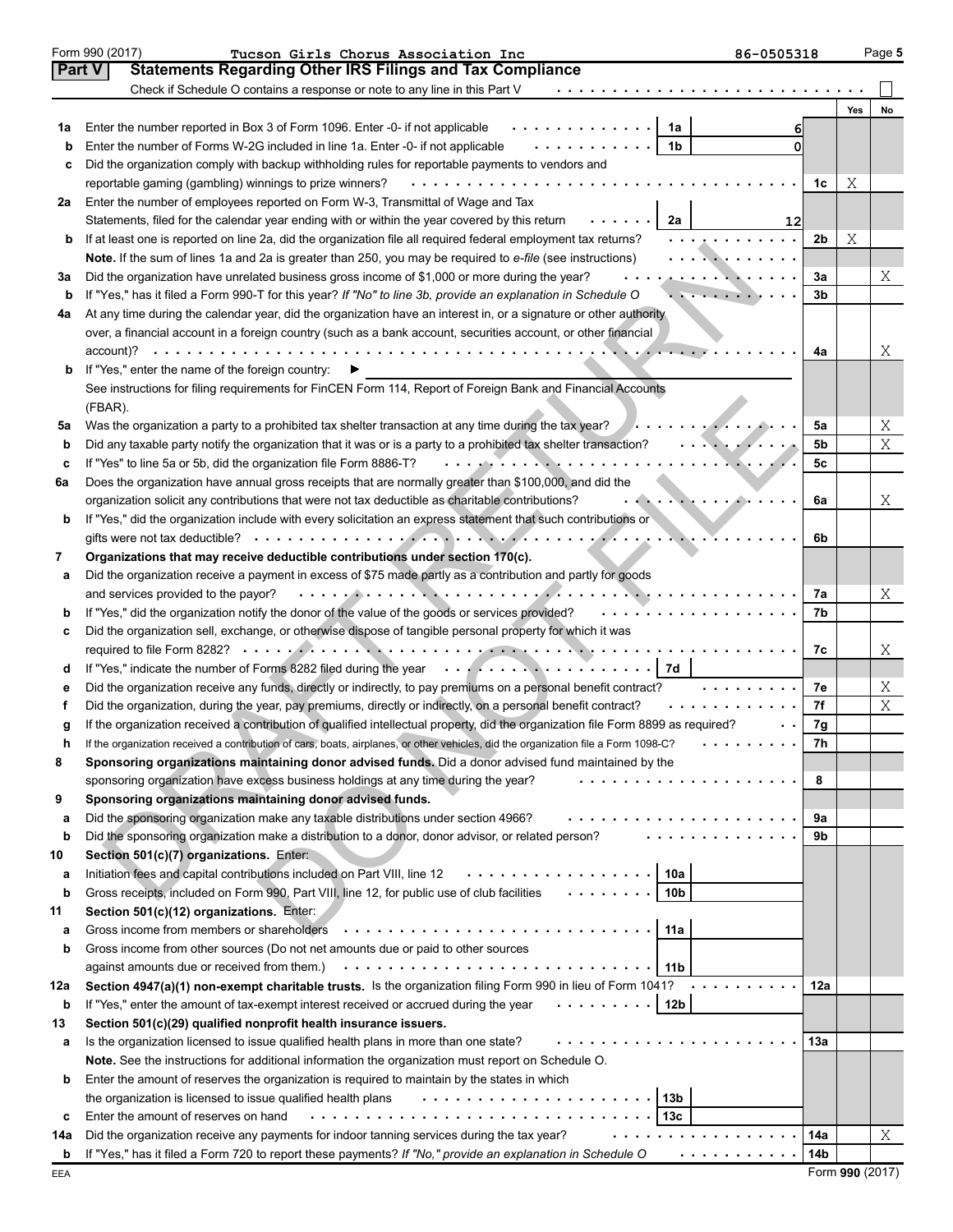|          | Form 990 (2017)<br>86-0505318<br>Tucson Girls Chorus Association Inc                                                                                                                                                           |                 |     | Page 6         |
|----------|--------------------------------------------------------------------------------------------------------------------------------------------------------------------------------------------------------------------------------|-----------------|-----|----------------|
|          | <b>Part VI</b><br>Governance, Management, and Disclosure For each "Yes" response to lines 2 through 7b below, and for a "No"                                                                                                   |                 |     |                |
|          | response to line 8a, 8b, or 10b below, describe the circumstances, processes, or changes in Schedule O. See instructions.                                                                                                      |                 |     |                |
|          | Check if Schedule O contains a response or note to any line in this Part VI                                                                                                                                                    |                 |     | X              |
|          | <b>Section A. Governing Body and Management</b>                                                                                                                                                                                |                 |     |                |
|          |                                                                                                                                                                                                                                |                 | Yes | No             |
| 1a       | Enter the number of voting members of the governing body at the end of the tax year<br>1a<br>11                                                                                                                                |                 |     |                |
|          | If there are material differences in voting rights among members of the governing body, or                                                                                                                                     |                 |     |                |
|          | if the governing body delegated broad authority to an executive committee or similar                                                                                                                                           |                 |     |                |
|          | committee, explain in Schedule O.                                                                                                                                                                                              |                 |     |                |
| b        | Enter the number of voting members included in line 1a, above, who are independent<br>1b<br>11                                                                                                                                 |                 |     |                |
| 2        | Did any officer, director, trustee, or key employee have a family relationship or a business relationship with                                                                                                                 |                 |     |                |
|          | any other officer, director, trustee, or key employee?<br>.<br>$\sim$ 100 $\sim$ 100 $\sim$                                                                                                                                    | $\mathbf{2}$    |     | X              |
| 3        | Did the organization delegate control over management duties customarily performed by or under the direct                                                                                                                      |                 |     |                |
|          | supervision of officers, directors, or trustees, or key employees to a management company or other person?                                                                                                                     | 3               |     | Χ              |
| 4        | Did the organization make any significant changes to its governing documents since the prior Form 990 was filed?                                                                                                               | 4               |     | $\overline{X}$ |
| 5        | Did the organization become aware during the year of a significant diversion of the organization's assets?                                                                                                                     | 5               |     | X              |
| 6        | Did the organization have members or stockholders?<br>$\sim 100$                                                                                                                                                               | 6               |     | $\mathbf X$    |
| 7а       | Did the organization have members, stockholders, or other persons who had the power to elect or appoint                                                                                                                        |                 |     |                |
|          | one or more members of the governing body?<br>.                                                                                                                                                                                | 7a              |     | Χ              |
| b        | Are any governance decisions of the organization reserved to (or subject to approval by) members,                                                                                                                              |                 |     |                |
|          | . <i>. .</i><br>stockholders, or persons other than the governing body?                                                                                                                                                        | 7b              |     | X              |
| 8        | Did the organization contemporaneously document the meetings held or written actions undertaken during                                                                                                                         |                 |     |                |
|          | the year by the following:                                                                                                                                                                                                     |                 |     |                |
| а        | The governing body? $\cdots$ ,                                                                                                                                                                                                 | 8a              | Χ   |                |
|          | Each committee with authority to act on behalf of the governing body?                                                                                                                                                          | 8b              | Χ   |                |
| 9        | Is there any officer, director, trustee, or key employee listed in Part VII, Section A, who cannot be reached at                                                                                                               |                 |     |                |
|          | the organization's mailing address? If "Yes," provide the names and addresses in Schedule O with the content of the content of the content of the content of the content of the content of the content of the content of the c | 9               |     | X              |
|          | Section B. Policies (This Section B requests information about policies not required by the Internal Revenue Code.)                                                                                                            |                 |     |                |
|          |                                                                                                                                                                                                                                |                 | Yes | No             |
| 10a      | Did the organization have local chapters, branches, or affiliates?                                                                                                                                                             | 10a             |     | Χ              |
| b        | If "Yes," did the organization have written policies and procedures governing the activities of such chapters,                                                                                                                 |                 |     |                |
|          | affiliates, and branches to ensure their operations are consistent with the organization's exempt purposes?                                                                                                                    | 10b             |     |                |
| 11a      | Has the organization provided a complete copy of this Form 990 to all members of its governing body before filing the form?<br>Describe in Schedule O the process, if any, used by the organization to review this Form 990.   | 11a             | Χ   |                |
| b<br>12a | Did the organization have a written conflict of interest policy? If "No," go to line 13                                                                                                                                        | 12a             | Χ   |                |
| b        | Were officers, directors, or trustees, and key employees required to disclose annually interests that could give rise to conflicts?                                                                                            | 12 <sub>b</sub> | X   |                |
|          | Did the organization regularly and consistently monitor and enforce compliance with the policy? If "Yes,"                                                                                                                      |                 |     |                |
| c        | describe in Schedule O how this was done                                                                                                                                                                                       | 12c             | Χ   |                |
| 13       | Did the organization have a written whistleblower policy?                                                                                                                                                                      | 13              | Χ   |                |
| 14       | Did the organization have a written document retention and destruction policy?                                                                                                                                                 | 14              | Χ   |                |
| 15       | Did the process for determining compensation of the following persons include a review and approval by                                                                                                                         |                 |     |                |
|          | independent persons, comparability data, and contemporaneous substantiation of the deliberation and decision?                                                                                                                  |                 |     |                |
| а        | The organization's CEO, Executive Director, or top management official                                                                                                                                                         | 15a             | Χ   |                |
| b        | Other officers or key employees of the organization                                                                                                                                                                            | 15 <sub>b</sub> |     | Χ              |
|          | If "Yes" to line 15a or 15b, describe the process in Schedule O (see instructions).                                                                                                                                            |                 |     |                |
| 16a      | Did the organization invest in, contribute assets to, or participate in a joint venture or similar arrangement                                                                                                                 |                 |     |                |
|          | with a taxable entity during the year?                                                                                                                                                                                         | 16a             |     | Χ              |
| b        | If "Yes," did the organization follow a written policy or procedure requiring the organization to evaluate its                                                                                                                 |                 |     |                |
|          | participation in joint venture arrangements under applicable federal tax law, and take steps to safeguard the                                                                                                                  |                 |     |                |
|          | organization's exempt status with respect to such arrangements?                                                                                                                                                                | 16b             |     |                |
|          | <b>Section C. Disclosure</b>                                                                                                                                                                                                   |                 |     |                |
| 17       | List the states with which a copy of this Form 990 is required to be filed                                                                                                                                                     |                 |     |                |
| 18       | Section 6104 requires an organization to make its Forms 1023 (or 1024 if applicable), 990, and 990-T (Section 501(c)(3)s only)                                                                                                 |                 |     |                |
|          | available for public inspection. Indicate how you made these available. Check all that apply.                                                                                                                                  |                 |     |                |
|          | Χ<br>$X$ Upon request<br>Own website<br>Another's website<br>Other (explain in Schedule O)                                                                                                                                     |                 |     |                |
| 19       | Describe in Schedule O whether (and if so, how) the organization made its governing documents, conflict of interest policy, and                                                                                                |                 |     |                |
|          | financial statements available to the public during the tax year.                                                                                                                                                              |                 |     |                |
| 20       | State the name, address, and telephone number of the person who possesses the organization's books and records:                                                                                                                |                 |     |                |
|          | The Corporation (520) 577-6064, 4020 E. River Rd, Tucson, AZ 85718                                                                                                                                                             |                 |     |                |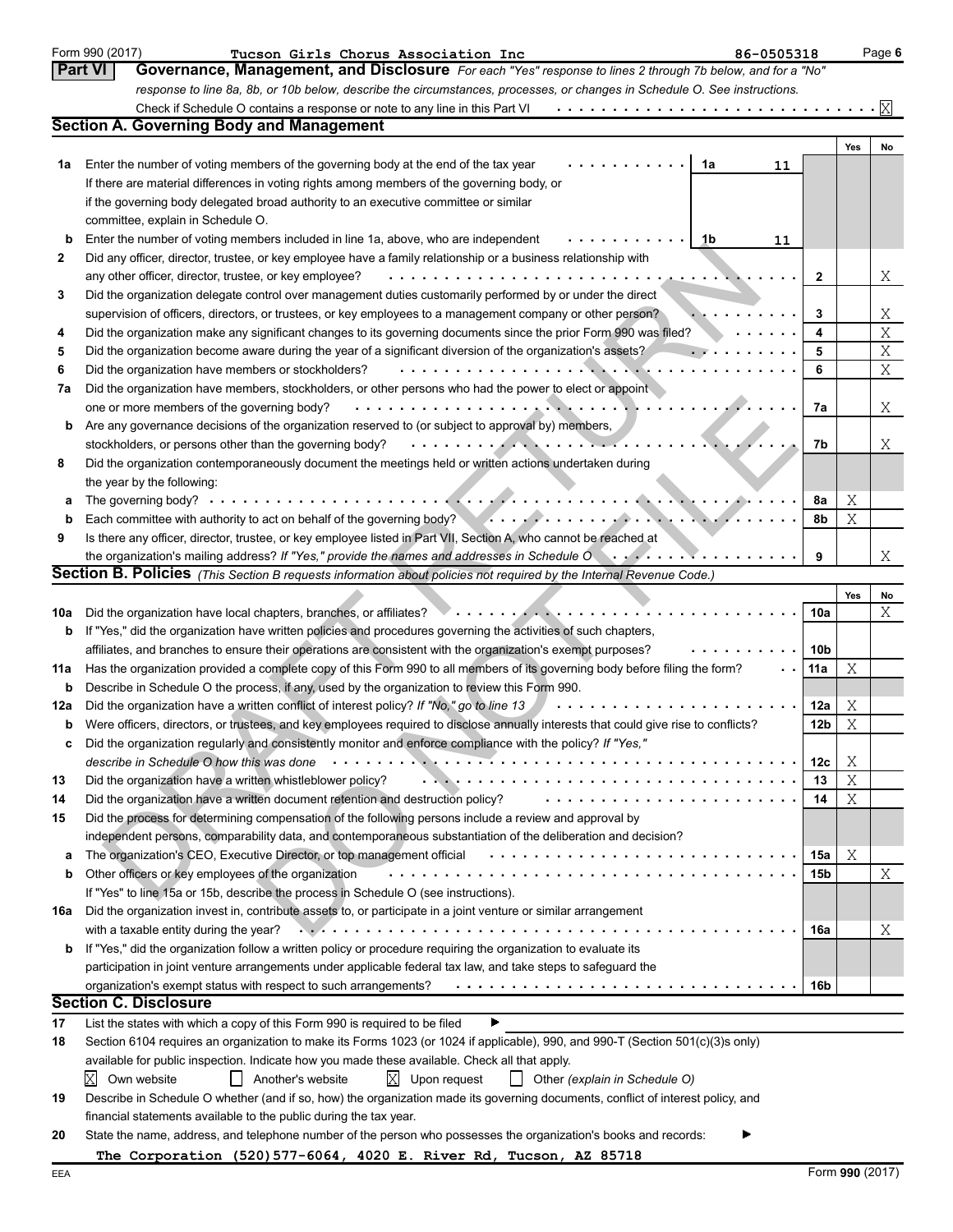| Form 990 (2017)          | Tucson Girls Chorus Association Inc                                                                                                | 86-0505318 | Page 7 |
|--------------------------|------------------------------------------------------------------------------------------------------------------------------------|------------|--------|
| <b>Part VII</b>          | Compensation of Officers, Directors, Trustees, Key Employees, Highest Compensated Employees, and<br><b>Independent Contractors</b> |            |        |
|                          | Check if Schedule O contains a response or note to any line in this Part VII                                                       |            |        |
| Section A.               | Officers, Directors, Trustees, Key Employees, and Highest Compensated Employees                                                    |            |        |
| organization's tax year. | 1a Complete this table for all persons required to be listed. Report compensation for the calendar year ending with or within the  |            |        |

List all of the organization's **current** officers, directors, trustees (whether individuals or organizations), regardless of amount of compensation. Enter -0- in columns (D), (E), and (F) if no compensation was paid.

List all of the organization's **current** key employees, if any. See instructions for definition of "key employee."

List the organization's five **current** highest compensated employees (other than an officer, director, trustee, or key employee)

| anization o involvemente ingribot componedica ompioyoco (caror andri ani omoor, anoctor, a dottor, or noy om<br>who received reportable compensation (Box 5 of Form W-2 and/or Box 7 of Form 1099-MISC) of more than \$100,000 from the<br>organization and any related organizations.                               |                             |                                   |               |        |              |                                 |        |                                 |                              |                          |  |
|----------------------------------------------------------------------------------------------------------------------------------------------------------------------------------------------------------------------------------------------------------------------------------------------------------------------|-----------------------------|-----------------------------------|---------------|--------|--------------|---------------------------------|--------|---------------------------------|------------------------------|--------------------------|--|
| • List all of the organization's former officers, key employees, and highest compensated employees who received more than<br>\$100,000 of reportable compensation from the organization and any related organizations.                                                                                               |                             |                                   |               |        |              |                                 |        |                                 |                              |                          |  |
| • List all of the organization's former directors or trustees that received, in the capacity as a former director or trustee of the<br>organization, more than \$10,000 of reportable compensation from the organization and any related organizations.                                                              |                             |                                   |               |        |              |                                 |        |                                 |                              |                          |  |
| List persons in the following order: individual trustees or directors; institutional trustees; officers; key employees; highest<br>compensated employees; and former such persons.<br>Check this box if neither the organization nor any related organization compensated any current officer, director, or trustee. |                             |                                   |               |        |              |                                 |        |                                 |                              |                          |  |
| (C)                                                                                                                                                                                                                                                                                                                  |                             |                                   |               |        |              |                                 |        |                                 |                              |                          |  |
|                                                                                                                                                                                                                                                                                                                      |                             |                                   |               |        |              |                                 |        |                                 |                              |                          |  |
| (A)                                                                                                                                                                                                                                                                                                                  | (B)                         |                                   |               |        | Position     | (do not check more than one     |        | (D)                             | (E)                          | (F)                      |  |
| Name and Title                                                                                                                                                                                                                                                                                                       | Average                     |                                   |               |        |              | box, unless person is both an   |        | Reportable                      | Reportable                   | Estimated                |  |
|                                                                                                                                                                                                                                                                                                                      | hours per<br>week (list any |                                   |               |        |              | officer and a director/trustee) |        | compensation<br>from            | compensation from<br>related | amount of<br>other       |  |
|                                                                                                                                                                                                                                                                                                                      | hours for                   |                                   |               |        |              |                                 |        | the                             | organizations                | compensation             |  |
|                                                                                                                                                                                                                                                                                                                      | related<br>organizations    | Individual trustee<br>or director | Institutional | Office | Key employee | Highest compensated<br>employee | Former | organization<br>(W-2/1099-MISC) | (W-2/1099-MISC)              | from the<br>organization |  |
|                                                                                                                                                                                                                                                                                                                      | below dotted                |                                   |               |        |              |                                 |        |                                 |                              | and related              |  |
|                                                                                                                                                                                                                                                                                                                      | line)                       |                                   |               |        |              |                                 |        |                                 |                              | organizations            |  |
|                                                                                                                                                                                                                                                                                                                      |                             |                                   | trustee       |        |              |                                 |        |                                 |                              |                          |  |
|                                                                                                                                                                                                                                                                                                                      |                             |                                   |               |        |              |                                 |        |                                 |                              |                          |  |
|                                                                                                                                                                                                                                                                                                                      |                             |                                   |               |        |              |                                 |        |                                 |                              |                          |  |
|                                                                                                                                                                                                                                                                                                                      |                             |                                   |               |        |              |                                 |        |                                 |                              |                          |  |
| (1) Amanda Jones                                                                                                                                                                                                                                                                                                     | 3.00                        |                                   |               |        |              |                                 |        |                                 |                              |                          |  |
| President                                                                                                                                                                                                                                                                                                            |                             | Χ                                 |               | Χ      |              |                                 |        | 0                               | 0                            | 0                        |  |
| (2) Barbi Reuter                                                                                                                                                                                                                                                                                                     | 1.00                        |                                   |               |        |              |                                 |        |                                 |                              |                          |  |
| Director                                                                                                                                                                                                                                                                                                             |                             | Χ                                 |               |        |              |                                 |        | 0                               | 0                            | 0                        |  |
| (3) Dianne Iauco                                                                                                                                                                                                                                                                                                     | 1.00                        |                                   |               |        |              |                                 |        |                                 |                              |                          |  |
| Director                                                                                                                                                                                                                                                                                                             |                             | Χ                                 |               |        |              |                                 |        | 0                               | 0                            | 0                        |  |
| (4) Melissa Tomlinson                                                                                                                                                                                                                                                                                                | 3.00                        |                                   |               |        |              |                                 |        |                                 |                              |                          |  |
| Treasurer                                                                                                                                                                                                                                                                                                            |                             | Χ                                 |               | Χ      |              |                                 |        | 0                               | 0                            | 0                        |  |
| (5) Melissa Solyn                                                                                                                                                                                                                                                                                                    | 3.00                        |                                   |               |        |              |                                 |        |                                 |                              |                          |  |
| Secretary                                                                                                                                                                                                                                                                                                            |                             | Χ                                 |               | Χ      |              |                                 |        | 0                               | 0                            | 0                        |  |
| (6) Vanessa Helms                                                                                                                                                                                                                                                                                                    | 3.00                        |                                   |               |        |              |                                 |        |                                 |                              |                          |  |
| Vice President                                                                                                                                                                                                                                                                                                       |                             | Χ                                 |               | Χ      |              |                                 |        | 0                               | 0                            | 0                        |  |
| (7) Karen Moody                                                                                                                                                                                                                                                                                                      | 1.00                        |                                   |               |        |              |                                 |        |                                 |                              |                          |  |
| Director                                                                                                                                                                                                                                                                                                             |                             | Χ                                 |               |        |              |                                 |        | 0                               | 0                            | 0                        |  |
| (8) Mike Butler                                                                                                                                                                                                                                                                                                      | 1.00                        |                                   |               |        |              |                                 |        |                                 |                              |                          |  |
| Director                                                                                                                                                                                                                                                                                                             |                             | Χ                                 |               |        |              |                                 |        | 0                               | 0                            | 0                        |  |
| $(9)$ Jeannie Nguyen _ _ _ _ _ _ _ _ _ _ _ _                                                                                                                                                                                                                                                                         | 1.00                        |                                   |               |        |              |                                 |        |                                 |                              |                          |  |
| Director                                                                                                                                                                                                                                                                                                             |                             | Χ                                 |               |        |              |                                 |        | 0                               | 0                            | 0                        |  |
| (10)Tony Proudfoot<br><u>a da da da da da</u>                                                                                                                                                                                                                                                                        | 1.00                        |                                   |               |        |              |                                 |        |                                 |                              |                          |  |
| Director                                                                                                                                                                                                                                                                                                             |                             | Χ                                 |               |        |              |                                 |        | 0                               | 0                            | $\mathbf 0$              |  |
| (11) Darlene Twiss<br>------------                                                                                                                                                                                                                                                                                   | 1.00                        |                                   |               |        |              |                                 |        |                                 |                              |                          |  |
| Director                                                                                                                                                                                                                                                                                                             |                             | Χ                                 |               |        |              |                                 |        | 0                               | 0                            | $\mathbf 0$              |  |
| (12) Marcela Molina<br>$\frac{1}{2}$ = $\frac{1}{2}$ = $\frac{1}{2}$ = $\frac{1}{2}$ = $\frac{1}{2}$ = $\frac{1}{2}$ = $\frac{1}{2}$                                                                                                                                                                                 | 40.00                       |                                   |               |        |              |                                 |        |                                 |                              |                          |  |
| Director                                                                                                                                                                                                                                                                                                             |                             |                                   |               |        | Χ            |                                 |        | 80,667                          | 0                            | 2,420                    |  |
| (13)                                                                                                                                                                                                                                                                                                                 |                             |                                   |               |        |              |                                 |        |                                 |                              |                          |  |
|                                                                                                                                                                                                                                                                                                                      |                             |                                   |               |        |              |                                 |        |                                 |                              |                          |  |
| (14)                                                                                                                                                                                                                                                                                                                 |                             |                                   |               |        |              |                                 |        |                                 |                              |                          |  |
|                                                                                                                                                                                                                                                                                                                      |                             |                                   |               |        |              |                                 |        |                                 |                              |                          |  |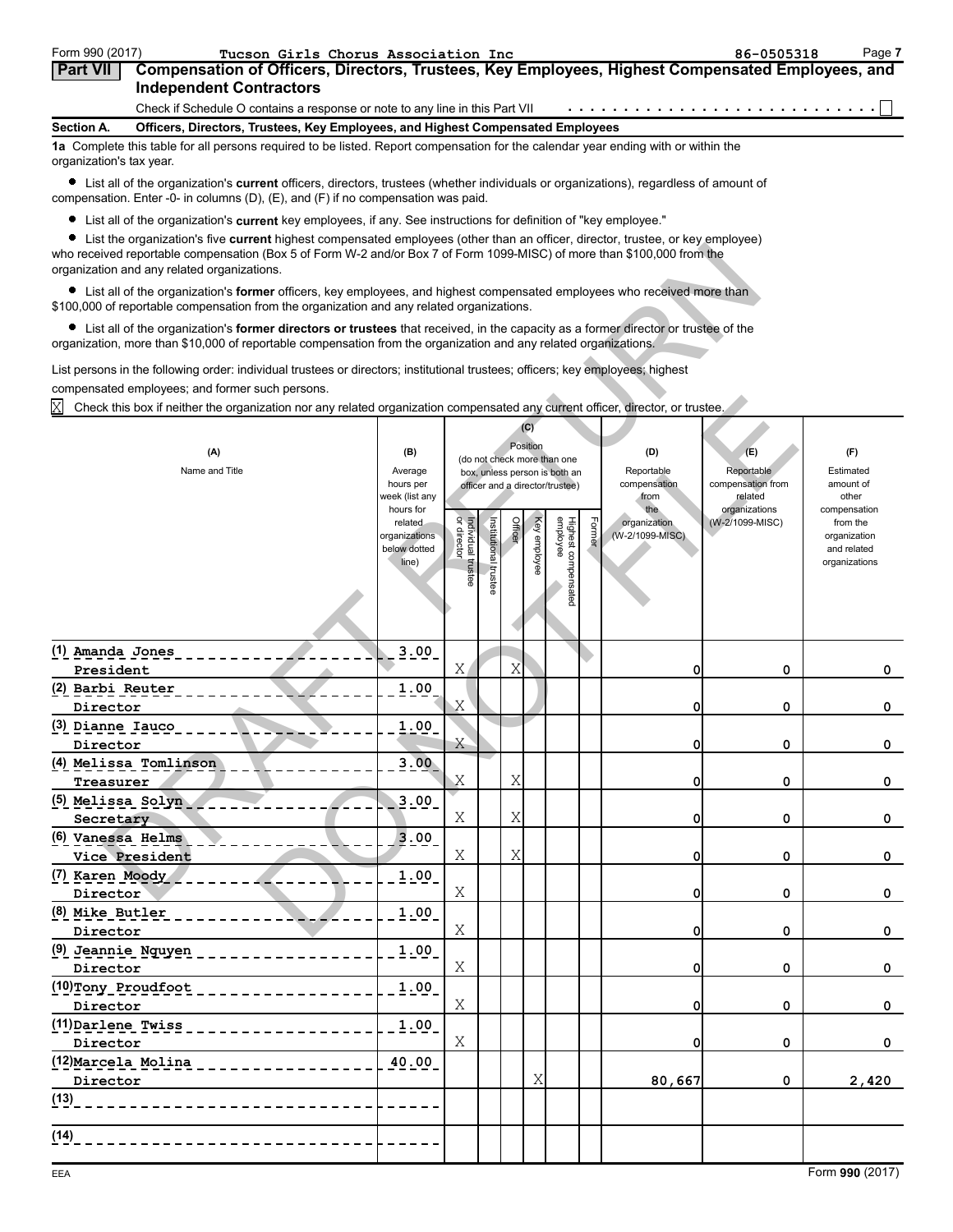|                 | Form 990 (2017) | Tucson Girls Chorus Association Inc                                                                                                                                                                                                              |                                                                                                                                                                                                                                                                          |                                   |                      |                                                                                                             |              |                                                                                                 |        |                                                | 86-0505318                                  |   |                                                                                   | Page 8 |
|-----------------|-----------------|--------------------------------------------------------------------------------------------------------------------------------------------------------------------------------------------------------------------------------------------------|--------------------------------------------------------------------------------------------------------------------------------------------------------------------------------------------------------------------------------------------------------------------------|-----------------------------------|----------------------|-------------------------------------------------------------------------------------------------------------|--------------|-------------------------------------------------------------------------------------------------|--------|------------------------------------------------|---------------------------------------------|---|-----------------------------------------------------------------------------------|--------|
| <b>Part VII</b> |                 | Section A. Officers, Directors, Trustees, Key Employees, and Highest Compensated Employees (continued)                                                                                                                                           |                                                                                                                                                                                                                                                                          |                                   |                      |                                                                                                             |              |                                                                                                 |        |                                                |                                             |   |                                                                                   |        |
|                 |                 | (A)<br>Name and title                                                                                                                                                                                                                            | (B)<br>Average<br>hours per                                                                                                                                                                                                                                              |                                   |                      | (C)<br>Position                                                                                             |              | (do not check more than one<br>box, unless person is both an<br>officer and a director/trustee) |        | (D)<br>Reportable<br>compensation              | (E)<br>Reportable<br>compensation from      |   | (F)<br>Estimated<br>amount of                                                     |        |
|                 |                 |                                                                                                                                                                                                                                                  | week (list any<br>hours for<br>related<br>organizations<br>below dotted<br>line)                                                                                                                                                                                         | Individual trustee<br>or director | nstitutional trustee | Officer                                                                                                     | Key employee | Highest compensated<br>employee                                                                 | Former | from<br>the<br>organization<br>(W-2/1099-MISC) | related<br>organizations<br>(W-2/1099-MISC) |   | other<br>compensation<br>from the<br>organization<br>and related<br>organizations |        |
|                 |                 | (15) _______________________________                                                                                                                                                                                                             |                                                                                                                                                                                                                                                                          |                                   |                      |                                                                                                             |              |                                                                                                 |        |                                                |                                             |   |                                                                                   |        |
|                 |                 |                                                                                                                                                                                                                                                  |                                                                                                                                                                                                                                                                          |                                   |                      |                                                                                                             |              |                                                                                                 |        |                                                |                                             |   |                                                                                   |        |
|                 |                 |                                                                                                                                                                                                                                                  |                                                                                                                                                                                                                                                                          |                                   |                      |                                                                                                             |              |                                                                                                 |        |                                                |                                             |   |                                                                                   |        |
|                 |                 | (1 <u>8</u> ) <sub>---------------------------</sub>                                                                                                                                                                                             |                                                                                                                                                                                                                                                                          |                                   |                      |                                                                                                             |              |                                                                                                 |        |                                                |                                             |   |                                                                                   |        |
|                 |                 |                                                                                                                                                                                                                                                  |                                                                                                                                                                                                                                                                          |                                   |                      |                                                                                                             |              |                                                                                                 |        |                                                |                                             |   |                                                                                   |        |
|                 |                 | (20)_______________________________                                                                                                                                                                                                              |                                                                                                                                                                                                                                                                          |                                   |                      |                                                                                                             |              |                                                                                                 |        |                                                |                                             |   |                                                                                   |        |
|                 |                 |                                                                                                                                                                                                                                                  |                                                                                                                                                                                                                                                                          |                                   |                      |                                                                                                             |              |                                                                                                 |        |                                                |                                             |   |                                                                                   |        |
|                 |                 |                                                                                                                                                                                                                                                  |                                                                                                                                                                                                                                                                          |                                   |                      |                                                                                                             |              |                                                                                                 |        |                                                |                                             |   |                                                                                   |        |
|                 |                 |                                                                                                                                                                                                                                                  |                                                                                                                                                                                                                                                                          |                                   |                      |                                                                                                             |              |                                                                                                 |        |                                                |                                             |   |                                                                                   |        |
|                 |                 |                                                                                                                                                                                                                                                  |                                                                                                                                                                                                                                                                          |                                   |                      |                                                                                                             |              |                                                                                                 |        |                                                |                                             |   |                                                                                   |        |
| (25)            |                 | --------------                                                                                                                                                                                                                                   |                                                                                                                                                                                                                                                                          |                                   |                      |                                                                                                             |              |                                                                                                 |        |                                                |                                             |   |                                                                                   |        |
| 1b              | Sub-total       | أوالمتعاقب ويرودون والمتعاونة                                                                                                                                                                                                                    | $\mathcal{L}^{\mathcal{A}}\left( \mathcal{A}^{\mathcal{A}}\right) =\mathcal{L}^{\mathcal{A}}\left( \mathcal{A}^{\mathcal{A}}\right) =\mathcal{L}^{\mathcal{A}}\left( \mathcal{A}^{\mathcal{A}}\right) =\mathcal{L}^{\mathcal{A}}\left( \mathcal{A}^{\mathcal{A}}\right)$ |                                   |                      |                                                                                                             |              |                                                                                                 |        |                                                |                                             |   |                                                                                   |        |
| c<br>d          |                 | Total from continuation sheets to Part VII, Section A<br>Total (add lines 1b and 1c)                                                                                                                                                             |                                                                                                                                                                                                                                                                          |                                   |                      | $\mathcal{L}(\mathcal{L}) = \mathcal{L}(\mathcal{L}) = \mathcal{L}(\mathcal{L}) = \mathcal{L}(\mathcal{L})$ |              |                                                                                                 |        | 80,667                                         | $\Omega$                                    |   |                                                                                   | 2.420  |
| 2               |                 | Total number of individuals (including but not limited to those listed above) who received more than \$100,000 of                                                                                                                                |                                                                                                                                                                                                                                                                          |                                   |                      |                                                                                                             |              |                                                                                                 |        |                                                |                                             |   |                                                                                   |        |
|                 |                 | reportable compensation from the organization<br>▶                                                                                                                                                                                               |                                                                                                                                                                                                                                                                          |                                   |                      |                                                                                                             |              |                                                                                                 |        |                                                | 0                                           |   | <b>Yes</b>                                                                        | No     |
| 3               |                 | Did the organization list any former officer, director, or trustee, key employee, or highest compensated<br>employee on line 1a? If "Yes," complete Schedule J for such individual                                                               |                                                                                                                                                                                                                                                                          |                                   |                      |                                                                                                             |              |                                                                                                 |        |                                                |                                             | 3 |                                                                                   | Χ      |
| 4               |                 | For any individual listed on line 1a, is the sum of reportable compensation and other compensation from the<br>organization and related organizations greater than \$150,000? If "Yes," complete Schedule J for such                             |                                                                                                                                                                                                                                                                          |                                   |                      |                                                                                                             |              |                                                                                                 |        |                                                |                                             |   |                                                                                   |        |
| 5               |                 | Did any person listed on line 1a receive or accrue compensation from any unrelated organization or individual                                                                                                                                    |                                                                                                                                                                                                                                                                          |                                   |                      |                                                                                                             |              |                                                                                                 |        |                                                |                                             | 4 |                                                                                   | Χ      |
|                 |                 | for services rendered to the organization? If "Yes," complete Schedule J for such person<br><b>Section B. Independent Contractors</b>                                                                                                            |                                                                                                                                                                                                                                                                          |                                   |                      |                                                                                                             |              |                                                                                                 |        | .                                              |                                             | 5 |                                                                                   | Χ      |
| 1               |                 | Complete this table for your five highest compensated independent contractors that received more than \$100,000 of<br>compensation from the organization. Report compensation for the calendar year ending with or within the organization's tax |                                                                                                                                                                                                                                                                          |                                   |                      |                                                                                                             |              |                                                                                                 |        |                                                |                                             |   |                                                                                   |        |
|                 | year.           | (A)                                                                                                                                                                                                                                              |                                                                                                                                                                                                                                                                          |                                   |                      |                                                                                                             |              |                                                                                                 |        | (B)                                            |                                             |   | (C)                                                                               |        |
|                 |                 | Name and business address                                                                                                                                                                                                                        |                                                                                                                                                                                                                                                                          |                                   |                      |                                                                                                             |              |                                                                                                 |        | Description of services                        |                                             |   | Compensation                                                                      |        |
|                 |                 |                                                                                                                                                                                                                                                  |                                                                                                                                                                                                                                                                          |                                   |                      |                                                                                                             |              |                                                                                                 |        |                                                |                                             |   |                                                                                   |        |
|                 |                 |                                                                                                                                                                                                                                                  |                                                                                                                                                                                                                                                                          |                                   |                      |                                                                                                             |              |                                                                                                 |        |                                                |                                             |   |                                                                                   |        |
|                 |                 |                                                                                                                                                                                                                                                  |                                                                                                                                                                                                                                                                          |                                   |                      |                                                                                                             |              |                                                                                                 |        |                                                |                                             |   |                                                                                   |        |

| Total number of independent contractors (including but not limited to those listed above) who |
|-----------------------------------------------------------------------------------------------|
| received more than \$100,000 of compensation from the organization                            |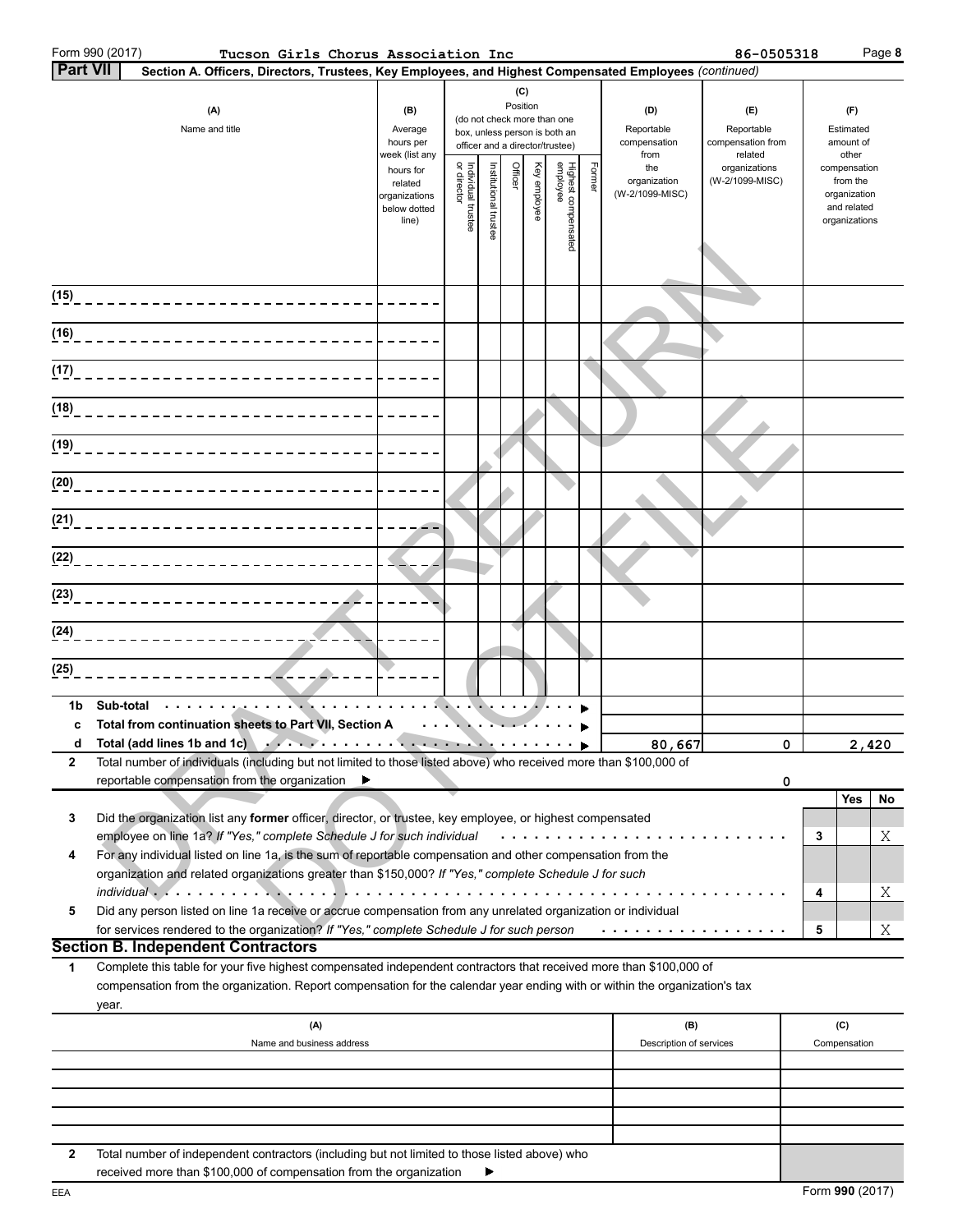|                                                           |    | Check if Schedule O contains a response or note to any line in this Part VIII                                        |                                                                                                                                                                                                                                                                                                                                                                                                                              |                      |                                                    |                                         |                                                                  |
|-----------------------------------------------------------|----|----------------------------------------------------------------------------------------------------------------------|------------------------------------------------------------------------------------------------------------------------------------------------------------------------------------------------------------------------------------------------------------------------------------------------------------------------------------------------------------------------------------------------------------------------------|----------------------|----------------------------------------------------|-----------------------------------------|------------------------------------------------------------------|
|                                                           |    |                                                                                                                      |                                                                                                                                                                                                                                                                                                                                                                                                                              | (A)<br>Total revenue | (B)<br>Related or<br>exempt<br>function<br>revenue | (C)<br>Unrelated<br>business<br>revenue | (D)<br>Revenue<br>excluded from tax<br>under sections<br>512-514 |
|                                                           | 1a | Federated campaigns                                                                                                  | 1a                                                                                                                                                                                                                                                                                                                                                                                                                           |                      |                                                    |                                         |                                                                  |
| Contributions, Gifts, Grants<br>and Other Similar Amounts | b  | Membership dues                                                                                                      | 1b                                                                                                                                                                                                                                                                                                                                                                                                                           |                      |                                                    |                                         |                                                                  |
|                                                           | c  | Fundraising events                                                                                                   | 1c<br>36,165                                                                                                                                                                                                                                                                                                                                                                                                                 |                      |                                                    |                                         |                                                                  |
|                                                           | d  | Related organizations                                                                                                | 1 <sub>d</sub>                                                                                                                                                                                                                                                                                                                                                                                                               |                      |                                                    |                                         |                                                                  |
|                                                           | е  | Government grants (contributions)                                                                                    | 1e<br>12,000                                                                                                                                                                                                                                                                                                                                                                                                                 |                      |                                                    |                                         |                                                                  |
|                                                           | f. | All other contributions, gifts, grants,                                                                              |                                                                                                                                                                                                                                                                                                                                                                                                                              |                      |                                                    |                                         |                                                                  |
|                                                           |    | and similar amounts not included above                                                                               | 1f<br>105,966                                                                                                                                                                                                                                                                                                                                                                                                                |                      |                                                    |                                         |                                                                  |
|                                                           | g  | Noncash contributions included in lines 1a-1f: \$                                                                    |                                                                                                                                                                                                                                                                                                                                                                                                                              |                      |                                                    |                                         |                                                                  |
|                                                           | h. | Total. Add lines 1a-1f ▶                                                                                             |                                                                                                                                                                                                                                                                                                                                                                                                                              | 154,131              |                                                    |                                         |                                                                  |
|                                                           |    |                                                                                                                      | <b>Business Code</b>                                                                                                                                                                                                                                                                                                                                                                                                         |                      |                                                    |                                         |                                                                  |
|                                                           |    | 2a Community Outreach                                                                                                | 711130                                                                                                                                                                                                                                                                                                                                                                                                                       | 2,710                | 2,710                                              |                                         |                                                                  |
|                                                           |    | b Chorus Travel                                                                                                      | 711130                                                                                                                                                                                                                                                                                                                                                                                                                       | 50, 349              | 50,349                                             |                                         |                                                                  |
|                                                           |    | C Costume Sales                                                                                                      | 711130                                                                                                                                                                                                                                                                                                                                                                                                                       | 6,219                | 6,219                                              |                                         |                                                                  |
|                                                           |    | d Performance Revenue                                                                                                | 711130                                                                                                                                                                                                                                                                                                                                                                                                                       | 34,898               | 34,898                                             |                                         |                                                                  |
|                                                           |    | e Tuition Revenue                                                                                                    | 711130                                                                                                                                                                                                                                                                                                                                                                                                                       | 134,847              | 134,847                                            |                                         |                                                                  |
| Program Service Revenue                                   |    | f All other program service revenue $\cdots$                                                                         |                                                                                                                                                                                                                                                                                                                                                                                                                              |                      |                                                    |                                         |                                                                  |
|                                                           |    | g Total. Add lines 2a-2f $\cdots$                                                                                    |                                                                                                                                                                                                                                                                                                                                                                                                                              | 229,023              |                                                    |                                         |                                                                  |
|                                                           | 3  | Investment income (including dividends, interest,                                                                    |                                                                                                                                                                                                                                                                                                                                                                                                                              |                      |                                                    |                                         |                                                                  |
|                                                           |    | and other similar amounts) $\cdots$                                                                                  |                                                                                                                                                                                                                                                                                                                                                                                                                              |                      |                                                    |                                         |                                                                  |
|                                                           | 4  | Income from investment of tax-exempt bond proceeds                                                                   |                                                                                                                                                                                                                                                                                                                                                                                                                              |                      |                                                    |                                         |                                                                  |
|                                                           | 5  |                                                                                                                      |                                                                                                                                                                                                                                                                                                                                                                                                                              |                      |                                                    |                                         |                                                                  |
|                                                           |    | (i) Real                                                                                                             | (ii) Personal                                                                                                                                                                                                                                                                                                                                                                                                                |                      |                                                    |                                         |                                                                  |
|                                                           |    | <b>6a</b> Gross rents<br>.                                                                                           |                                                                                                                                                                                                                                                                                                                                                                                                                              |                      |                                                    |                                         |                                                                  |
|                                                           |    | <b>b</b> Less: rental expenses $\cdots$                                                                              |                                                                                                                                                                                                                                                                                                                                                                                                                              |                      |                                                    |                                         |                                                                  |
|                                                           |    | <b>c</b> Rental income or (loss) $\cdot \cdot \cdot$                                                                 |                                                                                                                                                                                                                                                                                                                                                                                                                              |                      |                                                    |                                         |                                                                  |
|                                                           |    | <b>d</b> Net rental income or (loss)                                                                                 | .                                                                                                                                                                                                                                                                                                                                                                                                                            |                      |                                                    |                                         |                                                                  |
|                                                           |    | (i) Securities<br><b>7a</b> Gross amount from sales of                                                               | (ii) Other                                                                                                                                                                                                                                                                                                                                                                                                                   |                      |                                                    |                                         |                                                                  |
|                                                           |    | assets other than inventory                                                                                          |                                                                                                                                                                                                                                                                                                                                                                                                                              |                      |                                                    |                                         |                                                                  |
|                                                           |    | <b>b</b> Less: cost or other basis                                                                                   |                                                                                                                                                                                                                                                                                                                                                                                                                              |                      |                                                    |                                         |                                                                  |
|                                                           |    | and sales expenses                                                                                                   |                                                                                                                                                                                                                                                                                                                                                                                                                              |                      |                                                    |                                         |                                                                  |
|                                                           |    | c Gain or (loss)                                                                                                     |                                                                                                                                                                                                                                                                                                                                                                                                                              |                      |                                                    |                                         |                                                                  |
|                                                           |    | d Net gain or (loss)                                                                                                 | $\mathbf{r} = \mathbf{r} + \mathbf{r} + \mathbf{r} + \mathbf{r} + \mathbf{r} + \mathbf{r} + \mathbf{r} + \mathbf{r} + \mathbf{r} + \mathbf{r} + \mathbf{r} + \mathbf{r} + \mathbf{r} + \mathbf{r} + \mathbf{r} + \mathbf{r} + \mathbf{r} + \mathbf{r} + \mathbf{r} + \mathbf{r} + \mathbf{r} + \mathbf{r} + \mathbf{r} + \mathbf{r} + \mathbf{r} + \mathbf{r} + \mathbf{r} + \mathbf{r} + \mathbf{r} + \mathbf{r} + \mathbf$ |                      |                                                    |                                         |                                                                  |
| nue                                                       |    | 8a Gross income from fundraising                                                                                     |                                                                                                                                                                                                                                                                                                                                                                                                                              |                      |                                                    |                                         |                                                                  |
|                                                           |    | events (not including<br>$\mathcal{F}$<br>36,165                                                                     |                                                                                                                                                                                                                                                                                                                                                                                                                              |                      |                                                    |                                         |                                                                  |
|                                                           |    | of contributions reported on line 1c).                                                                               |                                                                                                                                                                                                                                                                                                                                                                                                                              |                      |                                                    |                                         |                                                                  |
| Other Reve                                                |    | See Part IV, line 18 $\cdots$ $\cdots$ $\cdots$ $\cdots$ a                                                           | 51,007                                                                                                                                                                                                                                                                                                                                                                                                                       |                      |                                                    |                                         |                                                                  |
|                                                           |    | <b>b</b> Less: direct expenses $\cdots \cdots \cdots$ <b>b</b>                                                       | 13,957                                                                                                                                                                                                                                                                                                                                                                                                                       |                      |                                                    |                                         |                                                                  |
|                                                           |    | c Net income or (loss) from fundraising events $\cdots$                                                              |                                                                                                                                                                                                                                                                                                                                                                                                                              | 37,050               |                                                    |                                         | 37,050                                                           |
|                                                           |    | 9a Gross income from gaming activities.                                                                              |                                                                                                                                                                                                                                                                                                                                                                                                                              |                      |                                                    |                                         |                                                                  |
|                                                           |    | See Part IV, line 19 $\cdots$ $\cdots$ $\cdots$                                                                      |                                                                                                                                                                                                                                                                                                                                                                                                                              |                      |                                                    |                                         |                                                                  |
|                                                           |    | b Less: direct expenses b                                                                                            |                                                                                                                                                                                                                                                                                                                                                                                                                              |                      |                                                    |                                         |                                                                  |
|                                                           |    | c Net income or (loss) from gaming activities $\cdots \cdots \cdots$                                                 |                                                                                                                                                                                                                                                                                                                                                                                                                              |                      |                                                    |                                         |                                                                  |
|                                                           |    | 10a Gross sales of inventory, less                                                                                   |                                                                                                                                                                                                                                                                                                                                                                                                                              |                      |                                                    |                                         |                                                                  |
|                                                           |    | returns and allowances $\cdots$ , $\cdots$ , $\cdots$                                                                |                                                                                                                                                                                                                                                                                                                                                                                                                              |                      |                                                    |                                         |                                                                  |
|                                                           |    | <b>b</b> Less: cost of goods sold $\cdot \cdot \cdot \cdot \cdot \cdot \cdot$ b                                      |                                                                                                                                                                                                                                                                                                                                                                                                                              |                      |                                                    |                                         |                                                                  |
|                                                           |    | c Net income or (loss) from sales of inventory $\cdots \cdots \cdots$                                                |                                                                                                                                                                                                                                                                                                                                                                                                                              |                      |                                                    |                                         |                                                                  |
|                                                           |    | Miscellaneous Revenue                                                                                                | <b>Business Code</b>                                                                                                                                                                                                                                                                                                                                                                                                         |                      |                                                    |                                         |                                                                  |
|                                                           |    |                                                                                                                      |                                                                                                                                                                                                                                                                                                                                                                                                                              |                      |                                                    |                                         |                                                                  |
|                                                           | b  | the control of the control of the control of the control of the control of                                           |                                                                                                                                                                                                                                                                                                                                                                                                                              |                      |                                                    |                                         |                                                                  |
|                                                           | c  | <u> 1980 - Jan Stein Stein Stein Stein Stein Stein Stein Stein Stein Stein Stein Stein Stein Stein Stein Stein S</u> |                                                                                                                                                                                                                                                                                                                                                                                                                              |                      |                                                    |                                         |                                                                  |
|                                                           |    | d All other revenue                                                                                                  |                                                                                                                                                                                                                                                                                                                                                                                                                              |                      |                                                    |                                         |                                                                  |
|                                                           |    |                                                                                                                      |                                                                                                                                                                                                                                                                                                                                                                                                                              |                      |                                                    |                                         |                                                                  |
|                                                           |    | 12 Total revenue. See instructions ▶                                                                                 |                                                                                                                                                                                                                                                                                                                                                                                                                              | 420,204              | 229,023                                            | 0                                       | 37,050                                                           |

#### **Part VIII | Statement of Revenue** Form 990 (2017) Page **9 Tucson Girls Chorus Association Inc 86-0505318**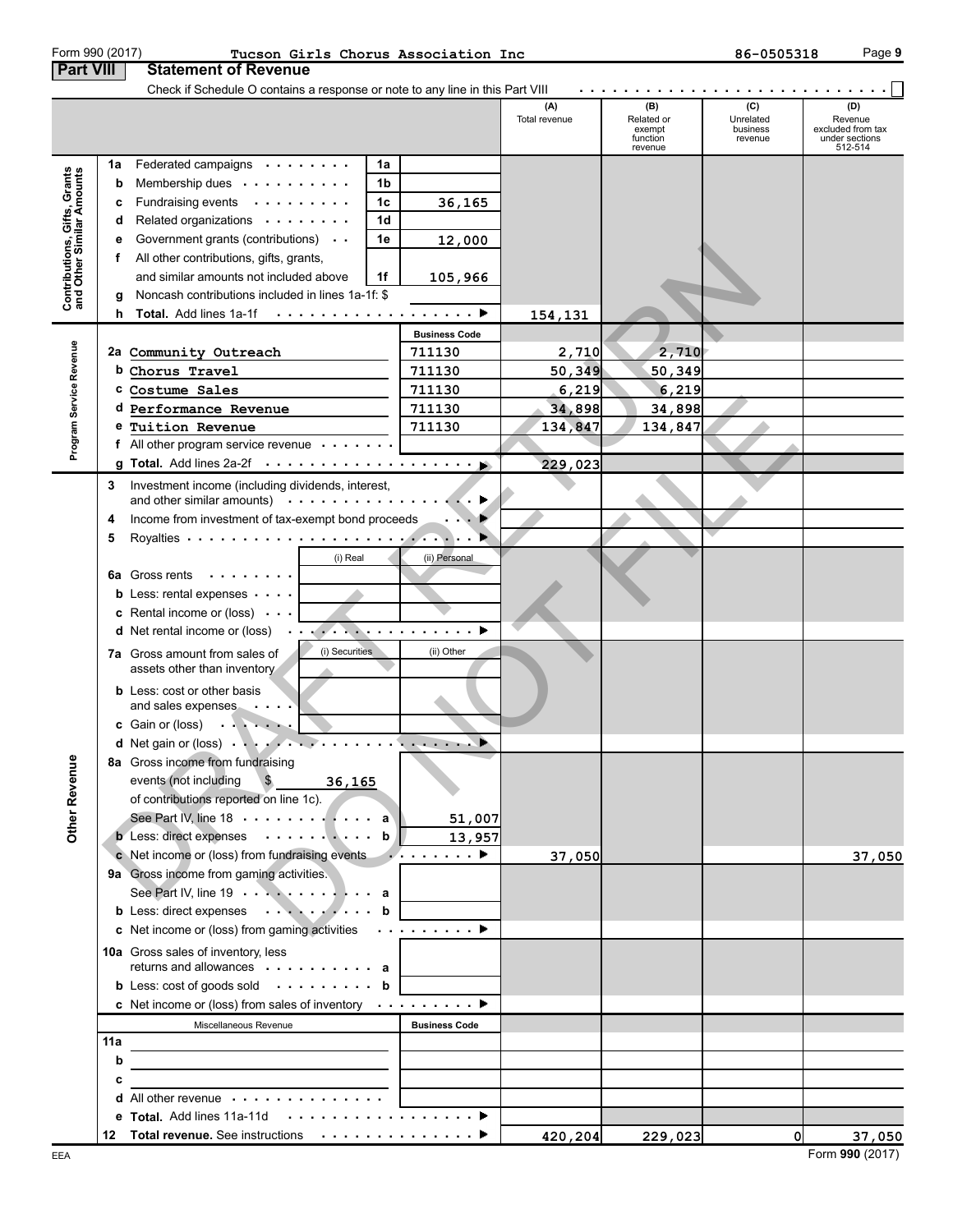#### **Part IX | Statement of Functional Expenses** Form 990 (2017) Page **10 Tucson Girls Chorus Association Inc 86-0505318**

|              | Section 501(c)(3) and 501(c)(4) organizations must complete all columns. All other organizations must complete column (A).                                                                 |                |                             |                                    |                         |  |  |  |  |  |
|--------------|--------------------------------------------------------------------------------------------------------------------------------------------------------------------------------------------|----------------|-----------------------------|------------------------------------|-------------------------|--|--|--|--|--|
|              | . X<br>Check if Schedule O contains a response or note to any line in this Part IX                                                                                                         |                |                             |                                    |                         |  |  |  |  |  |
|              | Do not include amounts reported on lines 6b, 7b,                                                                                                                                           | (A)            | (B)                         | (C)                                | (D)                     |  |  |  |  |  |
|              | 8b, 9b, and 10b of Part VIII.                                                                                                                                                              | Total expenses | Program service<br>expenses | Management and<br>general expenses | Fundraising<br>expenses |  |  |  |  |  |
| 1.           | Grants and other assistance to domestic organizations                                                                                                                                      |                |                             |                                    |                         |  |  |  |  |  |
|              | and domestic governments. See Part IV, line 21                                                                                                                                             |                |                             |                                    |                         |  |  |  |  |  |
| $\mathbf{2}$ | Grants and other assistance to domestic                                                                                                                                                    |                |                             |                                    |                         |  |  |  |  |  |
|              | individuals. See Part IV, line 22<br>$\sim$ $\sim$                                                                                                                                         |                |                             |                                    |                         |  |  |  |  |  |
| 3            | Grants and other assistance to foreign                                                                                                                                                     |                |                             |                                    |                         |  |  |  |  |  |
|              | organizations, foreign governments, and foreign                                                                                                                                            |                |                             |                                    |                         |  |  |  |  |  |
|              | individuals. See Part IV, lines 15 and 16<br>$\begin{array}{cccccccccccccc} \bullet & \bullet & \bullet & \bullet & \bullet & \bullet & \bullet & \bullet & \bullet & \bullet \end{array}$ |                |                             |                                    |                         |  |  |  |  |  |
| 4            | Benefits paid to or for members                                                                                                                                                            |                |                             |                                    |                         |  |  |  |  |  |
| 5            | Compensation of current officers, directors,                                                                                                                                               |                |                             |                                    |                         |  |  |  |  |  |
|              | trustees, and key employees<br>$\alpha$ , $\alpha$ , $\alpha$ , $\alpha$ , $\alpha$                                                                                                        | 82,708         | 41,354                      | 8,271                              | 33,083                  |  |  |  |  |  |
| 6            | Compensation not included above, to disqualified                                                                                                                                           |                |                             |                                    |                         |  |  |  |  |  |
|              | persons (as defined under section 4958(f)(1)) and                                                                                                                                          |                |                             |                                    |                         |  |  |  |  |  |
|              | persons described in section $4958(c)(3)(B) \cdot \cdot \cdot \cdot \cdot$                                                                                                                 |                |                             |                                    |                         |  |  |  |  |  |
| 7            | Other salaries and wages<br>.                                                                                                                                                              | 88,309         | 76,113                      | 9,757                              | 2,439                   |  |  |  |  |  |
| 8            | Pension plan accruals and contributions (include                                                                                                                                           |                |                             |                                    |                         |  |  |  |  |  |
|              | section 401(k) and 403(b) employer contributions)<br>$\ddot{\phantom{0}}$                                                                                                                  | 9,339          | 7,004                       | 1,868                              | 467                     |  |  |  |  |  |
| 9            | Other employee benefits                                                                                                                                                                    | 19,274         | 14,455                      | 3,855                              | 964                     |  |  |  |  |  |
| 10           |                                                                                                                                                                                            | 16,689         | 12,517                      | 3,338                              | 834                     |  |  |  |  |  |
| 11           | Fees for services (non-employees):                                                                                                                                                         |                |                             |                                    |                         |  |  |  |  |  |
| a            |                                                                                                                                                                                            |                |                             |                                    |                         |  |  |  |  |  |
| b            |                                                                                                                                                                                            |                |                             |                                    |                         |  |  |  |  |  |
| c            | Accounting $\cdots$ $\cdots$ $\cdots$ $\cdots$ $\cdots$ $\cdots$ $\cdots$ $\cdots$ $\cdots$                                                                                                | 3,079          |                             | 3,079                              |                         |  |  |  |  |  |
| d            |                                                                                                                                                                                            |                |                             |                                    |                         |  |  |  |  |  |
| е            | Professional fundraising services. See Part IV, line 17 .                                                                                                                                  |                |                             |                                    |                         |  |  |  |  |  |
| f            | Investment management fees                                                                                                                                                                 |                |                             |                                    |                         |  |  |  |  |  |
| g            | Other. (If line 11g amount exceeds 10% of line 25, column                                                                                                                                  |                |                             |                                    |                         |  |  |  |  |  |
|              | (A) amount, list line 11g expenses on Schedule O.)                                                                                                                                         | 46,243         | 46,243                      |                                    |                         |  |  |  |  |  |
| 12           | Advertising and promotion                                                                                                                                                                  | 12,721         | 11,885                      |                                    | 836                     |  |  |  |  |  |
| 13           |                                                                                                                                                                                            | 24,440         | 18,329                      | 4,888                              | 1,223                   |  |  |  |  |  |
| 14           | Information technology                                                                                                                                                                     |                |                             |                                    |                         |  |  |  |  |  |
| 15           |                                                                                                                                                                                            | 5,836          | 5,836                       |                                    |                         |  |  |  |  |  |
| 16           |                                                                                                                                                                                            | 5,725          | 4,294                       | 1,145                              | 286                     |  |  |  |  |  |
| 17           |                                                                                                                                                                                            | 50,349         | 50,349                      |                                    |                         |  |  |  |  |  |
| 18           | Payments of travel or entertainment expenses                                                                                                                                               |                |                             |                                    |                         |  |  |  |  |  |
|              | for any federal, state, or local public officials                                                                                                                                          |                |                             |                                    |                         |  |  |  |  |  |
| 19           | Conferences, conventions, and meetings<br>.                                                                                                                                                | 1,578          | 1,341                       | 237                                |                         |  |  |  |  |  |
| 20           |                                                                                                                                                                                            |                |                             |                                    |                         |  |  |  |  |  |
| 21           |                                                                                                                                                                                            |                |                             |                                    |                         |  |  |  |  |  |
| 22           | Depreciation, depletion, and amortization                                                                                                                                                  | 5,654          | 4,240                       | 1,131                              | 283                     |  |  |  |  |  |
| 23           |                                                                                                                                                                                            | 5,669          | 2,695                       | 2,794                              | 180                     |  |  |  |  |  |
| 24           | Other expenses. Itemize expenses not covered                                                                                                                                               |                |                             |                                    |                         |  |  |  |  |  |
|              | above (List miscellaneous expenses in line 24e. If                                                                                                                                         |                |                             |                                    |                         |  |  |  |  |  |
|              | line 24e amount exceeds 10% of line 25, column                                                                                                                                             |                |                             |                                    |                         |  |  |  |  |  |
|              | (A) amount, list line 24e expenses on Schedule O.)                                                                                                                                         |                |                             |                                    |                         |  |  |  |  |  |
| а            | Performance expense                                                                                                                                                                        | 9,488          | 9,488                       |                                    |                         |  |  |  |  |  |
| b            | Music camp expense                                                                                                                                                                         | 5,625          | 5,625                       |                                    |                         |  |  |  |  |  |
| с            | Engagement program                                                                                                                                                                         | 6,380          | 6,380                       |                                    |                         |  |  |  |  |  |
| d            | Costumes and apparel                                                                                                                                                                       | 1,089          | 1,089                       |                                    |                         |  |  |  |  |  |
| е            | All other expenses                                                                                                                                                                         | 1,696          | 1,274                       | 340                                | 82                      |  |  |  |  |  |
| 25           | Total functional expenses. Add lines 1 through 24e                                                                                                                                         | 401,891        | 320,511                     | 40,703                             | 40,677                  |  |  |  |  |  |
| 26           | Joint costs. Complete this line only if the                                                                                                                                                |                |                             |                                    |                         |  |  |  |  |  |
|              | organization reported in column (B) joint costs                                                                                                                                            |                |                             |                                    |                         |  |  |  |  |  |
|              | from a combined educational campaign and                                                                                                                                                   |                |                             |                                    |                         |  |  |  |  |  |
|              | $ $ if<br>fundraising solicitation. Check here<br>▶.<br>following SOP 98-2 (ASC 958-720)<br>.                                                                                              |                |                             |                                    |                         |  |  |  |  |  |
|              |                                                                                                                                                                                            |                |                             |                                    |                         |  |  |  |  |  |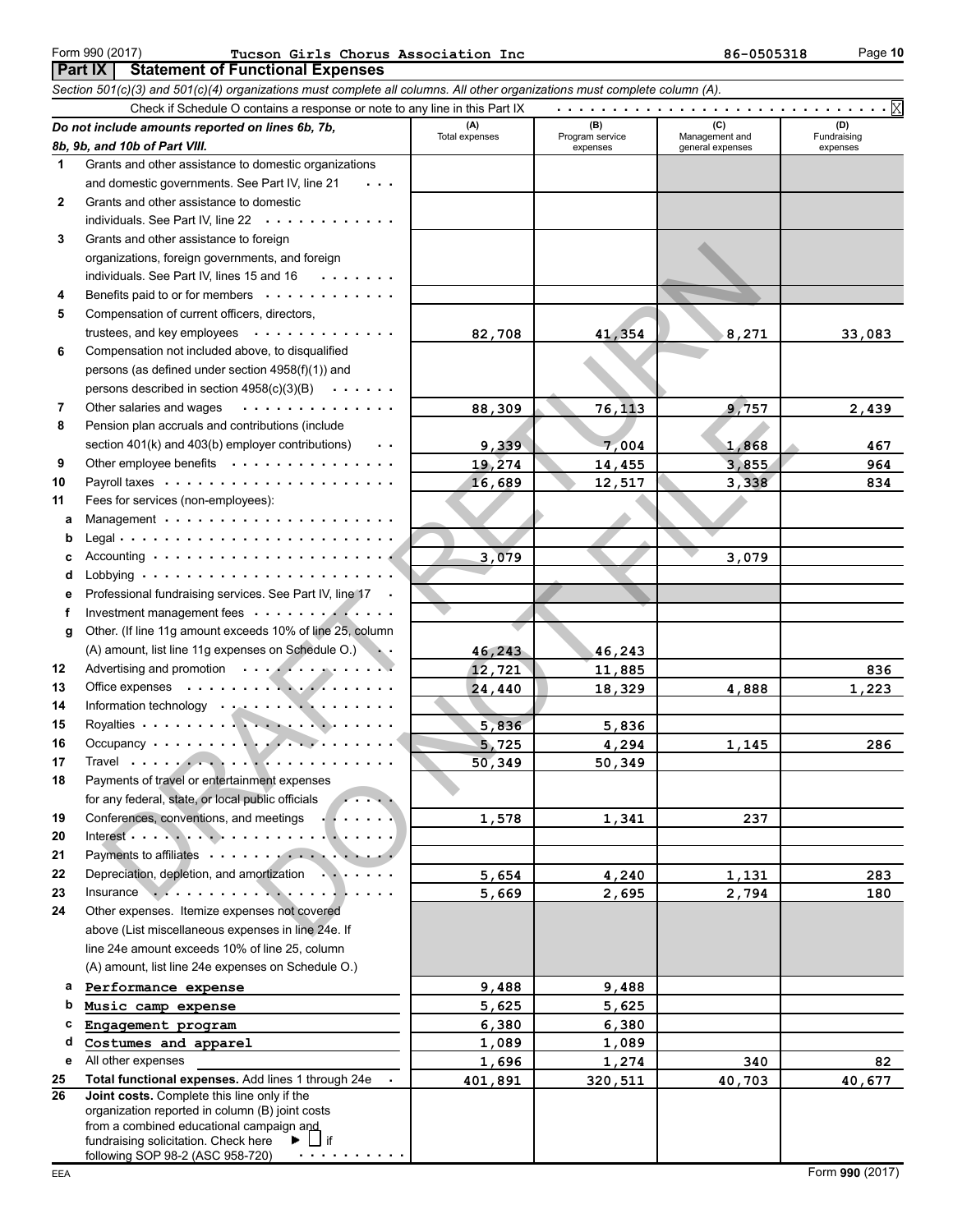| Form 990 (2011 |
|----------------|
|----------------|

| юe |  |  |
|----|--|--|
| н  |  |  |

| ган л                       |          | <b>Dalalice Oliect</b>                                                                                                                                                                                                                                        |                    |                 |                    |
|-----------------------------|----------|---------------------------------------------------------------------------------------------------------------------------------------------------------------------------------------------------------------------------------------------------------------|--------------------|-----------------|--------------------|
|                             |          | Check if Schedule O contains a response or note to any line in this Part X                                                                                                                                                                                    |                    |                 |                    |
|                             |          |                                                                                                                                                                                                                                                               | (A)                |                 | (B)                |
|                             |          |                                                                                                                                                                                                                                                               | Beginning of year  |                 | End of year        |
|                             | 1        | Cash - non-interest-bearing                                                                                                                                                                                                                                   | 55,633             | 1               | 16,067             |
|                             | 2        |                                                                                                                                                                                                                                                               | 145,409            | 2               | 175,561            |
|                             | 3        |                                                                                                                                                                                                                                                               |                    | 3               |                    |
|                             | 4        |                                                                                                                                                                                                                                                               | 843                | 4               |                    |
|                             | 5        | Loans and other receivables from current and former officers, directors,                                                                                                                                                                                      |                    |                 |                    |
|                             |          | trustees, key employees, and highest compensated employees.                                                                                                                                                                                                   |                    |                 |                    |
|                             |          | Complete Part II of Schedule L $\dots \dots \dots \dots \dots \dots \dots \dots \dots \dots \dots$                                                                                                                                                            |                    | 5               |                    |
|                             | 6        | Loans and other receivables from other disqualified persons (as defined under section                                                                                                                                                                         |                    |                 |                    |
|                             |          | $4958(f)(1)$ ), persons described in section $4958(c)(3)(B)$ , and contributing employers and                                                                                                                                                                 |                    |                 |                    |
|                             |          | sponsoring organizations of section 501(c)(9) voluntary employees' beneficiary                                                                                                                                                                                |                    |                 |                    |
|                             |          | organizations (see instructions). Complete Part II of Schedule L                                                                                                                                                                                              |                    | 6               |                    |
|                             | 7        |                                                                                                                                                                                                                                                               |                    | $\overline{7}$  |                    |
| Assets                      | 8        | Inventories for sale or use                                                                                                                                                                                                                                   |                    | 8               |                    |
|                             | 9        |                                                                                                                                                                                                                                                               | 156                | 9               | 156                |
|                             | 10a      | Land, buildings, and equipment: cost or                                                                                                                                                                                                                       |                    |                 |                    |
|                             |          | other basis. Complete Part VI of Schedule D $\cdots$   10a<br>165,054                                                                                                                                                                                         |                    |                 |                    |
|                             | b        | Less: accumulated depreciation $\cdots \cdots \cdots$   10b<br>96,601                                                                                                                                                                                         | 67,298             | 10 <sub>c</sub> | 68,453             |
|                             | 11       |                                                                                                                                                                                                                                                               |                    | $\overline{11}$ |                    |
|                             | 12       |                                                                                                                                                                                                                                                               |                    | 12              |                    |
|                             | 13       | Investments - program-related. See Part IV, line 11                                                                                                                                                                                                           |                    | 13              |                    |
|                             | 14       |                                                                                                                                                                                                                                                               |                    | 14              |                    |
|                             | 15       |                                                                                                                                                                                                                                                               |                    | 15              |                    |
|                             | 16       | <b>Total assets.</b> Add lines 1 through 15 (must equal line 34) $\ldots$ $\ldots$ $\ldots$ .                                                                                                                                                                 | 269,339            | 16              | 260,237            |
|                             | 17       |                                                                                                                                                                                                                                                               | 14,650             | 17              | 11,727             |
|                             | 18       |                                                                                                                                                                                                                                                               |                    | 18              |                    |
|                             | 19       | Deferred revenue enterity and the contract of the contract of the contract of the contract of the contract of the contract of the contract of the contract of the contract of the contract of the contract of the contract of                                 | 40,807             | 19              | 16,315             |
|                             | 20       |                                                                                                                                                                                                                                                               |                    | 20              |                    |
|                             | 21       | Escrow or custodial account liability. Complete Part IV of Schedule D<br>and the second state of the second                                                                                                                                                   |                    | 21              |                    |
|                             | 22       | Loans and other payables to current and former officers, directors,                                                                                                                                                                                           |                    |                 |                    |
|                             |          | trustees, key employees, highest compensated employees, and                                                                                                                                                                                                   |                    |                 |                    |
| Liabilities                 |          | $\mathcal{L}_{\mathbf{a}} = \mathcal{L}_{\mathbf{a}} + \mathcal{L}_{\mathbf{a}} + \mathcal{L}_{\mathbf{a}} + \mathcal{L}_{\mathbf{a}} + \mathcal{L}_{\mathbf{a}} + \mathcal{L}_{\mathbf{a}}$<br>disqualified persons. Complete Part II of Schedule L          |                    | 22              |                    |
|                             | 23       | .<br>Secured mortgages and notes payable to unrelated third parties                                                                                                                                                                                           |                    | 23              |                    |
|                             | 24       | Unsecured notes and loans payable to unrelated third parties<br>.                                                                                                                                                                                             |                    | 24              |                    |
|                             | 25       | Other liabilities (including federal income tax, payables to related third                                                                                                                                                                                    |                    |                 |                    |
|                             |          | parties, and other liabilities not included on lines 17-24). Complete Part X                                                                                                                                                                                  |                    |                 |                    |
|                             |          |                                                                                                                                                                                                                                                               |                    | 25              |                    |
|                             | 26       |                                                                                                                                                                                                                                                               | 55,457             | 26              | 28,042             |
|                             |          | $\blacktriangleright \mathbb{X}$ and<br>Organizations that follow SFAS 117 (ASC 958), check here                                                                                                                                                              |                    |                 |                    |
|                             |          | complete lines 27 through 29, and lines 33 and 34.                                                                                                                                                                                                            |                    |                 |                    |
|                             | 27       |                                                                                                                                                                                                                                                               | 193,310            | 27              | 175,290            |
|                             | 28       |                                                                                                                                                                                                                                                               | 20,572             | 28              | 56,905             |
|                             | 29       | Permanently restricted net assets Arthur Alexander Arthur Arthur Arthur Arthur Arthur Arthur Arthur Arthur Arthur Arthur Arthur Arthur Arthur Arthur Arthur Arthur Arthur Arthur Arthur Arthur Arthur Arthur Arthur Arthur Art<br>$\blacktriangleright$   and |                    | 29              |                    |
|                             |          | Organizations that do not follow SFAS 117 (ASC 958), check here                                                                                                                                                                                               |                    |                 |                    |
|                             |          | complete lines 30 through 34.<br>.                                                                                                                                                                                                                            |                    |                 |                    |
|                             | 30       | Capital stock or trust principal, or current funds                                                                                                                                                                                                            |                    | 30              |                    |
| Net Assets or Fund Balances | 31       | Paid-in or capital surplus, or land, building, or equipment fund<br>.                                                                                                                                                                                         |                    | 31<br>32        |                    |
|                             | 32<br>33 | Retained earnings, endowment, accumulated income, or other funds                                                                                                                                                                                              |                    | 33              |                    |
|                             | 34       | Total liabilities and net assets/fund balances $\cdots \cdots \cdots \cdots \cdots \cdots \cdots$                                                                                                                                                             | 213,882<br>269,339 | 34              | 232,195<br>260,237 |
|                             |          |                                                                                                                                                                                                                                                               |                    |                 |                    |

EEA **Form 990** (2017)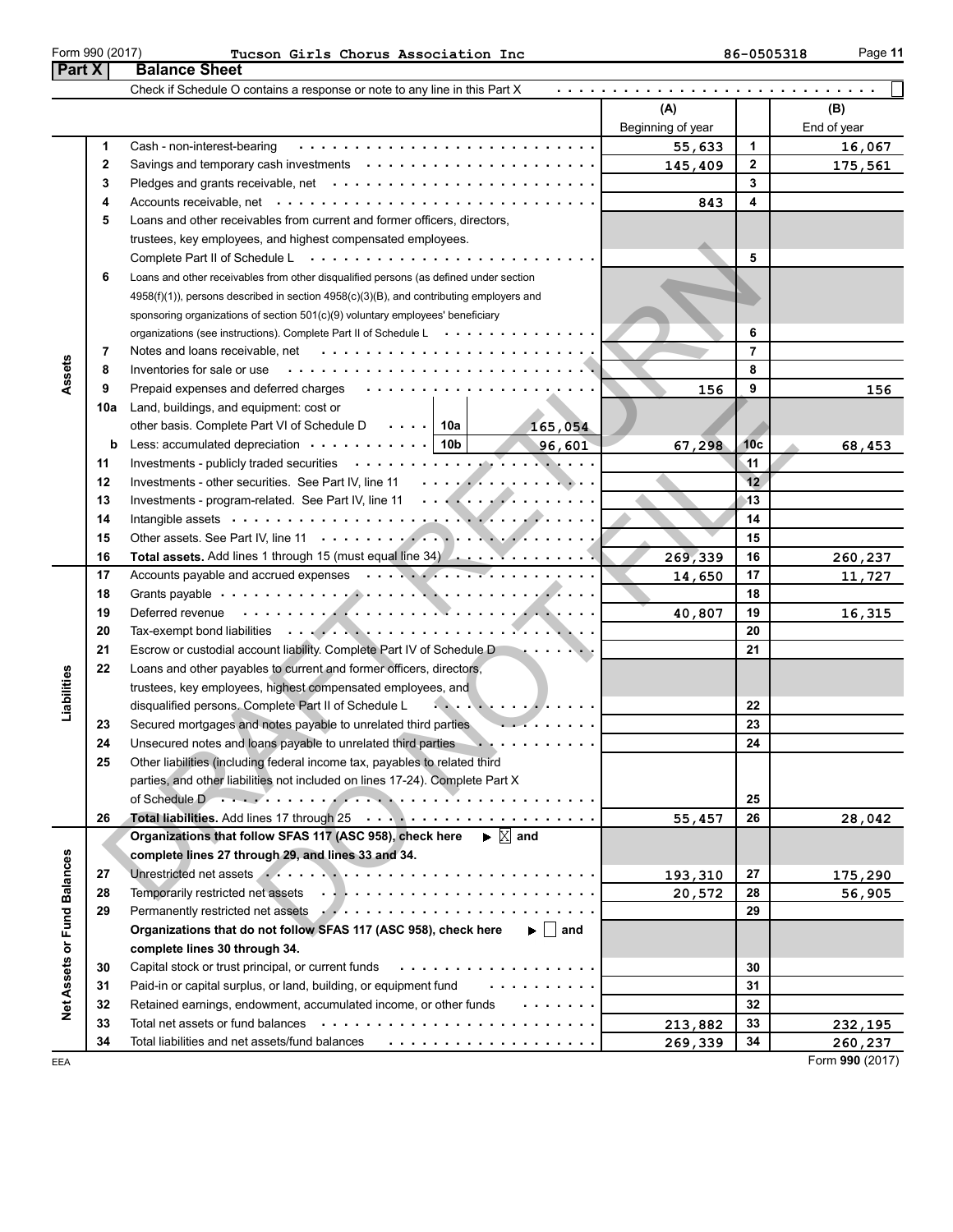|        | Form 990 (2017)<br>Tucson Girls Chorus Association Inc                                                                                                                                                                        | 86-0505318     |    |                   | Page 12 |
|--------|-------------------------------------------------------------------------------------------------------------------------------------------------------------------------------------------------------------------------------|----------------|----|-------------------|---------|
|        | <b>Reconciliation of Net Assets</b><br><b>Part XI</b>                                                                                                                                                                         |                |    |                   |         |
|        | Check if Schedule O contains a response or note to any line in this Part XI                                                                                                                                                   | 1              |    |                   |         |
| 1<br>2 | Total revenue (must equal Part VIII, column (A), line 12)<br>Total expenses (must equal Part IX, column (A), line 25)                                                                                                         | $\mathbf{2}$   |    | 420,204           |         |
| 3      | Revenue less expenses. Subtract line 2 from line 1                                                                                                                                                                            | 3              |    | 401,891           |         |
| 4      | Net assets or fund balances at beginning of year (must equal Part X, line 33, column (A))                                                                                                                                     | 4              |    | 18,313<br>213,882 |         |
| 5      | Net unrealized gains (losses) on investments                                                                                                                                                                                  | 5              |    |                   |         |
| 6      | Donated services and use of facilities                                                                                                                                                                                        | 6              |    |                   |         |
| 7      | Investment expenses                                                                                                                                                                                                           | $\overline{7}$ |    |                   |         |
| 8      |                                                                                                                                                                                                                               | 8              |    |                   |         |
| 9      | Other changes in net assets or fund balances (explain in Schedule O)                                                                                                                                                          | 9              |    |                   | 0       |
| 10     | Net assets or fund balances at end of year. Combine lines 3 through 9 (must equal Part X, line                                                                                                                                |                |    |                   |         |
|        |                                                                                                                                                                                                                               | 10             |    | 232,195           |         |
|        | Part XII<br><b>Financial Statements and Reporting</b>                                                                                                                                                                         |                |    |                   |         |
|        | Check if Schedule O contains a response or note to any line in this Part XII<br>. <i>. .</i>                                                                                                                                  |                |    |                   |         |
|        |                                                                                                                                                                                                                               |                |    | Yes               | No      |
| 1.     | Other<br>Cash<br>X<br>Accounting method used to prepare the Form 990:<br>Accrual<br>$\perp$                                                                                                                                   |                |    |                   |         |
|        | If the organization changed its method of accounting from a prior year or checked "Other," explain in                                                                                                                         |                |    |                   |         |
|        | Schedule O.                                                                                                                                                                                                                   |                |    |                   |         |
|        | 2a Were the organization's financial statements compiled or reviewed by an independent accountant?                                                                                                                            |                | 2a |                   | Χ       |
|        | If "Yes," check a box below to indicate whether the financial statements for the year were compiled or                                                                                                                        |                |    |                   |         |
|        | reviewed on a separate basis, consolidated basis, or both:                                                                                                                                                                    |                |    |                   |         |
|        | Separate basis<br>$\perp$<br>Consolidated basis<br>Both consolidated and separate basis                                                                                                                                       |                |    |                   |         |
|        | b Were the organization's financial statements audited by an independent accountant?                                                                                                                                          |                | 2b |                   | Χ       |
|        | If "Yes," check a box below to indicate whether the financial statements for the year were audited on a                                                                                                                       |                |    |                   |         |
|        | separate basis, consolidated basis, or both:                                                                                                                                                                                  |                |    |                   |         |
|        | Separate basis<br>$\perp$<br><b>Consolidated basis</b><br>Both consolidated and separate basis                                                                                                                                |                |    |                   |         |
|        | If "Yes" to line 2a or 2b, does the organization have a committee that assumes responsibility for oversight                                                                                                                   |                |    |                   |         |
|        | of the audit, review, or compilation of its financial statements and selection of an independent accountant?<br>If the organization changed either its oversight process or selection process during the tax year, explain in |                | 2c |                   |         |
|        | Schedule O.                                                                                                                                                                                                                   |                |    |                   |         |
|        | 3a As a result of a federal award, was the organization required to undergo an audit or audits as set forth in                                                                                                                |                |    |                   |         |
|        | the Single Audit Act and OMB Circular A-133?                                                                                                                                                                                  |                | За |                   | Χ       |
| b      | If "Yes," did the organization undergo the required audit or audits? If the organization did not undergo the                                                                                                                  |                |    |                   |         |
|        | required audit or audits, explain why in Schedule O and describe any steps taken to undergo such audits                                                                                                                       | .              | 3b |                   |         |
| EEA    |                                                                                                                                                                                                                               |                |    | Form 990 (2017)   |         |
|        |                                                                                                                                                                                                                               |                |    |                   |         |
|        |                                                                                                                                                                                                                               |                |    |                   |         |
|        |                                                                                                                                                                                                                               |                |    |                   |         |
|        |                                                                                                                                                                                                                               |                |    |                   |         |
|        |                                                                                                                                                                                                                               |                |    |                   |         |
|        |                                                                                                                                                                                                                               |                |    |                   |         |
|        |                                                                                                                                                                                                                               |                |    |                   |         |
|        |                                                                                                                                                                                                                               |                |    |                   |         |
|        |                                                                                                                                                                                                                               |                |    |                   |         |
|        |                                                                                                                                                                                                                               |                |    |                   |         |
|        |                                                                                                                                                                                                                               |                |    |                   |         |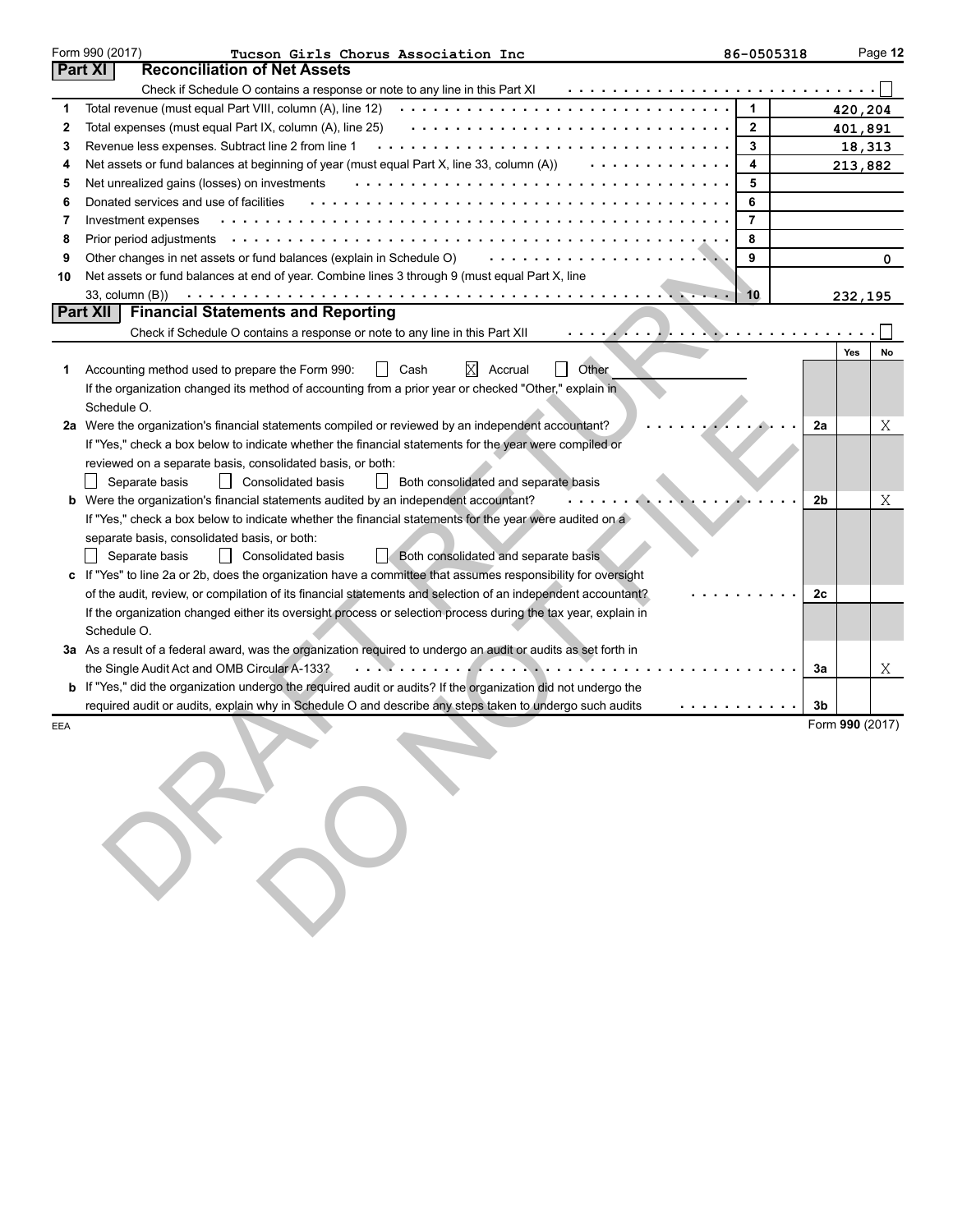| <b>SCHEDULE A</b> |  |
|-------------------|--|
|-------------------|--|

## **Public Charity Status and Public Support**  $\begin{array}{r} \big\vert \text{OMB No. 1545-00} \\ \text{OMB} \text{ No. 1545-00} \end{array}$

OMB No. 1545-0047

| Complete if the organization is a section 501(c)(3) organization or a section 4947(a)(1) nonexempt charitable trust. |        |                                    |                                                                              |                                                                        |                                                                                                                                     |                                                      |    | ZU 17                                  |                                      |
|----------------------------------------------------------------------------------------------------------------------|--------|------------------------------------|------------------------------------------------------------------------------|------------------------------------------------------------------------|-------------------------------------------------------------------------------------------------------------------------------------|------------------------------------------------------|----|----------------------------------------|--------------------------------------|
| (Form 990 or 990-EZ)<br>Department of the Treasury                                                                   |        |                                    |                                                                              | Attach to Form 990 or Form 990-EZ.                                     | <b>Open to Public</b>                                                                                                               |                                                      |    |                                        |                                      |
|                                                                                                                      |        | Internal Revenue Service           |                                                                              | Go to www.irs.gov/Form990 for instructions and the latest information. | Inspection                                                                                                                          |                                                      |    |                                        |                                      |
|                                                                                                                      |        | Name of the organization           |                                                                              |                                                                        |                                                                                                                                     |                                                      |    | <b>Employer identification number</b>  |                                      |
|                                                                                                                      |        |                                    | Tucson Girls Chorus Association Inc                                          |                                                                        |                                                                                                                                     |                                                      |    | 86-0505318                             |                                      |
|                                                                                                                      | Part I |                                    |                                                                              |                                                                        | Reason for Public Charity Status (All organizations must complete this part.) See instructions.                                     |                                                      |    |                                        |                                      |
|                                                                                                                      |        |                                    |                                                                              |                                                                        | The organization is not a private foundation because it is: (For lines 1 through 12, check only one box.)                           |                                                      |    |                                        |                                      |
| 1                                                                                                                    |        |                                    |                                                                              |                                                                        | A church, convention of churches, or association of churches described in section 170(b)(1)(A)(i).                                  |                                                      |    |                                        |                                      |
| 2                                                                                                                    |        |                                    |                                                                              |                                                                        | A school described in section 170(b)(1)(A)(ii). (Attach Schedule E (Form 990 or 990-EZ).)                                           |                                                      |    |                                        |                                      |
|                                                                                                                      |        |                                    |                                                                              |                                                                        |                                                                                                                                     |                                                      |    |                                        |                                      |
| 3                                                                                                                    |        |                                    |                                                                              |                                                                        | A hospital or a cooperative hospital service organization described in section 170(b)(1)(A)(iii).                                   |                                                      |    |                                        |                                      |
| 4                                                                                                                    |        |                                    |                                                                              |                                                                        | A medical research organization operated in conjunction with a hospital described in section 170(b)(1)(A)(iii). Enter the           |                                                      |    |                                        |                                      |
|                                                                                                                      |        |                                    | hospital's name, city, and state:                                            |                                                                        |                                                                                                                                     |                                                      |    |                                        |                                      |
| 5                                                                                                                    |        |                                    |                                                                              |                                                                        | An organization operated for the benefit of a college or university owned or operated by a governmental unit described in           |                                                      |    |                                        |                                      |
|                                                                                                                      |        |                                    | section 170(b)(1)(A)(iv). (Complete Part II.)                                |                                                                        |                                                                                                                                     |                                                      |    |                                        |                                      |
| 6                                                                                                                    |        |                                    |                                                                              |                                                                        | A federal, state, or local government or governmental unit described in section 170(b)(1)(A)(v).                                    |                                                      |    |                                        |                                      |
| 7                                                                                                                    |        |                                    |                                                                              |                                                                        | An organization that normally receives a substantial part of its support from a governmental unit or from the general public        |                                                      |    |                                        |                                      |
|                                                                                                                      |        |                                    | described in section 170(b)(1)(A)(vi). (Complete Part II.)                   |                                                                        |                                                                                                                                     |                                                      |    |                                        |                                      |
| 8                                                                                                                    |        |                                    | A community trust described in section 170(b)(1)(A)(vi). (Complete Part II.) |                                                                        |                                                                                                                                     |                                                      |    |                                        |                                      |
| 9                                                                                                                    |        |                                    |                                                                              |                                                                        | An agricultural research organization described in section $170(b)(1)(A)(ix)$ operated in conjunction with a land-grant college     |                                                      |    |                                        |                                      |
|                                                                                                                      |        |                                    |                                                                              |                                                                        | or university or a non-land-grant college of agriculture (see instructions). Enter the name, city, and state of the college or      |                                                      |    |                                        |                                      |
|                                                                                                                      |        | university:                        |                                                                              |                                                                        |                                                                                                                                     |                                                      |    |                                        |                                      |
| 10                                                                                                                   | Χ      |                                    |                                                                              |                                                                        | An organization that normally receives: (1) more than 33 1/3% of its support from contributions, membership fees, and gross         |                                                      |    |                                        |                                      |
|                                                                                                                      |        |                                    |                                                                              |                                                                        | receipts from activities related to its exempt functions - subject to certain exceptions, and (2) no more than 33 1/3% of its       |                                                      |    |                                        |                                      |
|                                                                                                                      |        |                                    |                                                                              |                                                                        | support from gross investment income and unrelated business taxable income (less section 511 tax) from businesses                   |                                                      |    |                                        |                                      |
|                                                                                                                      |        |                                    |                                                                              |                                                                        | acquired by the organization after June 30, 1975. See section 509(a)(2). (Complete Part III.)                                       |                                                      |    |                                        |                                      |
| 11                                                                                                                   |        |                                    |                                                                              |                                                                        | An organization organized and operated exclusively to test for public safety. See section 509(a)(4).                                |                                                      |    |                                        |                                      |
| 12                                                                                                                   |        |                                    |                                                                              |                                                                        | An organization organized and operated exclusively for the benefit of, to perform the functions of, or to carry out the purposes    |                                                      |    |                                        |                                      |
|                                                                                                                      |        |                                    |                                                                              |                                                                        | of one or more publicly supported organizations described in section $509(a)(1)$ or section $509(a)(2)$ . See section $509(a)(3)$ . |                                                      |    |                                        |                                      |
|                                                                                                                      |        |                                    |                                                                              |                                                                        | Check the box in lines 12a through 12d that describes the type of supporting organization and complete lines 12e, 12f, and 12g.     |                                                      |    |                                        |                                      |
|                                                                                                                      | а      |                                    |                                                                              |                                                                        | Type I. A supporting organization operated, supervised, or controlled by its supported organization(s), typically by giving         |                                                      |    |                                        |                                      |
|                                                                                                                      |        |                                    |                                                                              |                                                                        | the supported organization(s) the power to regularly appoint or elect a majority of the directors or trustees of the                |                                                      |    |                                        |                                      |
|                                                                                                                      |        |                                    | supporting organization. You must complete Part IV, Sections A and B.        |                                                                        |                                                                                                                                     |                                                      |    |                                        |                                      |
|                                                                                                                      | b      |                                    |                                                                              |                                                                        | Type II. A supporting organization supervised or controlled in connection with its supported organization(s), by having             |                                                      |    |                                        |                                      |
|                                                                                                                      |        |                                    |                                                                              |                                                                        | control or management of the supporting organization vested in the same persons that control or manage the supported                |                                                      |    |                                        |                                      |
|                                                                                                                      |        |                                    | organization(s). You must complete Part IV, Sections A and C.                |                                                                        |                                                                                                                                     |                                                      |    |                                        |                                      |
|                                                                                                                      |        |                                    |                                                                              |                                                                        | Type III functionally integrated. A supporting organization operated in connection with, and functionally integrated with,          |                                                      |    |                                        |                                      |
|                                                                                                                      | c      |                                    |                                                                              |                                                                        | its supported organization(s) (see instructions). You must complete Part IV, Sections A, D, and E.                                  |                                                      |    |                                        |                                      |
|                                                                                                                      |        |                                    |                                                                              |                                                                        |                                                                                                                                     |                                                      |    |                                        |                                      |
|                                                                                                                      |        |                                    |                                                                              |                                                                        | Type III non-functionally integrated. A supporting organization operated in connection with its supported organization(s)           |                                                      |    |                                        |                                      |
|                                                                                                                      |        |                                    |                                                                              |                                                                        | that is not functionally integrated. The organization generally must satisfy a distribution requirement and an attentiveness        |                                                      |    |                                        |                                      |
|                                                                                                                      |        |                                    |                                                                              |                                                                        | requirement (see instructions). You must complete Part IV, Sections A and D, and Part V.                                            |                                                      |    |                                        |                                      |
|                                                                                                                      | е      |                                    |                                                                              |                                                                        | Check this box if the organization received a written determination from the IRS that it is a Type I, Type II, Type III             |                                                      |    |                                        |                                      |
|                                                                                                                      |        |                                    |                                                                              |                                                                        | functionally integrated, or Type III non-functionally integrated supporting organization.                                           |                                                      |    |                                        |                                      |
|                                                                                                                      | f      |                                    | Enter the number of supported organizations                                  |                                                                        |                                                                                                                                     |                                                      |    |                                        |                                      |
|                                                                                                                      | g      |                                    | Provide the following information about the supported organization(s).       |                                                                        |                                                                                                                                     |                                                      |    |                                        |                                      |
|                                                                                                                      |        | (i) Name of supported organization |                                                                              | (ii) EIN                                                               | (iii) Type of organization<br>(described on lines 1-10                                                                              | (iv) Is the organization<br>listed in your governing |    | (v) Amount of monetary<br>support (see | (vi) Amount of<br>other support (see |
|                                                                                                                      |        |                                    |                                                                              |                                                                        | above (see instructions))                                                                                                           | document?                                            |    | instructions)                          | instructions)                        |
|                                                                                                                      |        |                                    |                                                                              |                                                                        |                                                                                                                                     |                                                      |    |                                        |                                      |
|                                                                                                                      |        |                                    |                                                                              |                                                                        |                                                                                                                                     | Yes                                                  | No |                                        |                                      |
| (A)                                                                                                                  |        |                                    |                                                                              |                                                                        |                                                                                                                                     |                                                      |    |                                        |                                      |
|                                                                                                                      |        |                                    |                                                                              |                                                                        |                                                                                                                                     |                                                      |    |                                        |                                      |
| (B)                                                                                                                  |        |                                    |                                                                              |                                                                        |                                                                                                                                     |                                                      |    |                                        |                                      |
|                                                                                                                      |        |                                    |                                                                              |                                                                        |                                                                                                                                     |                                                      |    |                                        |                                      |
| (C)                                                                                                                  |        |                                    |                                                                              |                                                                        |                                                                                                                                     |                                                      |    |                                        |                                      |
|                                                                                                                      |        |                                    |                                                                              |                                                                        |                                                                                                                                     |                                                      |    |                                        |                                      |
| (D)                                                                                                                  |        |                                    |                                                                              |                                                                        |                                                                                                                                     |                                                      |    |                                        |                                      |
|                                                                                                                      |        |                                    |                                                                              |                                                                        |                                                                                                                                     |                                                      |    |                                        |                                      |
| (E)                                                                                                                  |        |                                    |                                                                              |                                                                        |                                                                                                                                     |                                                      |    |                                        |                                      |

**For Paperwork Reduction Act Notice, see the Instructions for Form 990 or 990-EZ.** EEA

**Total**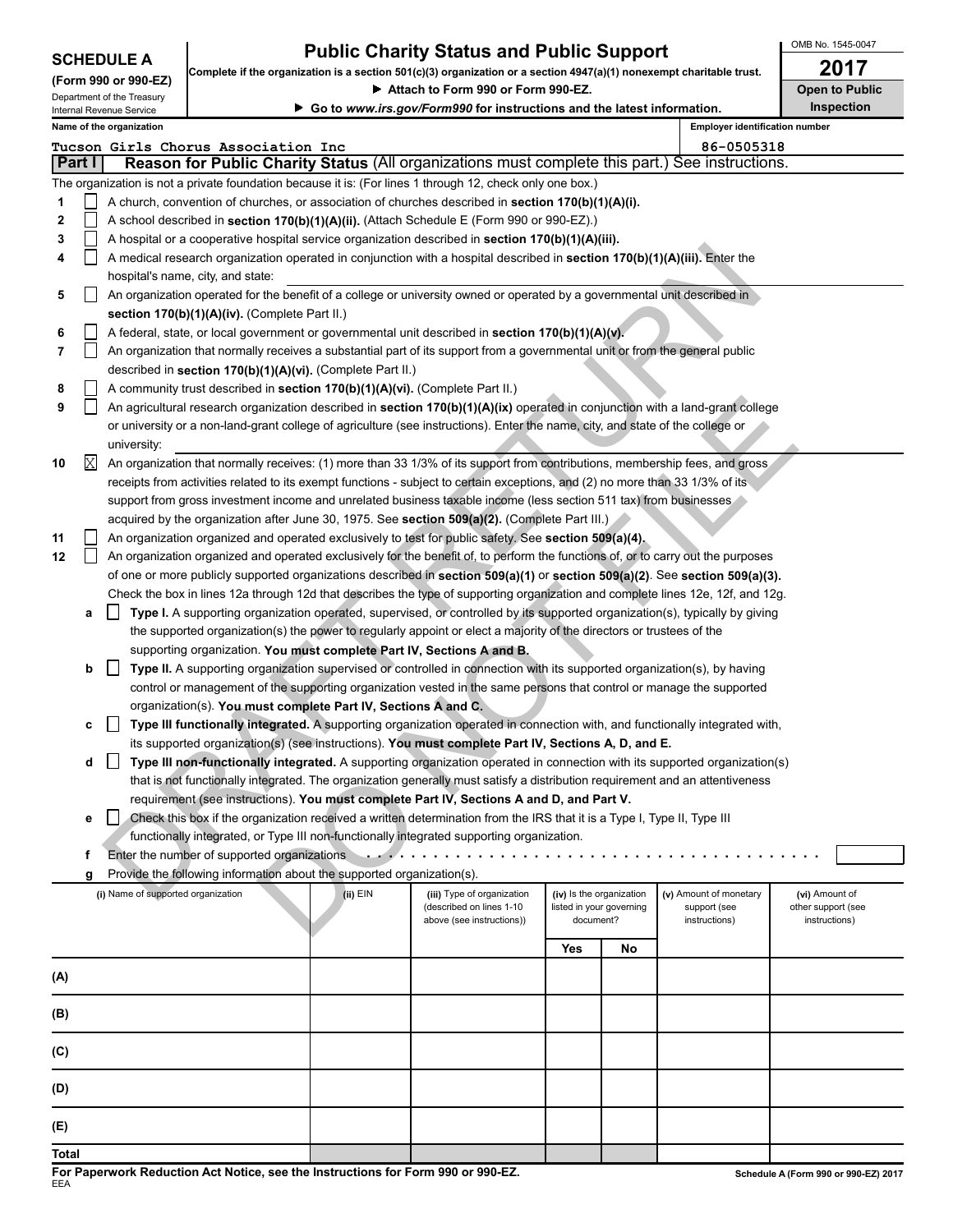|                | Schedule A (Form 990 or 990-EZ) 2017                                                                                                                                                                                           |          | Tucson Girls Chorus Association Inc |            |            | 86-0505318 | Page 2        |
|----------------|--------------------------------------------------------------------------------------------------------------------------------------------------------------------------------------------------------------------------------|----------|-------------------------------------|------------|------------|------------|---------------|
| <b>Part II</b> | Support Schedule for Organizations Described in Sections 170(b)(1)(A)(iv) and 170(b)(1)(A)(vi)                                                                                                                                 |          |                                     |            |            |            |               |
|                | (Complete only if you checked the box on line 5, 7, or 8 of Part I or if the organization failed to qualify under                                                                                                              |          |                                     |            |            |            |               |
|                | Part III. If the organization fails to qualify under the tests listed below, please complete Part III.)                                                                                                                        |          |                                     |            |            |            |               |
|                | <b>Section A. Public Support</b>                                                                                                                                                                                               |          |                                     |            |            |            |               |
|                | Calendar year (or fiscal year beginning in) ▶                                                                                                                                                                                  | (a) 2013 | (b) 2014                            | $(c)$ 2015 | $(d)$ 2016 | (e) 2017   | (f) Total     |
| 1              | Gifts, grants, contributions, and<br>membership fees received. (Do not<br>include any "unusual grants.")                                                                                                                       |          |                                     |            |            |            |               |
| 2              | Tax revenues levied for the<br>organization's benefit and either paid<br>to or expended on its behalf                                                                                                                          |          |                                     |            |            |            |               |
| 3              | The value of services or facilities<br>furnished by a governmental unit to the<br>organization without charge                                                                                                                  |          |                                     |            |            |            |               |
| 4              | Total. Add lines 1 through 3                                                                                                                                                                                                   |          |                                     |            |            |            |               |
| 5              | The portion of total contributions by                                                                                                                                                                                          |          |                                     |            |            |            |               |
|                | each person (other than a                                                                                                                                                                                                      |          |                                     |            |            |            |               |
|                | governmental unit or publicly                                                                                                                                                                                                  |          |                                     |            |            |            |               |
|                | supported organization) included on                                                                                                                                                                                            |          |                                     |            |            |            |               |
|                | line 1 that exceeds 2% of the amount                                                                                                                                                                                           |          |                                     |            |            |            |               |
|                | shown on line 11, column (f)                                                                                                                                                                                                   |          |                                     |            |            |            |               |
|                | Public support. Subtract line 5 from line 4                                                                                                                                                                                    |          |                                     |            |            |            |               |
|                | <b>Section B. Total Support</b>                                                                                                                                                                                                |          |                                     |            |            |            |               |
|                | Calendar year (or fiscal year beginning in) ▶                                                                                                                                                                                  | (a) 2013 | $(b)$ 2014                          | $(c)$ 2015 | $(d)$ 2016 | (e) 2017   | (f) Total     |
| 7              | Amounts from line 4<br>.                                                                                                                                                                                                       |          |                                     |            |            |            |               |
| 8              | Gross income from interest, dividends,<br>payments received on securities loans,<br>rents, royalties and income from<br>similar sources $\cdots$ .                                                                             |          |                                     |            |            |            |               |
| 9              | Net income from unrelated business<br>activities, whether or not the business<br>is regularly carried on<br>$\sim 100$ km s $^{-1}$                                                                                            |          |                                     |            |            |            |               |
| 10             | Other income. Do not include gain or<br>loss from the sale of capital assets<br>(Explain in Part VI.)                                                                                                                          |          |                                     |            |            |            |               |
| 11             | Total support. Add lines 7 through 10                                                                                                                                                                                          |          |                                     |            |            |            |               |
| 12             | Gross receipts from related activities, etc. (see instructions)                                                                                                                                                                |          |                                     |            |            | 12         |               |
| 13             | <b>First five years.</b> If the Form 990 is for the organization's first, second, third, fourth, or fifth tax year as a section 501(c)(3)                                                                                      |          |                                     |            |            |            |               |
|                | organization, check this box and stop here enterpreed and state of the state of the state of the state of the state of the state of the state of the state of the state of the state of the state of the state of the state of |          |                                     |            |            |            | ►             |
|                | Section C. Computation of Public Support Percentage                                                                                                                                                                            |          |                                     |            |            |            |               |
| 14             |                                                                                                                                                                                                                                |          |                                     |            |            |            | %             |
| 15             |                                                                                                                                                                                                                                |          |                                     |            |            | 15         | $\frac{0}{0}$ |
| 16a            | 33 1/3% support test - 2017. If the organization did not check the box on line 13, and line 14 is 33 1/3% or more, check this                                                                                                  |          |                                     |            |            |            |               |
|                | box and stop here. The organization qualifies as a publicly supported organization                                                                                                                                             |          |                                     |            |            |            |               |
| b              | 33 1/3% support test - 2016. If the organization did not check a box on line 13 or 16a, and line 15 is 33 1/3% or more, check                                                                                                  |          |                                     |            |            |            |               |
|                | this box and stop here. The organization qualifies as a publicly supported organization                                                                                                                                        |          |                                     |            |            |            |               |
|                | 17a 10%-facts-and-circumstances test - 2017. If the organization did not check a box on line 13, 16a, or 16b, and line 14 is                                                                                                   |          |                                     |            |            |            |               |
|                | 10% or more, and if the organization meets the "facts-and-circumstances" test, check this box and stop here. Explain in                                                                                                        |          |                                     |            |            |            |               |
|                | Part VI how the organization meets the "facts-and-circumstances" test. The organization qualifies as a publicly supported                                                                                                      |          |                                     |            |            |            |               |
|                |                                                                                                                                                                                                                                |          |                                     |            |            |            |               |
| b              | 10%-facts-and-circumstances test - 2016. If the organization did not check a box on line 13, 16a, 16b, or 17a, and line                                                                                                        |          |                                     |            |            |            |               |
|                | 15 is 10% or more, and if the organization meets the "facts-and-circumstances" test, check this box and stop here.                                                                                                             |          |                                     |            |            |            |               |
|                | Explain in Part VI how the organization meets the "facts-and-circumstances" test. The organization qualifies as a publicly                                                                                                     |          |                                     |            |            |            |               |
| 18             | supported organization<br>Private foundation. If the organization did not check a box on line 13, 16a, 16b, 17a, or 17b, check this box and see                                                                                |          |                                     |            |            |            |               |
|                |                                                                                                                                                                                                                                |          |                                     |            |            |            |               |
|                |                                                                                                                                                                                                                                |          |                                     |            |            |            |               |

**Schedule A (Form 990 or 990-EZ) 2017**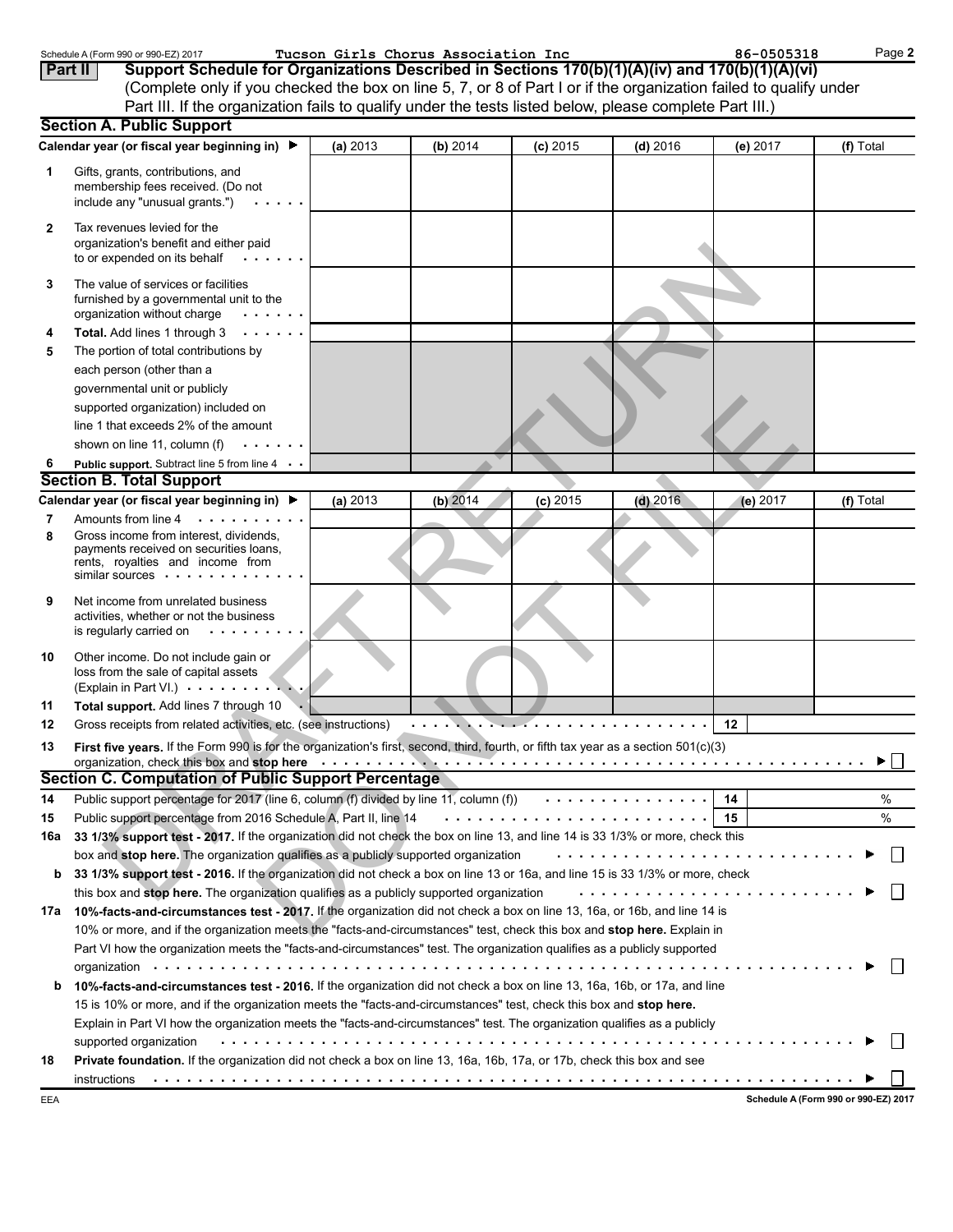|     | Schedule A (Form 990 or 990-EZ) 2017<br>Support Schedule for Organizations Described in Section 509(a)(2)<br>Part III                                                                                                                                                           |            | Tucson Girls Chorus Association Inc |            |            | 86-0505318 | Page 3        |
|-----|---------------------------------------------------------------------------------------------------------------------------------------------------------------------------------------------------------------------------------------------------------------------------------|------------|-------------------------------------|------------|------------|------------|---------------|
|     | (Complete only if you checked the box on line 10 of Part I or if the organization failed to qualify under Part II.                                                                                                                                                              |            |                                     |            |            |            |               |
|     | If the organization fails to qualify under the tests listed below, please complete Part II.)                                                                                                                                                                                    |            |                                     |            |            |            |               |
|     | <b>Section A. Public Support</b>                                                                                                                                                                                                                                                |            |                                     |            |            |            |               |
|     | Calendar year (or fiscal year beginning in) ▶                                                                                                                                                                                                                                   | (a) 2013   | (b) 2014                            | $(c)$ 2015 | $(d)$ 2016 | $(e)$ 2017 | (f) Total     |
| 1.  | Gifts, grants, contributions, and membership fees<br>received. (Do not include any "unusual grants.")                                                                                                                                                                           | 121,071    | 84,306                              | 139,252    | 169,566    | 154,131    | 668,326       |
| 2   | Gross receipts from admissions, merchandise                                                                                                                                                                                                                                     |            |                                     |            |            |            |               |
|     | sold or services performed, or facilities<br>furnished in any activity that is related to the<br>organization's tax-exempt purpose                                                                                                                                              | 174,989    | 234,793                             | 264, 305   | 240,583    | 229,023    | 1,143,693     |
| 3   | Gross receipts from activities that are not an                                                                                                                                                                                                                                  |            |                                     |            |            |            |               |
|     | unrelated trade or business under section 513                                                                                                                                                                                                                                   |            | 79,337                              | 52,117     | 54,345     | 51,007     | 236,806       |
|     | Tax revenues levied for the<br>organization's benefit and either paid to<br>or expended on its behalf                                                                                                                                                                           |            |                                     |            |            |            |               |
| 5   | The value of services or facilities<br>furnished by a governmental unit to the<br>organization without charge                                                                                                                                                                   |            |                                     |            |            |            |               |
| 6   | Total, Add lines 1 through 5                                                                                                                                                                                                                                                    | 296,060    | 398,436                             | 455,674    | 464,494    | 434,161    | 2,048,825     |
|     | <b>7a</b> Amounts included on lines 1, 2, and 3<br>received from disqualified persons                                                                                                                                                                                           |            |                                     |            |            |            |               |
|     | <b>b</b> Amounts included on lines 2 and 3<br>received from other than disqualified                                                                                                                                                                                             |            |                                     |            |            |            |               |
|     | persons that exceed the greater of \$5,000                                                                                                                                                                                                                                      |            |                                     |            |            |            |               |
|     | or 1% of the amount on line 13 for the year<br><b>c</b> Add lines 7a and 7b<br>.                                                                                                                                                                                                |            |                                     |            |            |            |               |
| 8   | Public support. (Subtract line 7c from                                                                                                                                                                                                                                          |            |                                     |            |            |            |               |
|     | line $6.$ )<br>.                                                                                                                                                                                                                                                                |            |                                     |            |            |            | 2,048,825     |
|     | <b>Section B. Total Support</b>                                                                                                                                                                                                                                                 |            |                                     |            |            |            |               |
|     | Calendar year (or fiscal year beginning in)                                                                                                                                                                                                                                     | $(a)$ 2013 | (b) 2014                            | $(c)$ 2015 | $(d)$ 2016 | (e) 2017   | (f) Total     |
| 9   | Amounts from line $6 \cdot \cdot \cdot$                                                                                                                                                                                                                                         | 296,060    | 398,436                             | 455,674    | 464,494    | 434,161    | 2,048,825     |
|     | <b>10a</b> Gross income from interest, dividends,<br>payments received on securities loans, rents,<br>royalties and income from similar sources                                                                                                                                 |            |                                     | 135        | 307        |            | 442           |
|     | <b>b</b> Unrelated business taxable income (less<br>section 511 taxes) from businesses<br>acquired after June 30, 1975                                                                                                                                                          |            |                                     |            |            |            |               |
|     | C Add lines 10a and 10b                                                                                                                                                                                                                                                         |            |                                     | 135        | 307        |            | 442           |
| 11  | Net income from unrelated business<br>activities not included in line 10b, whether<br>or not the business is regularly carried on                                                                                                                                               |            |                                     |            |            |            |               |
| 12. | Other income. Do not include gain or<br>loss from the sale of capital assets<br>(Explain in Part VI.)<br>$\mathbf{r}$ and $\mathbf{r}$ and $\mathbf{r}$                                                                                                                         |            |                                     |            |            |            |               |
| 13. | Total support. (Add lines 9, 10c, 11,<br>and $12.$ ) $\cdots$ $\cdots$ $\cdots$ $\cdots$ $\cdots$                                                                                                                                                                               | 296,060    | 398,436                             | 455,809    | 464,801    | 434,161    | 2,049,267     |
|     | 14 First five years. If the Form 990 is for the organization's first, second, third, fourth, or fifth tax year as a section 501(c)(3)                                                                                                                                           |            |                                     |            |            |            |               |
|     | organization, check this box and stop here<br>Section C. Computation of Public Support Percentage                                                                                                                                                                               |            |                                     |            |            |            |               |
| 15  | Public support percentage for 2017 (line 8, column (f) divided by line 13, column (f))                                                                                                                                                                                          |            |                                     |            | .          | 15         | %<br>99.98    |
| 16  | Public support percentage from 2016 Schedule A, Part III, line 15                                                                                                                                                                                                               |            |                                     |            |            | 16         | $\%$<br>88.62 |
|     | <b>Section D. Computation of Investment Income Percentage</b>                                                                                                                                                                                                                   |            |                                     |            |            |            |               |
| 17  | Investment income percentage for 2017 (line 10c, column (f) divided by line 13, column (f))                                                                                                                                                                                     |            |                                     |            | .          | 17         | $\%$<br>0.00  |
| 18  | Investment income percentage from 2016 Schedule A, Part III, line 17                                                                                                                                                                                                            |            |                                     | .          |            | 18         | $\%$<br>0.00  |
|     | 19a 33 1/3% support tests - 2017. If the organization did not check the box on line 14, and line 15 is more than 33 1/3%, and line<br>17 is not more than 33 1/3%, check this box and stop here. The organization qualifies as a publicly supported organization                |            |                                     |            |            |            |               |
|     | <b>b</b> 33 1/3% support tests - 2016. If the organization did not check a box on line 14 or line 19a, and line 16 is more than 33 1/3%, and<br>line 18 is not more than 33 1/3%, check this box and stop here. The organization qualifies as a publicly supported organization |            |                                     |            |            |            |               |
| 20  | Private foundation. If the organization did not check a box on line 14, 19a, or 19b, check this box and see instructions                                                                                                                                                        |            |                                     |            |            | .          |               |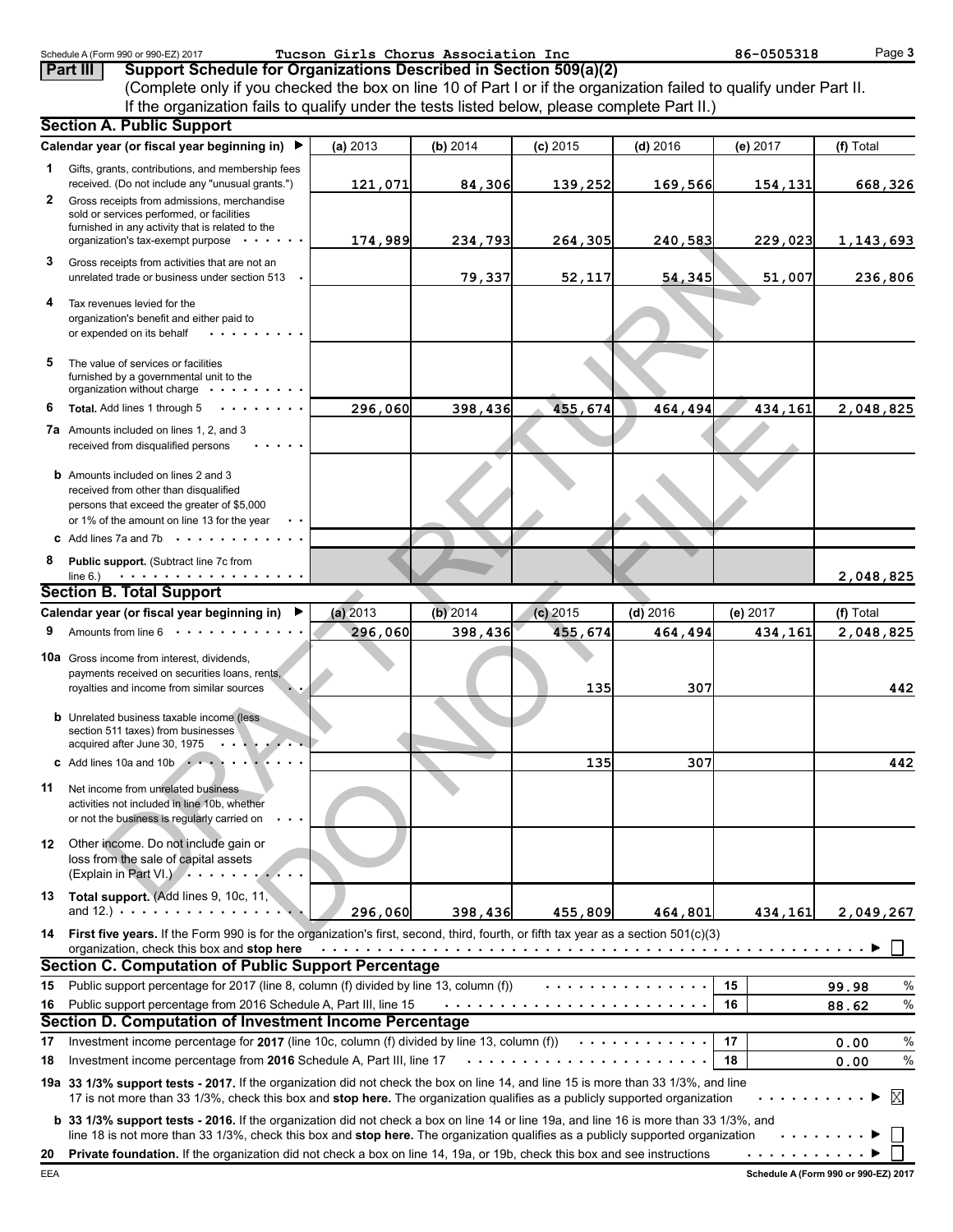|                | Tucson Girls Chorus Association Inc<br>86-0505318<br>Schedule A (Form 990 or 990-EZ) 2017                                                                                                                                |                 |     | Page 4    |
|----------------|--------------------------------------------------------------------------------------------------------------------------------------------------------------------------------------------------------------------------|-----------------|-----|-----------|
| <b>Part IV</b> | <b>Supporting Organizations</b>                                                                                                                                                                                          |                 |     |           |
|                | (Complete only if you checked a box in line 12 on Part I. If you checked 12a of Part I, complete Sections A                                                                                                              |                 |     |           |
|                | and B. If you checked 12b of Part I, complete Sections A and C. If you checked 12c of Part I, complete                                                                                                                   |                 |     |           |
|                | Sections A, D, and E. If you checked 12d of Part I, complete Sections A and D, and complete Part V.)                                                                                                                     |                 |     |           |
|                | <b>Section A. All Supporting Organizations</b>                                                                                                                                                                           |                 |     |           |
|                |                                                                                                                                                                                                                          |                 | Yes | <b>No</b> |
| 1              | Are all of the organization's supported organizations listed by name in the organization's governing                                                                                                                     |                 |     |           |
|                | documents? If "No," describe in Part VI how the supported organizations are designated. If designated by                                                                                                                 |                 |     |           |
|                | class or purpose, describe the designation. If historic and continuing relationship, explain.                                                                                                                            | 1               |     |           |
| 2              | Did the organization have any supported organization that does not have an IRS determination of status                                                                                                                   |                 |     |           |
|                | under section 509(a)(1) or (2)? If "Yes," explain in Part VI how the organization determined that the supported                                                                                                          |                 |     |           |
|                | organization was described in section 509(a)(1) or (2).                                                                                                                                                                  | $\mathbf{2}$    |     |           |
|                | 3a Did the organization have a supported organization described in section 501(c)(4), (5), or (6)? If "Yes," answer                                                                                                      |                 |     |           |
|                | $(b)$ and $(c)$ below.                                                                                                                                                                                                   | 3a              |     |           |
| b              | Did the organization confirm that each supported organization qualified under section $501(c)(4)$ , (5), or (6) and                                                                                                      |                 |     |           |
|                | satisfied the public support tests under section 509(a)(2)? If "Yes," describe in Part VI when and how the                                                                                                               |                 |     |           |
|                | organization made the determination.                                                                                                                                                                                     | 3 <sub>b</sub>  |     |           |
| c              | Did the organization ensure that all support to such organizations was used exclusively for section 170(c)(2)(B)                                                                                                         |                 |     |           |
|                | purposes? If "Yes," explain in Part VI what controls the organization put in place to ensure such use.                                                                                                                   | 3 <sub>c</sub>  |     |           |
|                | 4a Was any supported organization not organized in the United States ("foreign supported organization")? If                                                                                                              |                 |     |           |
|                | "Yes," and if you checked 12a or 12b in Part I, answer (b) and (c) below.                                                                                                                                                | 4a              |     |           |
| b              | Did the organization have ultimate control and discretion in deciding whether to make grants to the foreign                                                                                                              |                 |     |           |
|                | supported organization? If "Yes," describe in Part VI how the organization had such control and discretion                                                                                                               |                 |     |           |
|                | despite being controlled or supervised by or in connection with its supported organizations.                                                                                                                             | 4b              |     |           |
|                | Did the organization support any foreign supported organization that does not have an IRS determination                                                                                                                  |                 |     |           |
|                | under sections 501(c)(3) and 509(a)(1) or (2)? If "Yes," explain in Part VI what controls the organization used                                                                                                          |                 |     |           |
|                |                                                                                                                                                                                                                          |                 |     |           |
|                | to ensure that all support to the foreign supported organization was used exclusively for section $170(c)(2)(B)$                                                                                                         |                 |     |           |
|                | purposes.                                                                                                                                                                                                                | 4c              |     |           |
| 5a             | Did the organization add, substitute, or remove any supported organizations during the tax year? If "Yes,"<br>answer (b) and (c) below (if applicable). Also, provide detail in Part VI, including (i) the names and EIN |                 |     |           |
|                |                                                                                                                                                                                                                          |                 |     |           |
|                | numbers of the supported organizations added, substituted, or removed; (ii) the reasons for each such action;                                                                                                            |                 |     |           |
|                | (iii) the authority under the organization's organizing document authorizing such action; and (iv) how the action                                                                                                        |                 |     |           |
|                | was accomplished (such as by amendment to the organizing document).                                                                                                                                                      | 5a              |     |           |
|                | <b>b</b> Type I or Type II only. Was any added or substituted supported organization part of a class already                                                                                                             |                 |     |           |
|                | designated in the organization's organizing document?                                                                                                                                                                    | 5b              |     |           |
|                | c Substitutions only. Was the substitution the result of an event beyond the organization's control?                                                                                                                     | 5c              |     |           |
| 6              | Did the organization provide support (whether in the form of grants or the provision of services or facilities) to                                                                                                       |                 |     |           |
|                | anyone other than (i) its supported organizations, (ii) individuals that are part of the charitable class benefited                                                                                                      |                 |     |           |
|                | by one or more of its supported organizations, or (iii) other supporting organizations that also support or                                                                                                              |                 |     |           |
|                | benefit one or more of the filing organization's supported organizations? If "Yes," provide detail in Part VI.                                                                                                           | 6               |     |           |
| 7              | Did the organization provide a grant, loan, compensation, or other similar payment to a substantial contributor                                                                                                          |                 |     |           |
|                | (defined in section 4958(c)(3)(C)), a family member of a substantial contributor, or a 35% controlled entity with                                                                                                        |                 |     |           |
|                | regard to a substantial contributor? If "Yes," complete Part I of Schedule L (Form 990 or 990-EZ).                                                                                                                       | 7               |     |           |
| 8              | Did the organization make a loan to a disqualified person (as defined in section 4958) not described in line 7?                                                                                                          |                 |     |           |
|                | If "Yes," complete Part I of Schedule L (Form 990 or 990-EZ).                                                                                                                                                            | 8               |     |           |
| 9а             | Was the organization controlled directly or indirectly at any time during the tax year by one or more                                                                                                                    |                 |     |           |
|                | disqualified persons as defined in section 4946 (other than foundation managers and organizations described                                                                                                              |                 |     |           |
|                | in section 509(a)(1) or (2))? If "Yes," provide detail in Part VI.                                                                                                                                                       | 9a              |     |           |
| b              | Did one or more disqualified persons (as defined in line 9a) hold a controlling interest in any entity in which                                                                                                          |                 |     |           |
|                | the supporting organization had an interest? If "Yes," provide detail in Part VI.                                                                                                                                        | 9b              |     |           |
|                | Did a disqualified person (as defined in line 9a) have an ownership interest in, or derive any personal benefit                                                                                                          |                 |     |           |
|                | from, assets in which the supporting organization also had an interest? If "Yes," provide detail in Part VI.                                                                                                             | 9c              |     |           |
|                | 10a Was the organization subject to the excess business holdings rules of section 4943 because of section                                                                                                                |                 |     |           |
|                | 4943(f) (regarding certain Type II supporting organizations, and all Type III non-functionally integrated                                                                                                                |                 |     |           |
|                | supporting organizations)? If "Yes," answer 10b below.                                                                                                                                                                   | 10a             |     |           |
|                | <b>b</b> Did the organization have any excess business holdings in the tax year? (Use Schedule C, Form 4720, to                                                                                                          |                 |     |           |
|                | determine whether the organization had excess business holdings.)                                                                                                                                                        | 10 <sub>b</sub> |     |           |
| EEA            | Schedule A (Form 990 or 990-EZ) 2017                                                                                                                                                                                     |                 |     |           |
|                |                                                                                                                                                                                                                          |                 |     |           |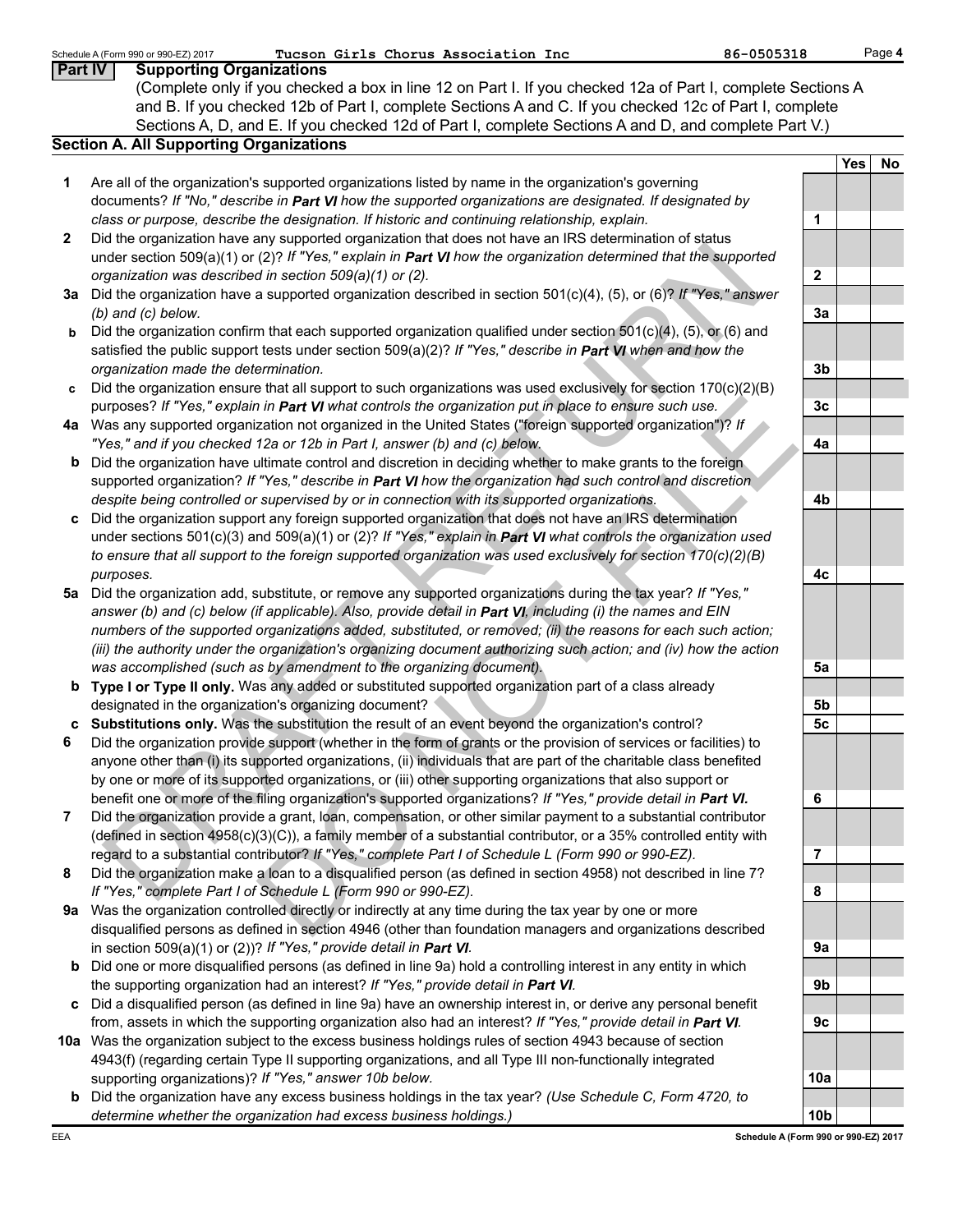|              | 86-0505318<br>Tucson Girls Chorus Association Inc<br>Schedule A (Form 990 or 990-EZ) 2017                                         |                 |            | Page 5    |
|--------------|-----------------------------------------------------------------------------------------------------------------------------------|-----------------|------------|-----------|
|              | <b>Part IV</b><br><b>Supporting Organizations (continued)</b>                                                                     |                 |            |           |
|              | 11 Has the organization accepted a gift or contribution from any of the following persons?                                        |                 | <b>Yes</b> | No        |
|              | a A person who directly or indirectly controls, either alone or together with persons described in (b) and (c)                    |                 |            |           |
|              | below, the governing body of a supported organization?                                                                            | 11a             |            |           |
|              | <b>b</b> A family member of a person described in (a) above?                                                                      | 11 <sub>b</sub> |            |           |
|              | c A 35% controlled entity of a person described in (a) or (b) above? If "Yes" to a, b, or c, provide detail in Part VI.           | 11c             |            |           |
|              | <b>Section B. Type I Supporting Organizations</b>                                                                                 |                 |            |           |
|              |                                                                                                                                   |                 | <b>Yes</b> | No        |
| 1            | Did the directors, trustees, or membership of one or more supported organizations have the power to                               |                 |            |           |
|              | regularly appoint or elect at least a majority of the organization's directors or trustees at all times during the                |                 |            |           |
|              | tax year? If "No," describe in Part VI how the supported organization(s) effectively operated, supervised, or                     |                 |            |           |
|              | controlled the organization's activities. If the organization had more than one supported organization,                           |                 |            |           |
|              | describe how the powers to appoint and/or remove directors or trustees were allocated among the supported                         |                 |            |           |
|              | organizations and what conditions or restrictions, if any, applied to such powers during the tax year.                            | 1               |            |           |
|              |                                                                                                                                   |                 |            |           |
| 2            | Did the organization operate for the benefit of any supported organization other than the supported                               |                 |            |           |
|              | organization(s) that operated, supervised, or controlled the supporting organization? If "Yes," explain in Part                   |                 |            |           |
|              | VI how providing such benefit carried out the purposes of the supported organization(s) that operated,                            |                 |            |           |
|              | supervised, or controlled the supporting organization.                                                                            | $\mathbf{2}$    |            |           |
|              | <b>Section C. Type II Supporting Organizations</b>                                                                                |                 |            |           |
|              |                                                                                                                                   |                 | <b>Yes</b> | No        |
| 1            | Were a majority of the organization's directors or trustees during the tax year also a majority of the directors                  |                 |            |           |
|              | or trustees of each of the organization's supported organization(s)? If "No," describe in Part VI how control                     |                 |            |           |
|              | or management of the supporting organization was vested in the same persons that controlled or managed                            |                 |            |           |
|              | the supported organization(s).<br><b>Section D. All Type III Supporting Organizations</b>                                         | 1               |            |           |
|              |                                                                                                                                   |                 | <b>Yes</b> | No        |
| 1            | Did the organization provide to each of its supported organizations, by the last day of the fifth month of the                    |                 |            |           |
|              | organization's tax year, (i) a written notice describing the type and amount of support provided during the prior tax             |                 |            |           |
|              | year, (ii) a copy of the Form 990 that was most recently filed as of the date of notification, and (iii) copies of the            |                 |            |           |
|              | organization's governing documents in effect on the date of notification, to the extent not previously provided?                  | 1               |            |           |
|              |                                                                                                                                   |                 |            |           |
| 2            | Were any of the organization's officers, directors, or trustees either (i) appointed or elected by the supported                  |                 |            |           |
|              | organization(s) or (ii) serving on the governing body of a supported organization? If "No," explain in Part VI how                |                 |            |           |
|              | the organization maintained a close and continuous working relationship with the supported organization(s).                       | 2               |            |           |
|              | By reason of the relationship described in (2), did the organization's supported organizations have a                             |                 |            |           |
|              | significant voice in the organization's investment policies and in directing the use of the organization's                        |                 |            |           |
|              | income or assets at all times during the tax year? If "Yes," describe in Part VI the role the organization's                      |                 |            |           |
|              | supported organizations played in this regard.                                                                                    | 3               |            |           |
|              | Section E. Type III Functionally Integrated Supporting Organizations                                                              |                 |            |           |
| 1            | Check the box next to the method that the organization used to satisfy the Integral Part Test during the year (see instructions). |                 |            |           |
| а            | The organization satisfied the Activities Test. Complete line 2 below.                                                            |                 |            |           |
| b            | The organization is the parent of each of its supported organizations. Complete line 3 below.                                     |                 |            |           |
| c            | The organization supported a governmental entity. Describe in Part VI how you supported a government entity (see instructions).   |                 |            |           |
| $\mathbf{z}$ | Activities Test. Answer (a) and (b) below.                                                                                        |                 | Yes        | <b>No</b> |
|              | a Did substantially all of the organization's activities during the tax year directly further the exempt purposes of              |                 |            |           |
|              | the supported organization(s) to which the organization was responsive? If "Yes," then in Part VI identify                        |                 |            |           |
|              | those supported organizations and explain how these activities directly furthered their exempt purposes,                          |                 |            |           |
|              | how the organization was responsive to those supported organizations, and how the organization determined                         |                 |            |           |
|              | that these activities constituted substantially all of its activities.                                                            | 2a              |            |           |
|              | <b>b</b> Did the activities described in (a) constitute activities that, but for the organization's involvement, one or more      |                 |            |           |
|              | of the organization's supported organization(s) would have been engaged in? If "Yes," explain in Part VI the                      |                 |            |           |
|              | reasons for the organization's position that its supported organization(s) would have engaged in these                            |                 |            |           |
|              | activities but for the organization's involvement.<br>Parent of Supported Organizations. Answer (a) and (b) below.                | 2 <sub>b</sub>  |            |           |
| 3            | a Did the organization have the power to regularly appoint or elect a majority of the officers, directors, or                     |                 |            |           |
|              |                                                                                                                                   |                 |            |           |

**a** Did the organization have the power to regularly appoint or elect a majority of the officers, directors, or trustees of each of the supported organizations? *Provide details in Part VI.*

**b** Did the organization exercise a substantial degree of direction over the policies, programs, and activities of each of its supported organizations? *If "Yes," describe in Part VI the role played by the organization in this regard.*

**3a**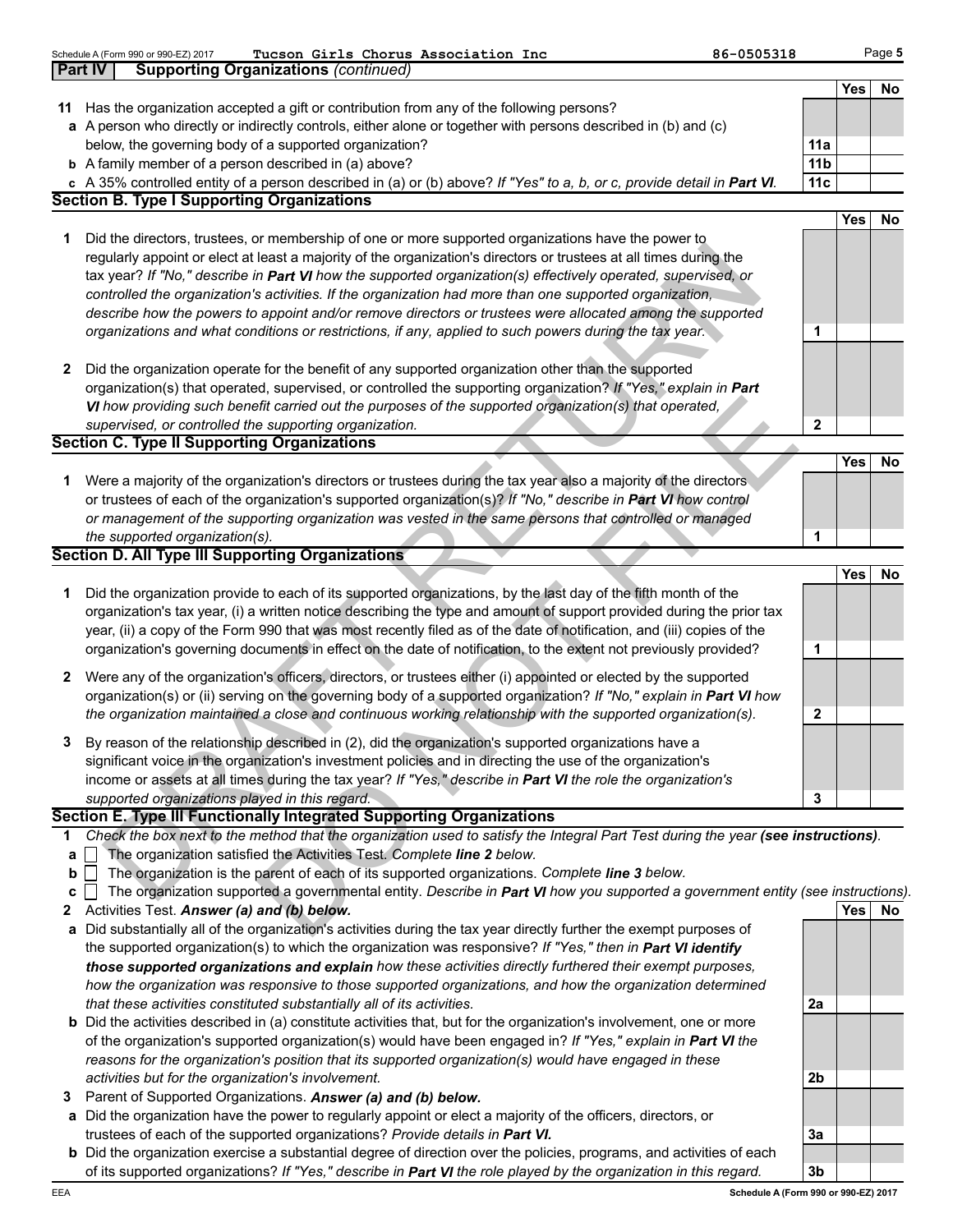| Tucson Girls Chorus Association Inc<br>Schedule A (Form 990 or 990-EZ) 2017<br><b>Part V</b>                                                             |                                                                                                                           | 86-0505318     |                                      | Page 6 |  |  |  |  |
|----------------------------------------------------------------------------------------------------------------------------------------------------------|---------------------------------------------------------------------------------------------------------------------------|----------------|--------------------------------------|--------|--|--|--|--|
| Type III Non-Functionally Integrated 509(a)(3) Supporting Organizations                                                                                  |                                                                                                                           |                |                                      |        |  |  |  |  |
| Check here if the organization satisfied the Integral Part Test as a qualifying trust on Nov. 20, 1970 (explain in Part VI). See<br>1                    |                                                                                                                           |                |                                      |        |  |  |  |  |
|                                                                                                                                                          | instructions. All other Type III non-functionally integrated supporting organizations must complete Sections A through E. |                |                                      |        |  |  |  |  |
| <b>Section A - Adjusted Net Income</b>                                                                                                                   |                                                                                                                           | (A) Prior Year | (B) Current Year<br>(optional)       |        |  |  |  |  |
| Net short-term capital gain<br>1                                                                                                                         | 1                                                                                                                         |                |                                      |        |  |  |  |  |
| Recoveries of prior-year distributions<br>2                                                                                                              | $\overline{2}$                                                                                                            |                |                                      |        |  |  |  |  |
| Other gross income (see instructions)<br>3                                                                                                               | 3                                                                                                                         |                |                                      |        |  |  |  |  |
| Add lines 1 through 3.<br>4                                                                                                                              | 4                                                                                                                         |                |                                      |        |  |  |  |  |
| Depreciation and depletion<br>5                                                                                                                          | 5                                                                                                                         |                |                                      |        |  |  |  |  |
| Portion of operating expenses paid or incurred for production or<br>6                                                                                    |                                                                                                                           |                |                                      |        |  |  |  |  |
| collection of gross income or for management, conservation, or                                                                                           |                                                                                                                           |                |                                      |        |  |  |  |  |
| maintenance of property held for production of income (see instructions)                                                                                 | 6                                                                                                                         |                |                                      |        |  |  |  |  |
| Other expenses (see instructions)<br>7                                                                                                                   | $\overline{7}$                                                                                                            |                |                                      |        |  |  |  |  |
| Adjusted Net Income (subtract lines 5, 6 and 7 from line 4).<br>8                                                                                        | 8                                                                                                                         |                |                                      |        |  |  |  |  |
| <b>Section B - Minimum Asset Amount</b>                                                                                                                  |                                                                                                                           | (A) Prior Year | (B) Current Year<br>(optional)       |        |  |  |  |  |
| Aggregate fair market value of all non-exempt-use assets (see<br>1                                                                                       |                                                                                                                           |                |                                      |        |  |  |  |  |
| instructions for short tax year or assets held for part of year):                                                                                        |                                                                                                                           |                |                                      |        |  |  |  |  |
| a Average monthly value of securities                                                                                                                    | 1a                                                                                                                        |                |                                      |        |  |  |  |  |
| <b>b</b> Average monthly cash balances                                                                                                                   | 1b                                                                                                                        |                |                                      |        |  |  |  |  |
| c Fair market value of other non-exempt-use assets                                                                                                       | 1c                                                                                                                        |                |                                      |        |  |  |  |  |
| d Total (add lines 1a, 1b, and 1c)                                                                                                                       | 1d                                                                                                                        |                |                                      |        |  |  |  |  |
| e Discount claimed for blockage or other                                                                                                                 |                                                                                                                           |                |                                      |        |  |  |  |  |
| factors (explain in detail in Part VI):                                                                                                                  |                                                                                                                           |                |                                      |        |  |  |  |  |
| 2 Acquisition indebtedness applicable to non-exempt-use assets                                                                                           | $\mathbf{2}$                                                                                                              |                |                                      |        |  |  |  |  |
| Subtract line 2 from line 1d.<br>3                                                                                                                       | $\mathbf{3}$                                                                                                              |                |                                      |        |  |  |  |  |
| Cash deemed held for exempt use. Enter 1-1/2% of line 3 (for greater amount,<br>4                                                                        |                                                                                                                           |                |                                      |        |  |  |  |  |
| see instructions).                                                                                                                                       | 4                                                                                                                         |                |                                      |        |  |  |  |  |
| Net value of non-exempt-use assets (subtract line 4 from line 3)<br>5                                                                                    | 5                                                                                                                         |                |                                      |        |  |  |  |  |
| Multiply line 5 by .035.<br>6                                                                                                                            | 6                                                                                                                         |                |                                      |        |  |  |  |  |
| Recoveries of prior-year distributions<br>7                                                                                                              | 7                                                                                                                         |                |                                      |        |  |  |  |  |
| Minimum Asset Amount (add line 7 to line 6)<br>8                                                                                                         | 8                                                                                                                         |                |                                      |        |  |  |  |  |
| <b>Section C - Distributable Amount</b>                                                                                                                  |                                                                                                                           |                | <b>Current Year</b>                  |        |  |  |  |  |
| Adjusted net income for prior year (from Section A, line 8, Column A)<br>1                                                                               | 1                                                                                                                         |                |                                      |        |  |  |  |  |
| 2 Enter 85% of line 1.                                                                                                                                   | $\overline{\mathbf{c}}$                                                                                                   |                |                                      |        |  |  |  |  |
| Minimum asset amount for prior year (from Section B, line 8, Column A)<br>3                                                                              | 3                                                                                                                         |                |                                      |        |  |  |  |  |
| Enter greater of line 2 or line 3.<br>4                                                                                                                  | 4                                                                                                                         |                |                                      |        |  |  |  |  |
| Income tax imposed in prior year<br>5                                                                                                                    | 5                                                                                                                         |                |                                      |        |  |  |  |  |
| Distributable Amount. Subtract line 5 from line 4, unless subject to<br>6                                                                                |                                                                                                                           |                |                                      |        |  |  |  |  |
|                                                                                                                                                          |                                                                                                                           |                |                                      |        |  |  |  |  |
| emergency temporary reduction (see instructions).                                                                                                        | 6                                                                                                                         |                |                                      |        |  |  |  |  |
| Check here if the current year is the organization's first as a non-functionally-integrated Type III supporting organization (see<br>7<br>instructions). |                                                                                                                           |                |                                      |        |  |  |  |  |
| EEA                                                                                                                                                      |                                                                                                                           |                | Schedule A (Form 990 or 990-EZ) 2017 |        |  |  |  |  |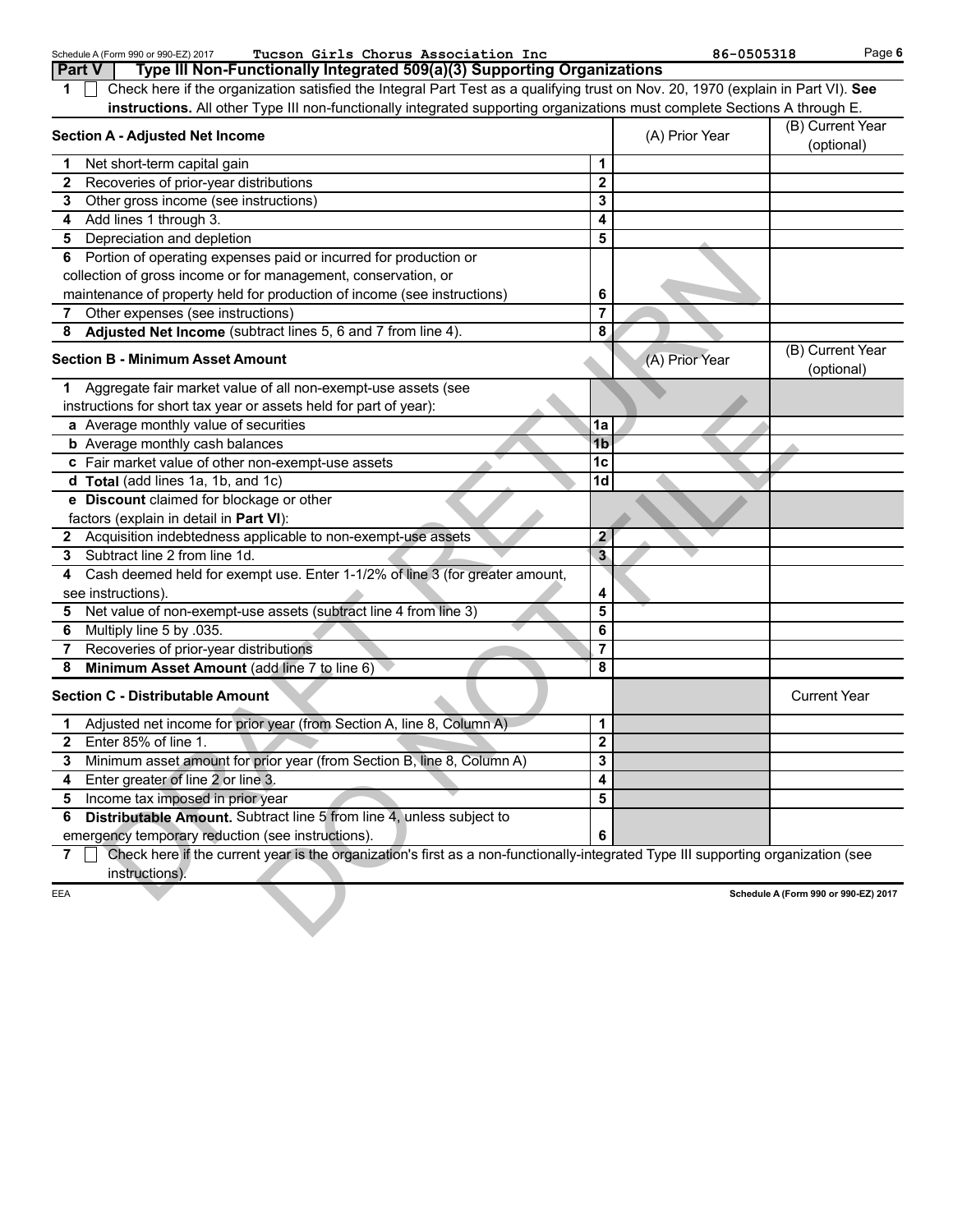| <b>Part V</b> | Tucson Girls Chorus Association Inc<br>Schedule A (Form 990 or 990-EZ) 2017<br>Type III Non-Functionally Integrated 509(a)(3) Supporting Organizations (continued) |                                    | 86-0505318                                    | Page 7                                           |
|---------------|--------------------------------------------------------------------------------------------------------------------------------------------------------------------|------------------------------------|-----------------------------------------------|--------------------------------------------------|
|               | <b>Section D - Distributions</b>                                                                                                                                   |                                    |                                               | <b>Current Year</b>                              |
|               | 1 Amounts paid to supported organizations to accomplish exempt purposes                                                                                            |                                    |                                               |                                                  |
| $\mathbf{2}$  | Amounts paid to perform activity that directly furthers exempt purposes of supported                                                                               |                                    |                                               |                                                  |
|               | organizations, in excess of income from activity                                                                                                                   |                                    |                                               |                                                  |
| 3             | Administrative expenses paid to accomplish exempt purposes of supported organizations                                                                              |                                    |                                               |                                                  |
| 4             | Amounts paid to acquire exempt-use assets                                                                                                                          |                                    |                                               |                                                  |
| 5             | Qualified set-aside amounts (prior IRS approval required)                                                                                                          |                                    |                                               |                                                  |
| 6             | Other distributions (describe in Part VI). See instructions.                                                                                                       |                                    |                                               |                                                  |
| 7             | Total annual distributions. Add lines 1 through 6.                                                                                                                 |                                    |                                               |                                                  |
| 8             | Distributions to attentive supported organizations to which the organization is responsive                                                                         |                                    |                                               |                                                  |
|               | (provide details in Part VI). See instructions.                                                                                                                    |                                    |                                               |                                                  |
| 9             | Distributable amount for 2017 from Section C, line 6                                                                                                               |                                    |                                               |                                                  |
|               | 10 Line 8 amount divided by Line 9 amount                                                                                                                          |                                    |                                               |                                                  |
|               | <b>Section E - Distribution Allocations (see instructions)</b>                                                                                                     | (i)<br><b>Excess Distributions</b> | (ii)<br><b>Underdistributions</b><br>Pre-2017 | (iii)<br><b>Distributable</b><br>Amount for 2017 |
| 1             | Distributable amount for 2017 from Section C, line 6                                                                                                               |                                    |                                               |                                                  |
| $\mathbf{2}$  | Underdistributions, if any, for years prior to 2017                                                                                                                |                                    |                                               |                                                  |
|               | (reasonable cause required - explain in Part VI). See                                                                                                              |                                    |                                               |                                                  |
|               | instructions.                                                                                                                                                      |                                    |                                               |                                                  |
| 3             | Excess distributions carryover, if any, to 2017                                                                                                                    |                                    |                                               |                                                  |
| a             |                                                                                                                                                                    |                                    |                                               |                                                  |
|               | <b>b</b> From 2013<br>.                                                                                                                                            |                                    |                                               |                                                  |
|               | c From 2014<br>$\sim$ 100 km s $\sim$ 100 km s $^{-1}$                                                                                                             |                                    |                                               |                                                  |
|               | d From 2015<br>.                                                                                                                                                   |                                    |                                               |                                                  |
|               | e From 2016                                                                                                                                                        |                                    |                                               |                                                  |
|               | f Total of lines 3a through e                                                                                                                                      |                                    |                                               |                                                  |
|               | g Applied to underdistributions of prior years                                                                                                                     |                                    |                                               |                                                  |
|               | h Applied to 2017 distributable amount                                                                                                                             |                                    |                                               |                                                  |
|               | Carryover from 2012 not applied (see instructions)                                                                                                                 |                                    |                                               |                                                  |
|               | Remainder. Subtract lines 3g, 3h, and 3i from 3f.                                                                                                                  |                                    |                                               |                                                  |
| 4             | Distributions for 2017 from<br>Section D, line 7:<br>\$                                                                                                            |                                    |                                               |                                                  |
|               | a Applied to underdistributions of prior years                                                                                                                     |                                    |                                               |                                                  |
|               | <b>b</b> Applied to 2017 distributable amount                                                                                                                      |                                    |                                               |                                                  |
|               | c Remainder. Subtract lines 4a and 4b from 4.                                                                                                                      |                                    |                                               |                                                  |
|               | 5 Remaining underdistributions for years prior to 2017, if                                                                                                         |                                    |                                               |                                                  |
|               | any. Subtract lines 3g and 4a from line 2. For result                                                                                                              |                                    |                                               |                                                  |
|               | greater than zero, explain in Part VI. See instructions.                                                                                                           |                                    |                                               |                                                  |
|               | 6 Remaining underdistributions for 2017. Subtract lines 3h                                                                                                         |                                    |                                               |                                                  |
|               | and 4b from line 1. For result greater than zero, explain in                                                                                                       |                                    |                                               |                                                  |
|               | Part VI. See instructions.                                                                                                                                         |                                    |                                               |                                                  |
|               | 7 Excess distributions carryover to 2018. Add lines 3j                                                                                                             |                                    |                                               |                                                  |
|               | and 4c.                                                                                                                                                            |                                    |                                               |                                                  |
| 8             | Breakdown of line 7:                                                                                                                                               |                                    |                                               |                                                  |
|               | a Excess from 2013<br>.                                                                                                                                            |                                    |                                               |                                                  |
|               | <b>b</b> Excess from 2014<br>.                                                                                                                                     |                                    |                                               |                                                  |
|               | c Excess from 2015<br>$\sim$ 100 $\sim$ 100 $\sim$                                                                                                                 |                                    |                                               |                                                  |
|               | d Excess from 2016<br>.                                                                                                                                            |                                    |                                               |                                                  |
|               | e Excess from 2017<br>$\sim$ $\sim$ $\sim$ $\sim$                                                                                                                  |                                    |                                               |                                                  |
|               |                                                                                                                                                                    |                                    |                                               |                                                  |

EEA

**Schedule A (Form 990 or 990-EZ) 2017**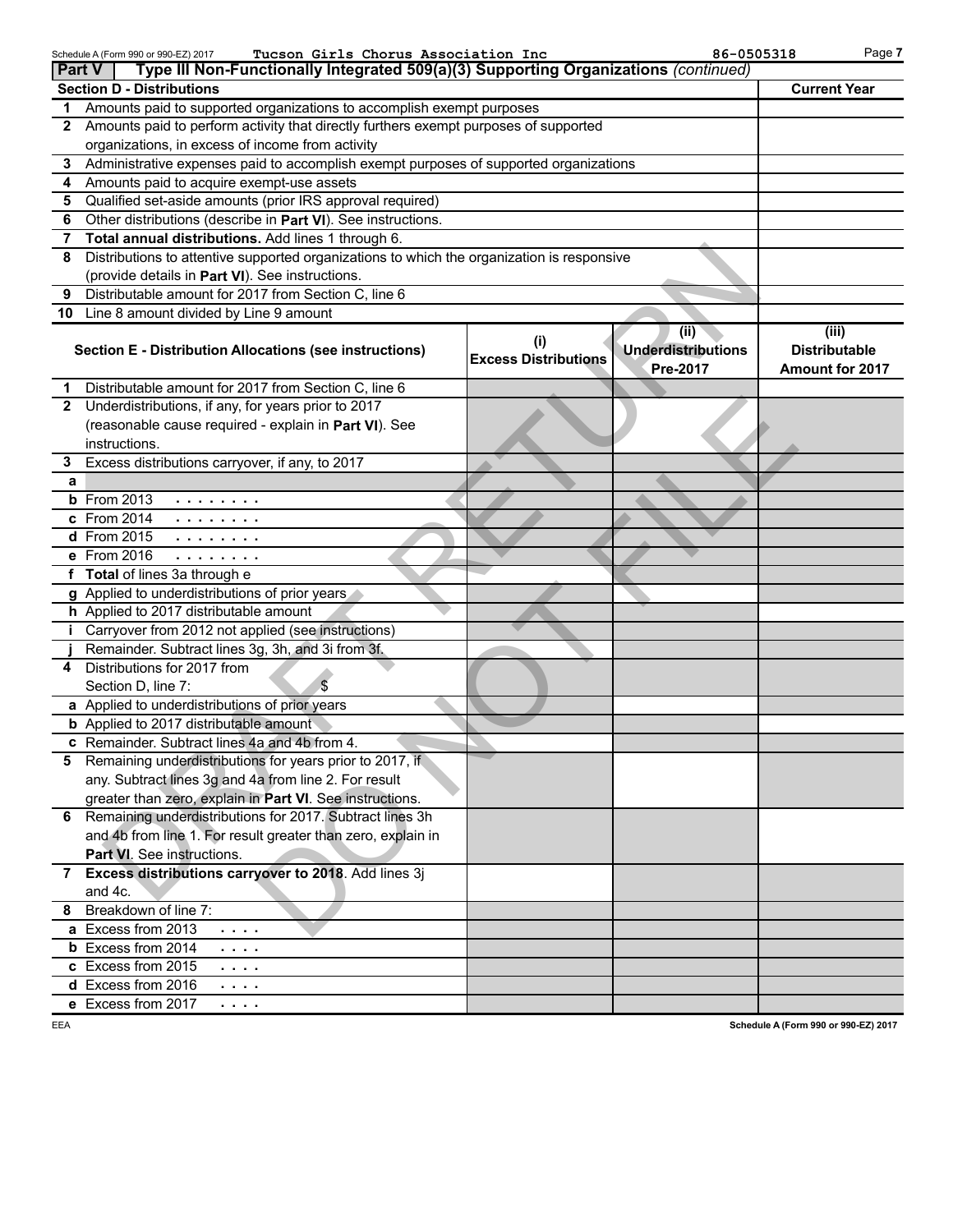# **Part VI Supplemental Information.** Provide the explanations required by Part II, line 10; Part II, line 17a or 17b; Part III, line 12; Part IV, Section A, lines 1, 2, 3b, 3c, 4b, 4c, 5a, 6, 9a, 9b, 9c, 11a, 11b, and 11c; Part IV, Section B, lines 1 and 2; Part IV, Section C, line 1; Part IV, Section D, lines 2 and 3; Part IV, Section E, lines 1c, 2a, 2b, 3a and 3b; Part V, line 1; Part V, Section B, line 1e; Part V, Section D, lines 5, 6, and 8; and Part V, Section E, lines 2, 5, and 6. Also complete this part for any additional information. (See instructions.) Page **8** Schedule A (Form 990 or 990-EZ) 2017 RAFT RETURN DO NOT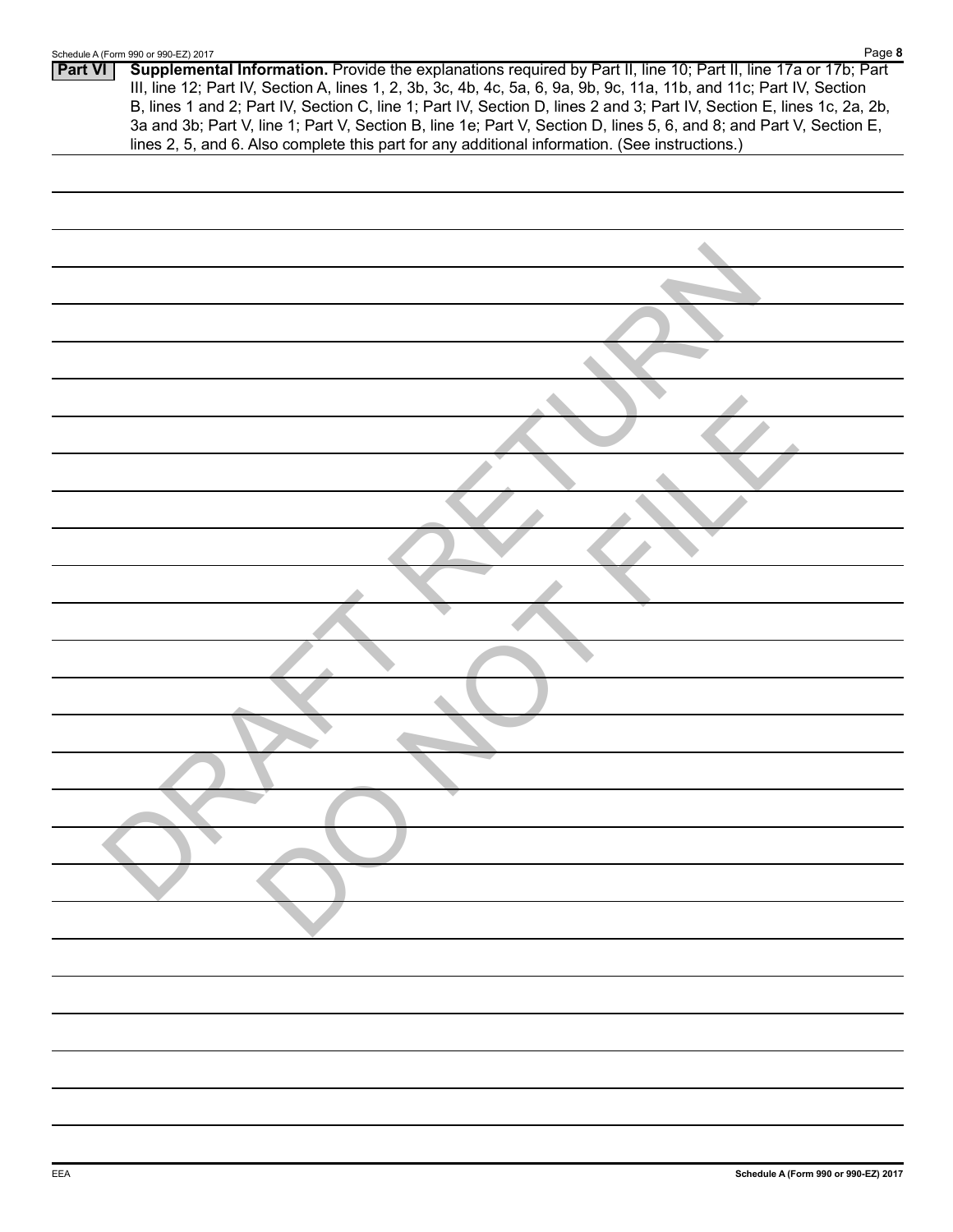# **(Form 990, 990-EZ,**

Department of the Treasury Internal Revenue Service

### **Schedule B Schedule of Contributors**

**or 990-PF) Attach to Form 990, Form 990-EZ, or Form 990-PF. Go to** *www.irs.gov/Form990 for the latest information.* OMB No. 1545-0047

**2017**

**Name of the organization Employer identification number**

**Organization type** (check one):

| Tucson Girls Chorus Association Inc | 86-0505318 |
|-------------------------------------|------------|
|                                     |            |

| Organization type (Greck Orie). |                                                                                                                                                                                                                                                                                                                                                                                                                                                                                                          |
|---------------------------------|----------------------------------------------------------------------------------------------------------------------------------------------------------------------------------------------------------------------------------------------------------------------------------------------------------------------------------------------------------------------------------------------------------------------------------------------------------------------------------------------------------|
| Filers of:                      | Section:                                                                                                                                                                                                                                                                                                                                                                                                                                                                                                 |
| Form 990 or 990-EZ              | Χ<br>$501(c)$ (3<br>) (enter number) organization                                                                                                                                                                                                                                                                                                                                                                                                                                                        |
|                                 | $4947(a)(1)$ nonexempt charitable trust not treated as a private foundation                                                                                                                                                                                                                                                                                                                                                                                                                              |
|                                 | 527 political organization                                                                                                                                                                                                                                                                                                                                                                                                                                                                               |
| Form 990-PF                     | 501(c)(3) exempt private foundation                                                                                                                                                                                                                                                                                                                                                                                                                                                                      |
|                                 | 4947(a)(1) nonexempt charitable trust treated as a private foundation                                                                                                                                                                                                                                                                                                                                                                                                                                    |
|                                 | 501(c)(3) taxable private foundation                                                                                                                                                                                                                                                                                                                                                                                                                                                                     |
|                                 | Check if your organization is covered by the General Rule or a Special Rule.                                                                                                                                                                                                                                                                                                                                                                                                                             |
| instructions.                   | Note: Only a section 501(c)(7), (8), or (10) organization can check boxes for both the General Rule and a Special Rule. See                                                                                                                                                                                                                                                                                                                                                                              |
| <b>General Rule</b>             |                                                                                                                                                                                                                                                                                                                                                                                                                                                                                                          |
| X                               | For an organization filing Form 990, 990-EZ, or 990-PF that received, during the year, contributions totaling \$5,000                                                                                                                                                                                                                                                                                                                                                                                    |
|                                 | or more (in money or property) from any one contributor. Complete Parts I and II. See instructions for determining a<br>contributor's total contributions.                                                                                                                                                                                                                                                                                                                                               |
| <b>Special Rules</b>            |                                                                                                                                                                                                                                                                                                                                                                                                                                                                                                          |
|                                 | For an organization described in section 501(c)(3) filing Form 990 or 990-EZ that met the 33 1/3% support test of the<br>regulations under sections 509(a)(1) and 170(b)(1)(A)(vi), that checked Schedule A (Form 990 or 990-EZ), Part II, line<br>13, 16a, or 16b, and that received from any one contributor, during the year, total contributions of the greater of (1)<br>\$5,000 or (2) 2% of the amount on (i) Form 990, Part VIII, line 1h; or (ii) Form 990-EZ, line 1. Complete Parts I and II. |
|                                 | For an organization described in section 501(c)(7), (8), or (10) filing Form 990 or 990-EZ that received from any one                                                                                                                                                                                                                                                                                                                                                                                    |
|                                 | contributor, during the year, total contributions of more than \$1,000 exclusively for religious, charitable, scientific,                                                                                                                                                                                                                                                                                                                                                                                |
|                                 | literary, or educational purposes, or for the prevention of cruelty to children or animals. Complete Parts I, II, and III.                                                                                                                                                                                                                                                                                                                                                                               |
|                                 | For an organization described in section 501(c)(7), (8), or (10) filing Form 990 or 990-EZ that received from any one                                                                                                                                                                                                                                                                                                                                                                                    |
|                                 | contributor, during the year, contributions exclusively for religious, charitable, etc., purposes, but no such                                                                                                                                                                                                                                                                                                                                                                                           |
|                                 | contributions totaled more than \$1,000. If this box is checked, enter here the total contributions that were received                                                                                                                                                                                                                                                                                                                                                                                   |
|                                 | during the year for an exclusively religious, charitable, etc., purpose. Don't complete any of the parts unless the                                                                                                                                                                                                                                                                                                                                                                                      |

#### **General Rule**

#### **Special Rules**

For an organization described in section  $501(c)(7)$ ,  $(8)$ , or  $(10)$  filing Form 990 or 990-EZ that received from any one contributor, during the year, contributions *exclusively* for religious, charitable, etc., purposes, but no such contributions totaled more than \$1,000. If this box is checked, enter here the total contributions that were received during the year for an *exclusively* religious, charitable, etc., purpose. Don't complete any of the parts unless the **General Rule** applies to this organization because it received *nonexclusively* religious, charitable, etc., contributions totaling \$5,000 or more during the year \$ . . . . . . . . . . . . . . . . . . . . . . . . . . . . . . . . . .

**Caution:** An organization that isn't covered by the General Rule and/or the Special Rules doesn't file Schedule B (Form 990, 990-EZ, or 990-PF), but it **must** answer "No" on Part IV, line 2, of its Form 990; or check the box on line H of its Form 990-EZ or on its Form 990-PF, Part I, line 2, to certify that it doesn't meet the filing requirements of Schedule B (Form 990, 990-EZ, or 990-PF).

For Paperwork Reduction Act Notice, see the Instructions for Form 990, 990-EZ, or 990-PF. **Schedule B (Form 990, 990-EZ, or 990-PF)** (2017) EEA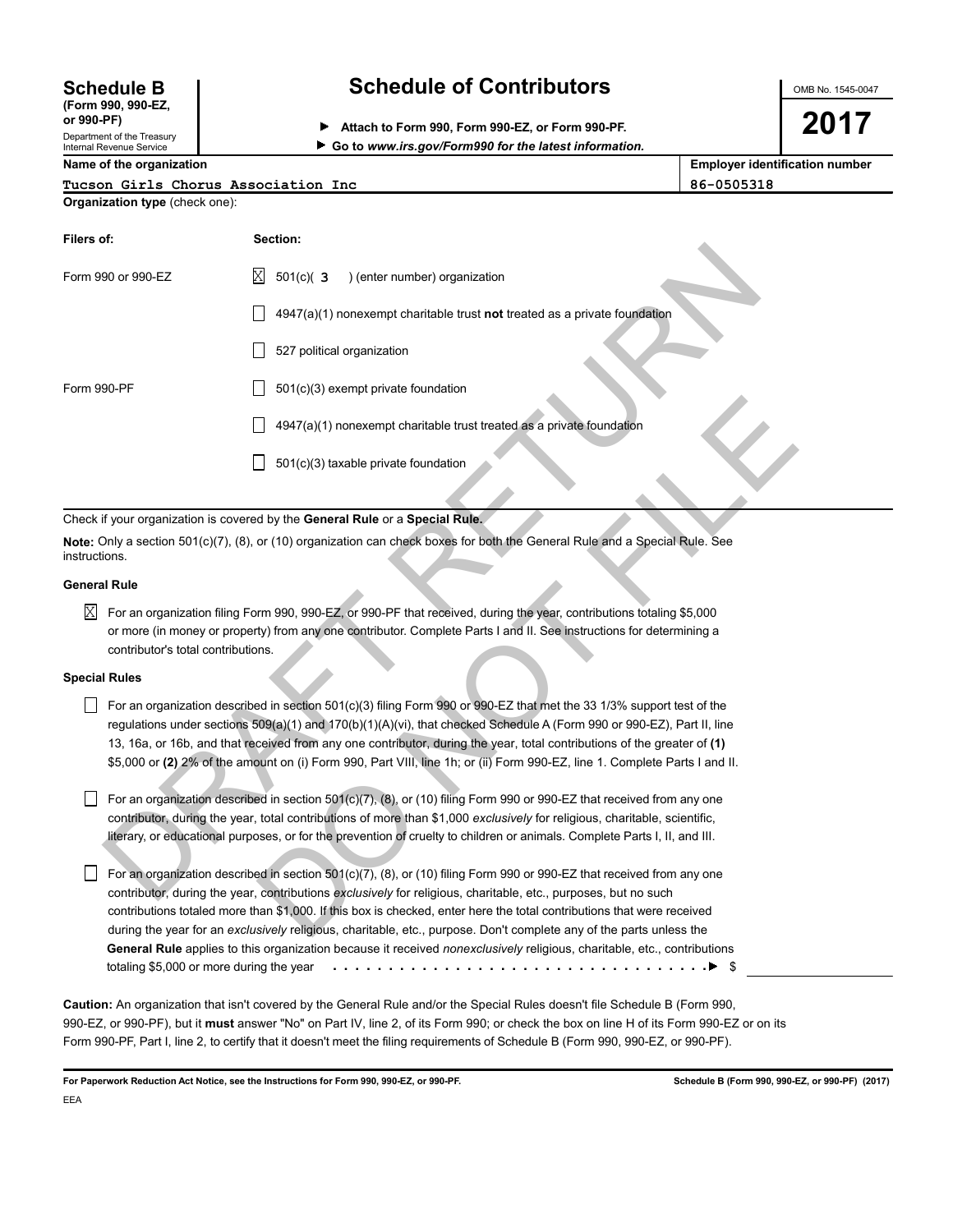**Name of organization Employer identification number Employer identification number** 

**Tucson Girls Chorus Association Inc 86-0505318**

| Part I                  | Contributors (see instructions). Use duplicate copies of Part I if additional space is needed. |                                   |                                                                                                       |  |  |  |
|-------------------------|------------------------------------------------------------------------------------------------|-----------------------------------|-------------------------------------------------------------------------------------------------------|--|--|--|
| (a)<br>No.              | (b)<br>Name, address, and ZIP + 4                                                              | (c)<br>Total contributions        | (d)<br><b>Type of contribution</b>                                                                    |  |  |  |
| $\mathbf{1}$            | Arizona Commission on the Arts<br>417 W. Roosevelt St.<br>Phoenix, AZ 85003                    | \$<br>12,000                      | <b>Person</b><br>Payroll<br><b>Noncash</b><br>(Complete Part II for<br>noncash contributions.)        |  |  |  |
| (a)<br>No.              | (b)<br>Name, address, and ZIP + 4                                                              | (c)<br><b>Total contributions</b> | (d)<br>Type of contribution                                                                           |  |  |  |
| $\overline{2}$          | Levin Family Partnership<br>6964 E Century Park Drive<br>Tucson, AZ 85756                      | \$<br>20,000                      | <b>Person</b><br>Payroll<br><b>Noncash</b><br>(Complete Part II for<br>noncash contributions.)        |  |  |  |
| (a)<br>No.              | (b)<br>Name, address, and ZIP + 4                                                              | (c)<br><b>Total contributions</b> | (d)<br>Type of contribution                                                                           |  |  |  |
| $\overline{3}$          | The Stonewall Foundation<br>3125 Melpomene Way<br>Tucson, AZ 85749                             | S<br>35,000                       | <b>Person</b><br><b>Payroll</b><br><b>Noncash</b><br>(Complete Part II for<br>noncash contributions.) |  |  |  |
| (a)<br>No.              | (b)<br>Name, address, and ZIP + 4                                                              | (c)<br><b>Total contributions</b> | (d)<br>Type of contribution                                                                           |  |  |  |
| $\overline{\mathbf{4}}$ | David C and Lura M Lovell Foundatio<br>1735 E. Fort Lowell Rd Ste 3<br>AZ 85719<br>Tucson,     | \$<br>7,500                       | <b>Person</b><br><b>Payroll</b><br><b>Noncash</b><br>(Complete Part II for<br>noncash contributions.) |  |  |  |
| (a)<br>No.              | (b)<br>Name, address, and ZIP + 4                                                              | (c)<br>Total contributions        | (d)<br><b>Type of contribution</b>                                                                    |  |  |  |
|                         |                                                                                                | \$                                | <b>Person</b><br><b>Payroll</b><br><b>Noncash</b><br>(Complete Part II for<br>noncash contributions.) |  |  |  |
| (a)<br>No.              | (b)<br>Name, address, and ZIP + 4                                                              | (c)<br>Total contributions        | (d)<br><b>Type of contribution</b>                                                                    |  |  |  |
|                         |                                                                                                | \$                                | Person<br><b>Payroll</b><br><b>Noncash</b><br>(Complete Part II for<br>noncash contributions.)        |  |  |  |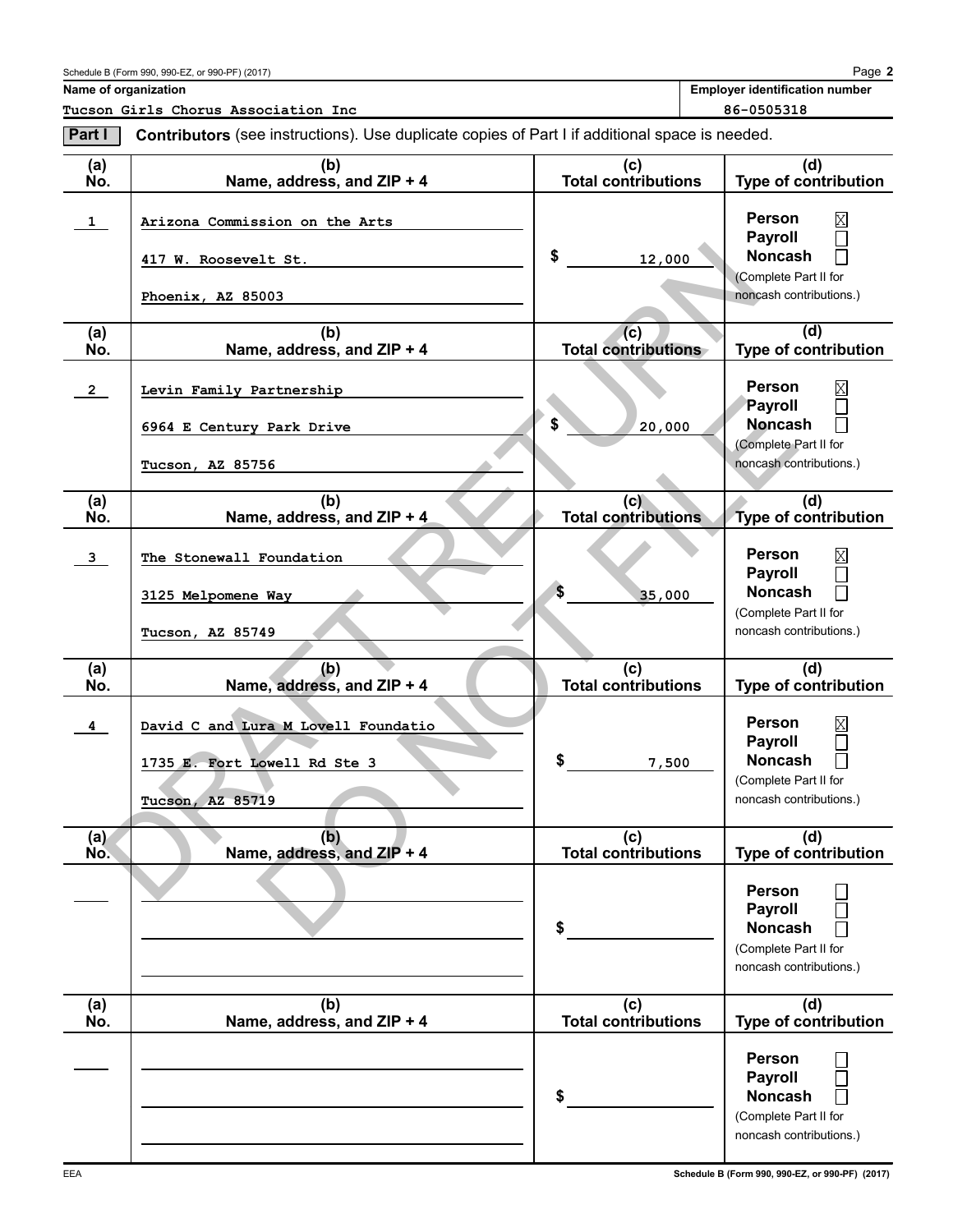| <b>SCHEDULE D</b><br>(Form 990)                        |                                | <b>Supplemental Financial Statements</b><br>Complete if the organization answered "Yes" on Form 990, | OMB No. 1545-0047<br>2017                                                                                                                                                                                                                                   |                                |                                 |
|--------------------------------------------------------|--------------------------------|------------------------------------------------------------------------------------------------------|-------------------------------------------------------------------------------------------------------------------------------------------------------------------------------------------------------------------------------------------------------------|--------------------------------|---------------------------------|
|                                                        |                                |                                                                                                      | Part IV, line 6, 7, 8, 9, 10, 11a, 11b, 11c, 11d, 11e, 11f, 12a, or 12b.<br>Attach to Form 990.                                                                                                                                                             |                                | <b>Open to Public</b>           |
| Department of the Treasury<br>Internal Revenue Service |                                |                                                                                                      | Go to www.irs.gov/Form990 for instructions and the latest information.                                                                                                                                                                                      |                                | Inspection                      |
|                                                        | Name of the organization       |                                                                                                      |                                                                                                                                                                                                                                                             | Employer identification number |                                 |
|                                                        |                                | Tucson Girls Chorus Association Inc                                                                  |                                                                                                                                                                                                                                                             | 86-0505318                     |                                 |
| Part I                                                 |                                |                                                                                                      | Organizations Maintaining Donor Advised Funds or Other Similar Funds or Accounts.                                                                                                                                                                           |                                |                                 |
|                                                        |                                | Complete if the organization answered "Yes" on Form 990, Part IV, line 6.                            |                                                                                                                                                                                                                                                             |                                |                                 |
|                                                        |                                |                                                                                                      | (a) Donor advised funds                                                                                                                                                                                                                                     | (b) Funds and other accounts   |                                 |
| 1                                                      |                                | Total number at end of year $\cdots$                                                                 |                                                                                                                                                                                                                                                             |                                |                                 |
| 2                                                      |                                | Aggregate value of contributions to (during year)                                                    |                                                                                                                                                                                                                                                             |                                |                                 |
| 3<br>4                                                 | Aggregate value at end of year | Aggregate value of grants from (during year)<br>$\sim$ $\sim$                                        |                                                                                                                                                                                                                                                             |                                |                                 |
| 5                                                      |                                |                                                                                                      | Did the organization inform all donors and donor advisors in writing that the assets held in donor advised                                                                                                                                                  |                                |                                 |
|                                                        |                                | funds are the organization's property, subject to the organization's exclusive legal control?        |                                                                                                                                                                                                                                                             |                                | <b>No</b><br>Yes                |
| 6                                                      |                                |                                                                                                      | Did the organization inform all grantees, donors, and donor advisors in writing that grant funds can be used                                                                                                                                                |                                |                                 |
|                                                        |                                |                                                                                                      | only for charitable purposes and not for the benefit of the donor or donor advisor, or for any other purpose                                                                                                                                                |                                |                                 |
|                                                        |                                | conferring impermissible private benefit?                                                            |                                                                                                                                                                                                                                                             |                                | Yes<br>No                       |
|                                                        | Part II                        | <b>Conservation Easements.</b>                                                                       |                                                                                                                                                                                                                                                             |                                |                                 |
|                                                        |                                | Complete if the organization answered "Yes" on Form 990, Part IV, line 7.                            |                                                                                                                                                                                                                                                             |                                |                                 |
| 1                                                      |                                | Purpose(s) of conservation easements held by the organization (check all that apply).                |                                                                                                                                                                                                                                                             |                                |                                 |
|                                                        |                                | Preservation of land for public use (e.g., recreation or education)                                  | Preservation of a historically important land area                                                                                                                                                                                                          |                                |                                 |
|                                                        | Protection of natural habitat  |                                                                                                      | Preservation of a certified historic structure                                                                                                                                                                                                              |                                |                                 |
|                                                        | Preservation of open space     |                                                                                                      |                                                                                                                                                                                                                                                             |                                |                                 |
| $\mathbf{2}$                                           |                                |                                                                                                      | Complete lines 2a through 2d if the organization held a qualified conservation contribution in the form of a conservation                                                                                                                                   |                                |                                 |
|                                                        |                                | easement on the last day of the tax year.                                                            |                                                                                                                                                                                                                                                             |                                | Held at the End of the Tax Year |
| а                                                      |                                | Total number of conservation easements                                                               |                                                                                                                                                                                                                                                             | 2a                             |                                 |
| b                                                      |                                | Total acreage restricted by conservation easements                                                   |                                                                                                                                                                                                                                                             | 2 <sub>b</sub>                 |                                 |
|                                                        |                                | Number of conservation easements on a certified historic structure included in (a)                   |                                                                                                                                                                                                                                                             | 2c                             |                                 |
| d                                                      |                                | Number of conservation easements included in (c) acquired after 7/25/06, and not on a                |                                                                                                                                                                                                                                                             |                                |                                 |
|                                                        |                                | historic structure listed in the National Register                                                   | .                                                                                                                                                                                                                                                           | 2d                             |                                 |
| 3                                                      | $tax$ year $\blacksquare$      |                                                                                                      | Number of conservation easements modified, transferred, released, extinguished, or terminated by the organization during the                                                                                                                                |                                |                                 |
| 4                                                      |                                | Number of states where property subject to conservation easement is located                          |                                                                                                                                                                                                                                                             |                                |                                 |
| 5                                                      |                                |                                                                                                      | Does the organization have a written policy regarding the periodic monitoring, inspection, handling of                                                                                                                                                      |                                |                                 |
|                                                        |                                | violations, and enforcement of the conservation easements it holds?                                  |                                                                                                                                                                                                                                                             |                                | <b>Yes</b><br>No                |
| 6                                                      |                                |                                                                                                      | Staff and volunteer hours devoted to monitoring, inspecting, handling of violations, and enforcing conservation easements during the year                                                                                                                   |                                |                                 |
|                                                        |                                |                                                                                                      |                                                                                                                                                                                                                                                             |                                |                                 |
| 7                                                      |                                |                                                                                                      | Amount of expenses incurred in monitoring, inspecting, handling of violations, and enforcing conservation easements during the year                                                                                                                         |                                |                                 |
|                                                        | ► \$                           |                                                                                                      |                                                                                                                                                                                                                                                             |                                |                                 |
| 8                                                      |                                |                                                                                                      | Does each conservation easement reported on line 2(d) above satisfy the requirements of section 170(h)(4)(B)(i)                                                                                                                                             |                                |                                 |
|                                                        | and section 170(h)(4)(B)(ii)?  |                                                                                                      |                                                                                                                                                                                                                                                             |                                | l Yes<br>l No                   |
| 9                                                      |                                |                                                                                                      | In Part XIII, describe how the organization reports conservation easements in its revenue and expense statement, and                                                                                                                                        |                                |                                 |
|                                                        |                                |                                                                                                      | balance sheet, and include, if applicable, the text of the footnote to the organization's financial statements that describes the                                                                                                                           |                                |                                 |
|                                                        |                                | organization's accounting for conservation easements.                                                |                                                                                                                                                                                                                                                             |                                |                                 |
|                                                        | Part III                       |                                                                                                      | Organizations Maintaining Collections of Art, Historical Treasures, or Other Similar Assets.                                                                                                                                                                |                                |                                 |
|                                                        |                                | Complete if the organization answered "Yes" on Form 990, Part IV, line 8.                            |                                                                                                                                                                                                                                                             |                                |                                 |
| 1a                                                     |                                |                                                                                                      | If the organization elected, as permitted under SFAS 116 (ASC 958), not to report in its revenue statement and balance sheet                                                                                                                                |                                |                                 |
|                                                        |                                |                                                                                                      | works of art, historical treasures, or other similar assets held for public exhibition, education, or research in furtherance of<br>public service, provide, in Part XIII, the text of the footnote to its financial statements that describes these items. |                                |                                 |
| b                                                      |                                |                                                                                                      | If the organization elected, as permitted under SFAS 116 (ASC 958), to report in its revenue statement and balance sheet                                                                                                                                    |                                |                                 |
|                                                        |                                |                                                                                                      | works of art, historical treasures, or other similar assets held for public exhibition, education, or research in furtherance of                                                                                                                            |                                |                                 |
|                                                        |                                | public service, provide the following amounts relating to these items:                               |                                                                                                                                                                                                                                                             |                                |                                 |
|                                                        |                                |                                                                                                      |                                                                                                                                                                                                                                                             |                                |                                 |
|                                                        |                                | (ii) Assets included in Form 990, Part X                                                             |                                                                                                                                                                                                                                                             |                                | $\blacktriangleright$ \$        |
| 2                                                      |                                |                                                                                                      | If the organization received or held works of art, historical treasures, or other similar assets for financial gain, provide the                                                                                                                            |                                |                                 |
|                                                        |                                | following amounts required to be reported under SFAS 116 (ASC 958) relating to these items:          |                                                                                                                                                                                                                                                             |                                |                                 |
| а                                                      |                                |                                                                                                      |                                                                                                                                                                                                                                                             | ► \$                           |                                 |
|                                                        |                                |                                                                                                      |                                                                                                                                                                                                                                                             | $\blacktriangleright$ s        |                                 |
|                                                        |                                |                                                                                                      |                                                                                                                                                                                                                                                             |                                |                                 |

| For Paperwork Reduction Act Notice, see the Instructions for Form 990. |  |  |
|------------------------------------------------------------------------|--|--|
|------------------------------------------------------------------------|--|--|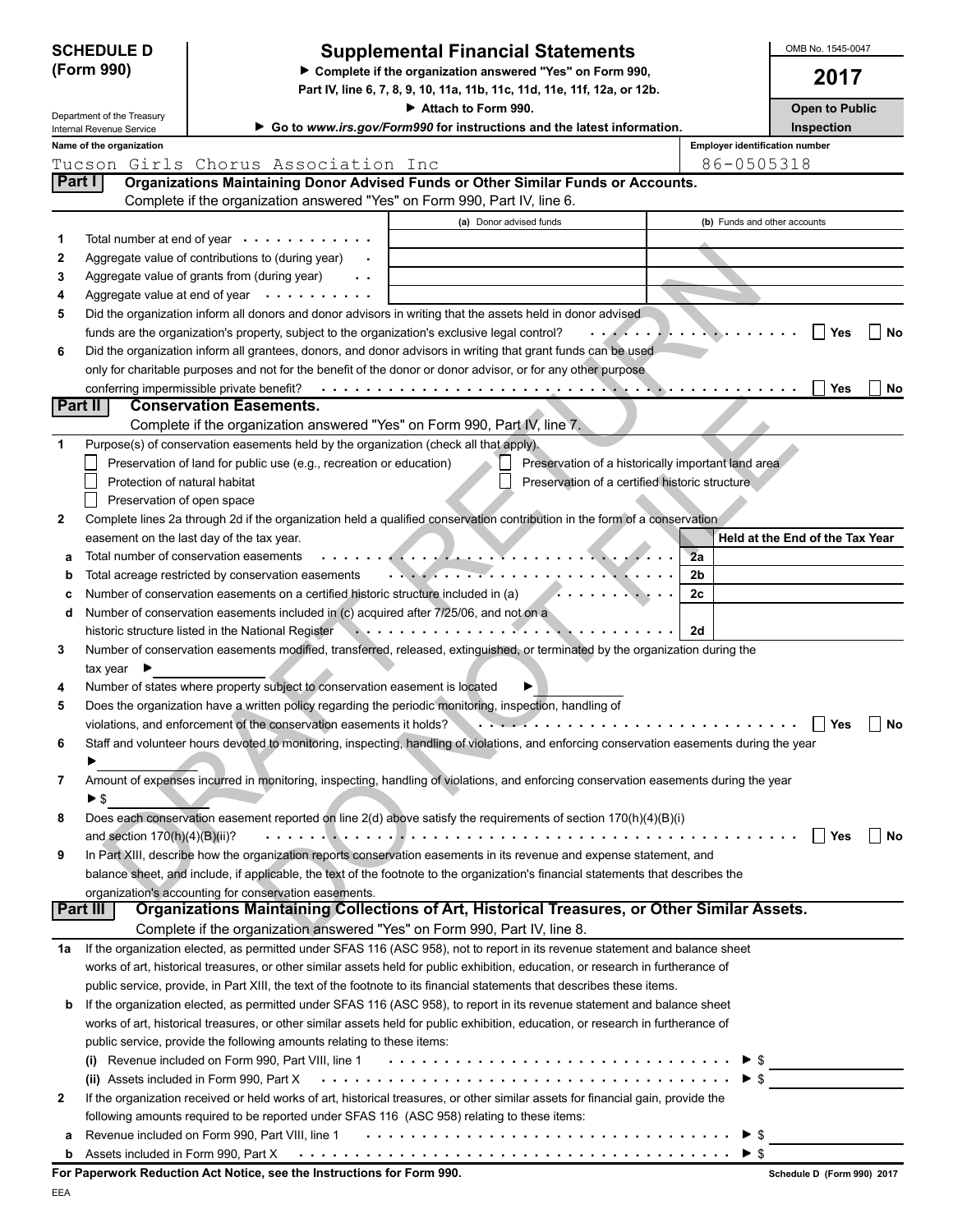|    | Tucson Girls Chorus Association Inc<br>Schedule D (Form 990) 2017                                                                |                         |                           |                         |     | 86-0505318              |                | Page 2              |
|----|----------------------------------------------------------------------------------------------------------------------------------|-------------------------|---------------------------|-------------------------|-----|-------------------------|----------------|---------------------|
|    | Organizations Maintaining Collections of Art, Historical Treasures, or Other Similar Assets (continued)<br><b>Part III</b>       |                         |                           |                         |     |                         |                |                     |
| 3  | Using the organization's acquisition, accession, and other records, check any of the following that are a significant use of its |                         |                           |                         |     |                         |                |                     |
|    | collection items (check all that apply):                                                                                         |                         |                           |                         |     |                         |                |                     |
| a  | Public exhibition                                                                                                                | d                       | Loan or exchange programs |                         |     |                         |                |                     |
| b  | Scholarly research                                                                                                               | Other<br>e              |                           |                         |     |                         |                |                     |
| c  | Preservation for future generations                                                                                              |                         |                           |                         |     |                         |                |                     |
| 4  | Provide a description of the organization's collections and explain how they further the organization's exempt purpose in Part   |                         |                           |                         |     |                         |                |                     |
|    | XIII.                                                                                                                            |                         |                           |                         |     |                         |                |                     |
| 5  | During the year, did the organization solicit or receive donations of art, historical treasures, or other similar                |                         |                           |                         |     |                         |                |                     |
|    | assets to be sold to raise funds rather than to be maintained as part of the organization's collection?                          |                         |                           |                         |     | . <u>.</u>              |                | Yes<br>No           |
|    | <b>Part IV</b><br><b>Escrow and Custodial Arrangements.</b>                                                                      |                         |                           |                         |     |                         |                |                     |
|    | Complete if the organization answered "Yes" on Form 990, Part IV, line 9, or reported an amount on Form                          |                         |                           |                         |     |                         |                |                     |
|    | 990, Part X, line 21.                                                                                                            |                         |                           |                         |     |                         |                |                     |
| 1a | Is the organization an agent, trustee, custodian or other intermediary for contributions or other assets not                     |                         |                           |                         |     |                         |                |                     |
|    | included on Form 990, Part X?                                                                                                    |                         |                           |                         |     |                         |                | Yes<br>No           |
| b  | If "Yes," explain the arrangement in Part XIII and complete the following table:                                                 |                         |                           |                         |     |                         |                |                     |
|    |                                                                                                                                  |                         |                           |                         |     |                         | Amount         |                     |
| с  | Beginning balance                                                                                                                |                         |                           |                         | ⊾1c |                         |                |                     |
| d  | Additions during the year                                                                                                        |                         |                           |                         | 1d  |                         |                |                     |
|    | Distributions during the year                                                                                                    |                         |                           |                         | 1e  |                         |                |                     |
| е  | Ending balance                                                                                                                   |                         |                           |                         | 1f  |                         |                |                     |
| f  | Did the organization include an amount on Form 990, Part X, line 21, for escrow or custodial account liability?                  |                         |                           |                         |     |                         |                | Yes<br>No           |
| 2a | If "Yes," explain the arrangement in Part XIII. Check here if the explanation has been provided on Part XIII                     |                         |                           |                         |     |                         |                |                     |
| b  | <b>Endowment Funds.</b><br><b>Part V</b>                                                                                         |                         |                           |                         |     | . <b>.</b> . <i>. .</i> |                |                     |
|    | Complete if the organization answered "Yes" on Form 990, Part IV, line 10.                                                       |                         |                           |                         |     |                         |                |                     |
|    |                                                                                                                                  |                         |                           |                         |     |                         |                |                     |
|    |                                                                                                                                  | (a) Current year        | (b) Prior year            | (c) Two years back      |     | (d) Three years back    |                | (e) Four years back |
| 1a | Beginning of year balance                                                                                                        |                         |                           |                         |     |                         |                |                     |
| b  | .<br>Contributions                                                                                                               |                         |                           |                         |     |                         |                |                     |
| с  | Net investment earnings, gains, and                                                                                              |                         |                           |                         |     |                         |                |                     |
|    | $losses$                                                                                                                         |                         |                           |                         |     |                         |                |                     |
| d  | Grants or scholarships<br>$\mathbf{r}$ , and $\mathbf{r}$ , and $\mathbf{r}$ , and $\mathbf{r}$                                  |                         |                           |                         |     |                         |                |                     |
| е  | Other expenditures for facilities and                                                                                            |                         |                           |                         |     |                         |                |                     |
|    | programs $\cdots$ , $\cdots$                                                                                                     |                         |                           |                         |     |                         |                |                     |
| f  | Administrative expenses<br>. <del>.</del> .                                                                                      |                         |                           |                         |     |                         |                |                     |
| g  | End of year balance<br>a mas a complete solution                                                                                 |                         |                           |                         |     |                         |                |                     |
| 2  | Provide the estimated percentage of the current year end balance (line 1g, column (a)) held as:                                  |                         |                           |                         |     |                         |                |                     |
|    | Board designated or quasi-endowment                                                                                              | $\%$                    |                           |                         |     |                         |                |                     |
| b  | %<br>Permanent endowment ▶                                                                                                       |                         |                           |                         |     |                         |                |                     |
| c  | Temporarily restricted endowment                                                                                                 | %                       |                           |                         |     |                         |                |                     |
|    | The percentages on lines 2a, 2b, and 2c should equal 100%.                                                                       |                         |                           |                         |     |                         |                |                     |
| За | Are there endowment funds not in the possession of the organization that are held and administered for the                       |                         |                           |                         |     |                         |                |                     |
|    | organization by:                                                                                                                 |                         |                           |                         |     |                         |                | Yes<br>No           |
|    | unrelated organizations<br>(i)                                                                                                   |                         |                           |                         |     |                         | 3a(i)          |                     |
|    | (ii) related organizations                                                                                                       |                         |                           |                         |     |                         | 3a(ii)         |                     |
| b  | If "Yes" on 3a(ii), are the related organizations listed as required on Schedule R?                                              |                         |                           |                         |     |                         | 3b             |                     |
|    | Describe in Part XIII the intended uses of the organization's endowment funds.                                                   |                         |                           |                         |     |                         |                |                     |
|    | <b>Part VI</b><br>Land, Buildings, and Equipment.                                                                                |                         |                           |                         |     |                         |                |                     |
|    | Complete if the organization answered "Yes" on Form 990, Part IV, line 11a. See Form 990, Part X, line 10.                       |                         |                           |                         |     |                         |                |                     |
|    | Description of property                                                                                                          | (a) Cost or other basis |                           | (b) Cost or other basis |     | (c) Accumulated         | (d) Book value |                     |
|    |                                                                                                                                  | (investment)            |                           | (other)                 |     | depreciation            |                |                     |
| 1a | Land                                                                                                                             |                         |                           |                         |     |                         |                |                     |
| b  | <b>Buildings</b>                                                                                                                 |                         |                           |                         |     |                         |                |                     |
| c  | Leasehold improvements                                                                                                           |                         |                           | 124,001                 |     | 57,191                  |                | 66,810              |
| d  | Equipment                                                                                                                        |                         |                           | 11,131                  |     | 10,936                  |                | 195                 |
| е  | Other                                                                                                                            |                         |                           | 29,922                  |     | 28,474                  |                | 1,448               |
|    | Total. Add lines 1a through 1e. (Column (d) must equal Form 990, Part X, column (B), line 10c.)                                  |                         |                           |                         |     | .<br>▶                  |                | 68,453              |
|    |                                                                                                                                  |                         |                           |                         |     |                         |                |                     |

**Schedule D (Form 990) 2017**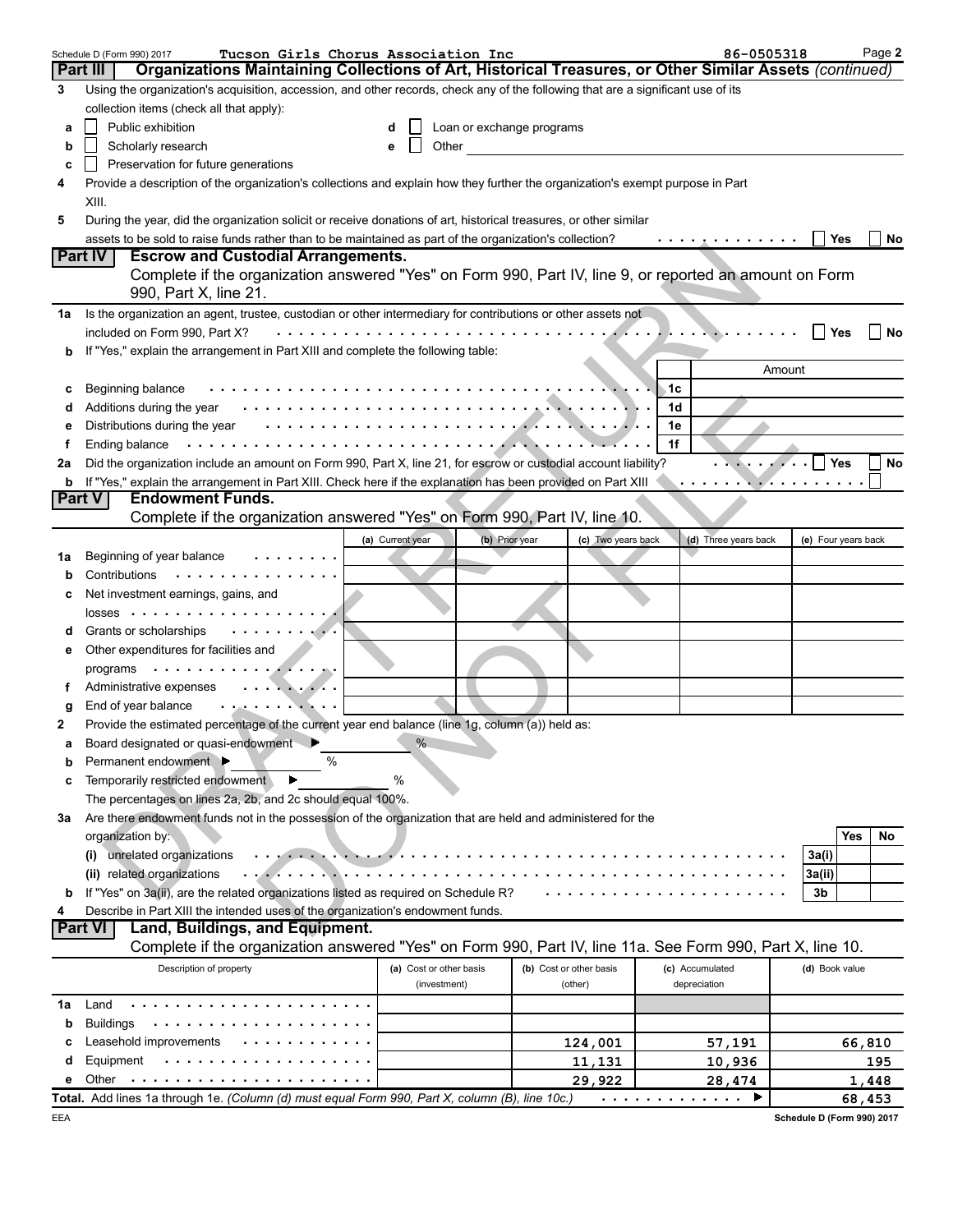| Schedule D (Form 990) 2017 |                                                                                                                                                      | Tucson Girls Chorus Association Inc | 86-0505318                                                                                                                                                         | Page 3 |
|----------------------------|------------------------------------------------------------------------------------------------------------------------------------------------------|-------------------------------------|--------------------------------------------------------------------------------------------------------------------------------------------------------------------|--------|
| <b>Part VII</b>            | <b>Investments - Other Securities.</b>                                                                                                               |                                     | Complete if the organization answered "Yes" on Form 990, Part IV, line 11b. See Form 990, Part X, line 12.                                                         |        |
|                            | (a) Description of security or category                                                                                                              | (b) Book value                      | (c) Method of valuation:                                                                                                                                           |        |
|                            | (including name of security)                                                                                                                         |                                     | Cost or end-of-year market value                                                                                                                                   |        |
|                            | (1) Financial derivatives $\cdots$ .                                                                                                                 |                                     |                                                                                                                                                                    |        |
|                            | (2) Closely-held equity interests<br>$\sim$ $\sim$ $\sim$                                                                                            |                                     |                                                                                                                                                                    |        |
| $(3)$ Other                |                                                                                                                                                      |                                     |                                                                                                                                                                    |        |
| (A)                        |                                                                                                                                                      |                                     |                                                                                                                                                                    |        |
| (B)                        |                                                                                                                                                      |                                     |                                                                                                                                                                    |        |
| (C)                        |                                                                                                                                                      |                                     |                                                                                                                                                                    |        |
| (D)                        |                                                                                                                                                      |                                     |                                                                                                                                                                    |        |
| (E)                        |                                                                                                                                                      |                                     |                                                                                                                                                                    |        |
| (F)                        |                                                                                                                                                      |                                     |                                                                                                                                                                    |        |
| (G)                        |                                                                                                                                                      |                                     |                                                                                                                                                                    |        |
| (H)                        |                                                                                                                                                      |                                     |                                                                                                                                                                    |        |
|                            | Total. (Column (b) must equal Form 990, Part X, col. (B) line 12.)                                                                                   |                                     |                                                                                                                                                                    |        |
| <b>Part VIII</b>           | <b>Investments - Program Related.</b>                                                                                                                |                                     | Complete if the organization answered "Yes" on Form 990, Part IV, line 11c. See Form 990, Part X, line 13.                                                         |        |
|                            | (a) Description of investment                                                                                                                        | (b) Book value                      | (c) Method of valuation:                                                                                                                                           |        |
|                            |                                                                                                                                                      |                                     | Cost or end-of-year market value                                                                                                                                   |        |
| (1)<br>(2)                 |                                                                                                                                                      |                                     |                                                                                                                                                                    |        |
| (3)                        |                                                                                                                                                      |                                     |                                                                                                                                                                    |        |
| (4)                        |                                                                                                                                                      |                                     |                                                                                                                                                                    |        |
| (5)                        |                                                                                                                                                      |                                     |                                                                                                                                                                    |        |
| (6)                        |                                                                                                                                                      |                                     |                                                                                                                                                                    |        |
| (7)                        |                                                                                                                                                      |                                     |                                                                                                                                                                    |        |
| (8)                        |                                                                                                                                                      |                                     |                                                                                                                                                                    |        |
| (9)                        |                                                                                                                                                      |                                     |                                                                                                                                                                    |        |
|                            | Total. (Column (b) must equal Form 990, Part X, col. (B) line 13.)                                                                                   |                                     |                                                                                                                                                                    |        |
| <b>Part IX</b>             | <b>Other Assets.</b>                                                                                                                                 |                                     |                                                                                                                                                                    |        |
|                            |                                                                                                                                                      |                                     | Complete if the organization answered "Yes" on Form 990, Part IV, line 11d. See Form 990, Part X, line 15.                                                         |        |
|                            |                                                                                                                                                      | (a) Description                     | (b) Book value                                                                                                                                                     |        |
| (1)                        |                                                                                                                                                      |                                     |                                                                                                                                                                    |        |
| (2)                        |                                                                                                                                                      |                                     |                                                                                                                                                                    |        |
| (3)                        |                                                                                                                                                      |                                     |                                                                                                                                                                    |        |
| (4)                        |                                                                                                                                                      |                                     |                                                                                                                                                                    |        |
| (5)                        |                                                                                                                                                      |                                     |                                                                                                                                                                    |        |
| (6)                        |                                                                                                                                                      |                                     |                                                                                                                                                                    |        |
| (7)                        |                                                                                                                                                      |                                     |                                                                                                                                                                    |        |
| (8)                        |                                                                                                                                                      |                                     |                                                                                                                                                                    |        |
| (9)                        |                                                                                                                                                      |                                     |                                                                                                                                                                    |        |
|                            | Total. (Column (b) must equal Form 990, Part X, col. (B) line 15.)                                                                                   |                                     |                                                                                                                                                                    |        |
| Part X                     | <b>Other Liabilities.</b>                                                                                                                            |                                     |                                                                                                                                                                    |        |
|                            |                                                                                                                                                      |                                     | Complete if the organization answered "Yes" on Form 990, Part IV, line 11e or 11f. See Form 990, Part X,                                                           |        |
|                            | $line 25$ .                                                                                                                                          |                                     |                                                                                                                                                                    |        |
| 1.                         | (a) Description of liability                                                                                                                         | (b) Book value                      |                                                                                                                                                                    |        |
|                            | (1) Federal income taxes                                                                                                                             |                                     |                                                                                                                                                                    |        |
| (2)                        |                                                                                                                                                      |                                     |                                                                                                                                                                    |        |
| (3)                        |                                                                                                                                                      |                                     |                                                                                                                                                                    |        |
| (4)                        |                                                                                                                                                      |                                     |                                                                                                                                                                    |        |
| (5)                        |                                                                                                                                                      |                                     |                                                                                                                                                                    |        |
| (6)                        |                                                                                                                                                      |                                     |                                                                                                                                                                    |        |
| (7)                        |                                                                                                                                                      |                                     |                                                                                                                                                                    |        |
| (8)                        |                                                                                                                                                      |                                     |                                                                                                                                                                    |        |
| (9)                        |                                                                                                                                                      |                                     |                                                                                                                                                                    |        |
|                            | Total. (Column (b) must equal Form 990, Part X, col. (B) line 25.)                                                                                   |                                     |                                                                                                                                                                    |        |
|                            | 2. Liability for uncertain tax positions. In Part XIII, provide the text of the footnote to the organization's financial statements that reports the |                                     |                                                                                                                                                                    |        |
|                            |                                                                                                                                                      |                                     | organization's liability for uncertain tax positions under FIN 48 (ASC 740). Check here if the text of the footnote has been provided in Part XIII $\cdots \cdots$ |        |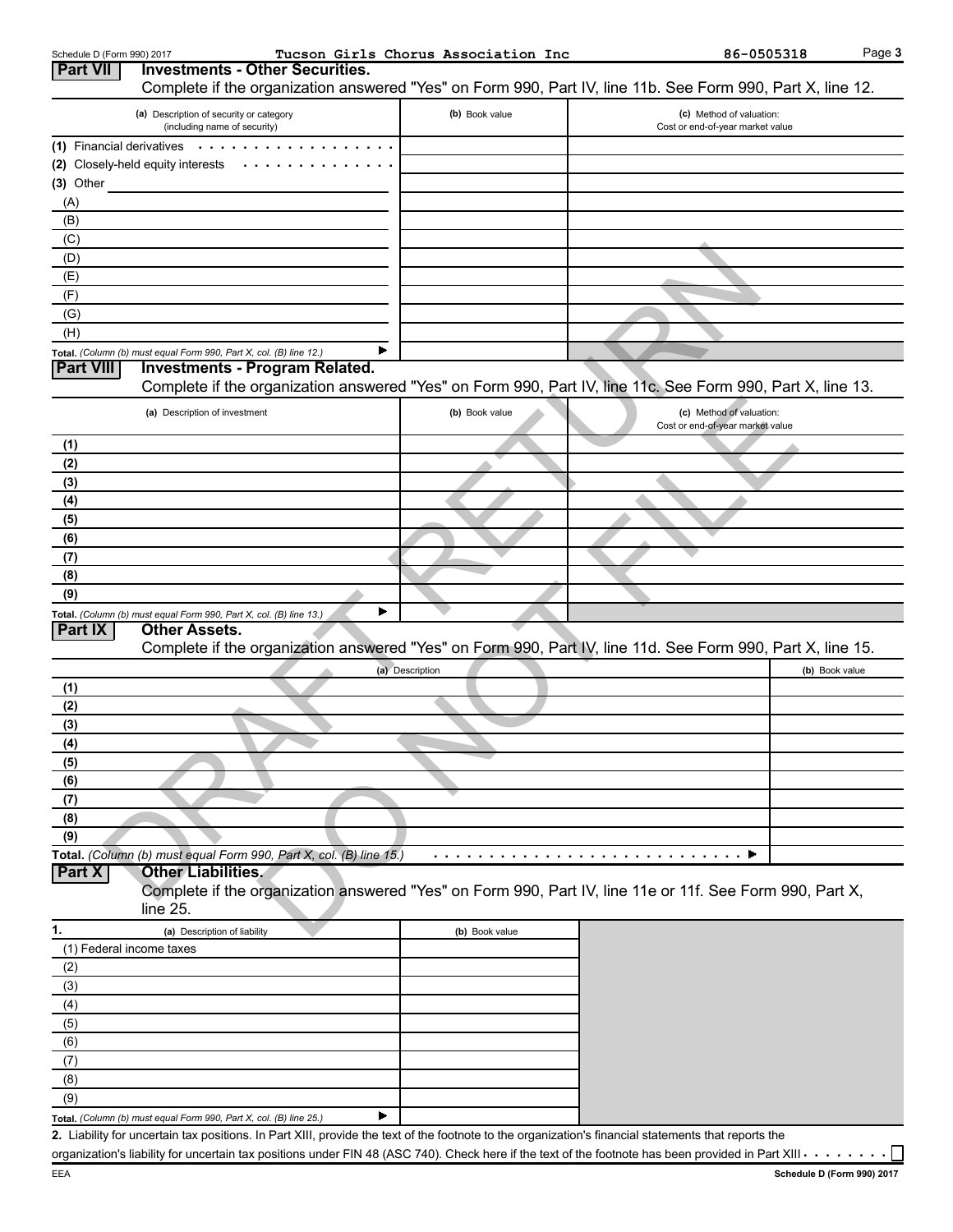|             | Tucson Girls Chorus Association Inc<br>Schedule D (Form 990) 2017                                                                                  | 86-0505318 | Page 4 |  |  |  |  |
|-------------|----------------------------------------------------------------------------------------------------------------------------------------------------|------------|--------|--|--|--|--|
|             | Reconciliation of Revenue per Audited Financial Statements With Revenue per Return.<br>Part XI                                                     |            |        |  |  |  |  |
|             | Complete if the organization answered "Yes" on Form 990, Part IV, line 12a.                                                                        |            |        |  |  |  |  |
| 1           | Total revenue, gains, and other support per audited financial statements                                                                           | 1          |        |  |  |  |  |
| 2           | Amounts included on line 1 but not on Form 990, Part VIII, line 12:                                                                                |            |        |  |  |  |  |
| a           | .<br>Net unrealized gains (losses) on investments<br>2a                                                                                            |            |        |  |  |  |  |
| b           | 2 <sub>b</sub>                                                                                                                                     |            |        |  |  |  |  |
| c           | 2c                                                                                                                                                 |            |        |  |  |  |  |
| d           | 2d                                                                                                                                                 |            |        |  |  |  |  |
| e           |                                                                                                                                                    | 2e         |        |  |  |  |  |
| 3           |                                                                                                                                                    | 3          |        |  |  |  |  |
|             | Amounts included on Form 990, Part VIII, line 12, but not on line 1:                                                                               |            |        |  |  |  |  |
| 4           |                                                                                                                                                    |            |        |  |  |  |  |
| a           | Investment expenses not included on Form 990, Part VIII, line 7b<br>4a                                                                             |            |        |  |  |  |  |
| b           | 4b                                                                                                                                                 |            |        |  |  |  |  |
| c           | Add lines 4a and 4b                                                                                                                                | 4c         |        |  |  |  |  |
| 5           | Total revenue. Add lines 3 and 4c. (This must equal Form 990, Part I, line 12.)                                                                    | 5          |        |  |  |  |  |
|             | Reconciliation of Expenses per Audited Financial Statements With Expenses per Return.<br><b>Part XII</b>                                           |            |        |  |  |  |  |
|             | Complete if the organization answered "Yes" on Form 990, Part IV, line 12a.                                                                        |            |        |  |  |  |  |
| 1           | Total expenses and losses per audited financial statements<br>.                                                                                    | 1          |        |  |  |  |  |
| 2           | Amounts included on line 1 but not on Form 990, Part IX, line 25:                                                                                  |            |        |  |  |  |  |
| a           | 2a                                                                                                                                                 |            |        |  |  |  |  |
| $\mathbf b$ | 2 <sub>b</sub>                                                                                                                                     |            |        |  |  |  |  |
| c           | 2c                                                                                                                                                 |            |        |  |  |  |  |
| d           | 2d                                                                                                                                                 |            |        |  |  |  |  |
| е           | Add lines 2a through 2d <i>www.www.www.www.www.www.www.www.www.</i> ww.                                                                            | 2е         |        |  |  |  |  |
| 3           |                                                                                                                                                    | 3          |        |  |  |  |  |
| 4           | Amounts included on Form 990, Part IX, line 25, but not on line 1:                                                                                 |            |        |  |  |  |  |
| a           | Investment expenses not included on Form 990, Part VIII, line 7b<br>4a                                                                             |            |        |  |  |  |  |
| b           | 4 <sub>b</sub>                                                                                                                                     |            |        |  |  |  |  |
| c           | Add lines 4a and 4b                                                                                                                                | 4c         |        |  |  |  |  |
| 5           | Total expenses. Add lines 3 and 4c. (This must equal Form 990, Part I, line 18.)                                                                   | 5          |        |  |  |  |  |
|             | <b>Part XIII</b><br>Supplemental Information.                                                                                                      |            |        |  |  |  |  |
|             | Provide the descriptions required for Part II, lines 3, 5, and 9; Part III, lines 1a and 4; Part IV, lines 1b and 2b; Part V, line 4; Part X, line |            |        |  |  |  |  |
|             | 2; Part XI, lines 2d and 4b; and Part XII, lines 2d and 4b. Also complete this part to provide any additional information.                         |            |        |  |  |  |  |
|             |                                                                                                                                                    |            |        |  |  |  |  |
|             |                                                                                                                                                    |            |        |  |  |  |  |
|             |                                                                                                                                                    |            |        |  |  |  |  |
|             |                                                                                                                                                    |            |        |  |  |  |  |
|             |                                                                                                                                                    |            |        |  |  |  |  |
|             |                                                                                                                                                    |            |        |  |  |  |  |
|             |                                                                                                                                                    |            |        |  |  |  |  |
|             |                                                                                                                                                    |            |        |  |  |  |  |
|             |                                                                                                                                                    |            |        |  |  |  |  |
|             |                                                                                                                                                    |            |        |  |  |  |  |
|             |                                                                                                                                                    |            |        |  |  |  |  |
|             |                                                                                                                                                    |            |        |  |  |  |  |
|             |                                                                                                                                                    |            |        |  |  |  |  |
|             |                                                                                                                                                    |            |        |  |  |  |  |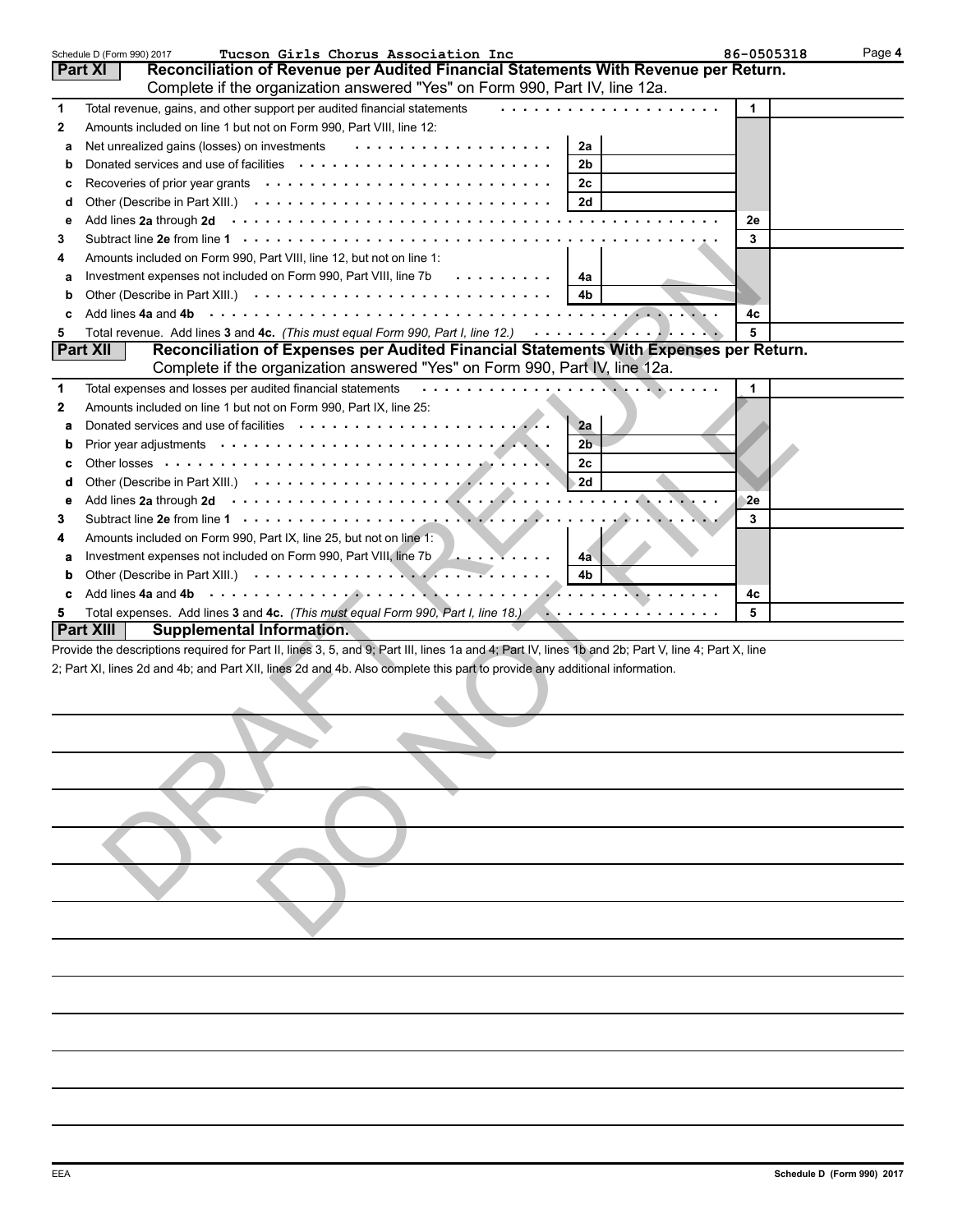| <b>SCHEDULE G</b>                                                                                                                     | Supplemental Information Regarding Fundraising or Gaming Activities                                                                                              |                                                            |            |                           | OMB No. 1545-0047                                                                                              |            |                                          |                                       |
|---------------------------------------------------------------------------------------------------------------------------------------|------------------------------------------------------------------------------------------------------------------------------------------------------------------|------------------------------------------------------------|------------|---------------------------|----------------------------------------------------------------------------------------------------------------|------------|------------------------------------------|---------------------------------------|
| (Form 990 or 990-EZ)<br>Complete if the organization answered "Yes" on Form 990, Part IV, line 17, 18, or 19, or if the               |                                                                                                                                                                  |                                                            |            |                           |                                                                                                                | 2017       |                                          |                                       |
| Department of the Treasury                                                                                                            | organization entered more than \$15,000 on Form 990-EZ, line 6a.<br>Attach to Form 990 or Form 990-EZ.<br>Go to www.irs.gov/Form990 for the latest instructions. |                                                            |            |                           |                                                                                                                |            |                                          | <b>Open to Public</b><br>Inspection   |
| Internal Revenue Service<br>Name of the organization                                                                                  |                                                                                                                                                                  |                                                            |            |                           |                                                                                                                |            |                                          | <b>Employer identification number</b> |
| Tucson Girls Chorus Association Inc                                                                                                   |                                                                                                                                                                  |                                                            |            |                           |                                                                                                                | 86-0505318 |                                          |                                       |
| <b>Part I</b>                                                                                                                         |                                                                                                                                                                  |                                                            |            |                           | Fundraising Activities. Complete if the organization answered "Yes" on Form 990, Part IV, line 17.             |            |                                          |                                       |
|                                                                                                                                       |                                                                                                                                                                  | Form 990-EZ filers are not required to complete this part. |            |                           |                                                                                                                |            |                                          |                                       |
| 1                                                                                                                                     |                                                                                                                                                                  |                                                            |            |                           | Indicate whether the organization raised funds through any of the following activities. Check all that apply.  |            |                                          |                                       |
| Mail solicitations<br>a<br>Internet and email solicitations                                                                           |                                                                                                                                                                  |                                                            | е<br>f     |                           | Solicitation of non-government grants<br>Solicitation of government grants                                     |            |                                          |                                       |
| b<br>Phone solicitations<br>c                                                                                                         |                                                                                                                                                                  |                                                            | g          |                           | Special fundraising events                                                                                     |            |                                          |                                       |
| In-person solicitations<br>d                                                                                                          |                                                                                                                                                                  |                                                            |            |                           |                                                                                                                |            |                                          |                                       |
| 2a Did the organization have a written or oral agreement with any individual (including officers, directors, trustees,                |                                                                                                                                                                  |                                                            |            |                           |                                                                                                                |            |                                          |                                       |
|                                                                                                                                       |                                                                                                                                                                  |                                                            |            |                           | or key employees listed in Form 990, Part VII) or entity in connection with professional fundraising services? |            |                                          | Yes<br>No                             |
| b If "Yes," list the 10 highest paid individuals or entities (fundraisers) pursuant to agreements under which the fundraiser is to be |                                                                                                                                                                  |                                                            |            |                           |                                                                                                                |            |                                          |                                       |
| compensated at least \$5,000 by the organization.                                                                                     |                                                                                                                                                                  |                                                            |            |                           |                                                                                                                |            |                                          |                                       |
|                                                                                                                                       |                                                                                                                                                                  |                                                            |            | (iii) Did fundraiser have |                                                                                                                |            | (v) Amount paid to                       | (vi) Amount paid to                   |
| (i) Name and address of individual<br>or entity (fundraiser)                                                                          |                                                                                                                                                                  | (ii) Activity                                              |            | custody or control of     | (iv) Gross receipts<br>from activity                                                                           |            | (or retained by)<br>fundraiser listed in | (or retained by)                      |
|                                                                                                                                       |                                                                                                                                                                  |                                                            |            | contributions?            |                                                                                                                |            | col. (i)                                 | organization                          |
|                                                                                                                                       |                                                                                                                                                                  |                                                            | <b>Yes</b> | No                        |                                                                                                                |            |                                          |                                       |
| 1                                                                                                                                     |                                                                                                                                                                  |                                                            |            |                           |                                                                                                                |            |                                          |                                       |
| $\mathbf{2}$                                                                                                                          |                                                                                                                                                                  |                                                            |            |                           |                                                                                                                |            |                                          |                                       |
| 3                                                                                                                                     |                                                                                                                                                                  |                                                            |            |                           |                                                                                                                |            |                                          |                                       |
| 4                                                                                                                                     |                                                                                                                                                                  |                                                            |            |                           |                                                                                                                |            |                                          |                                       |
| 5                                                                                                                                     |                                                                                                                                                                  |                                                            |            |                           |                                                                                                                |            |                                          |                                       |
| 6                                                                                                                                     |                                                                                                                                                                  |                                                            |            |                           |                                                                                                                |            |                                          |                                       |
| 7                                                                                                                                     |                                                                                                                                                                  |                                                            |            |                           |                                                                                                                |            |                                          |                                       |
| 8                                                                                                                                     |                                                                                                                                                                  |                                                            |            |                           |                                                                                                                |            |                                          |                                       |
| 9                                                                                                                                     |                                                                                                                                                                  |                                                            |            |                           |                                                                                                                |            |                                          |                                       |
|                                                                                                                                       |                                                                                                                                                                  |                                                            |            |                           |                                                                                                                |            |                                          |                                       |
| 10                                                                                                                                    |                                                                                                                                                                  |                                                            |            |                           |                                                                                                                |            |                                          |                                       |
| Total                                                                                                                                 |                                                                                                                                                                  |                                                            |            |                           |                                                                                                                |            |                                          |                                       |
| 3 List all states in which the organization is registered or licensed to solicit contributions or has been notified it is exempt from |                                                                                                                                                                  |                                                            |            |                           |                                                                                                                |            |                                          |                                       |
| registration or licensing.                                                                                                            |                                                                                                                                                                  |                                                            |            |                           |                                                                                                                |            |                                          |                                       |
|                                                                                                                                       |                                                                                                                                                                  |                                                            |            |                           |                                                                                                                |            |                                          |                                       |
|                                                                                                                                       |                                                                                                                                                                  |                                                            |            |                           |                                                                                                                |            |                                          |                                       |
|                                                                                                                                       |                                                                                                                                                                  |                                                            |            |                           |                                                                                                                |            |                                          |                                       |
|                                                                                                                                       |                                                                                                                                                                  |                                                            |            |                           |                                                                                                                |            |                                          |                                       |
|                                                                                                                                       |                                                                                                                                                                  |                                                            |            |                           |                                                                                                                |            |                                          |                                       |
|                                                                                                                                       |                                                                                                                                                                  |                                                            |            |                           |                                                                                                                |            |                                          |                                       |
|                                                                                                                                       |                                                                                                                                                                  |                                                            |            |                           |                                                                                                                |            |                                          |                                       |
|                                                                                                                                       |                                                                                                                                                                  |                                                            |            |                           |                                                                                                                |            |                                          |                                       |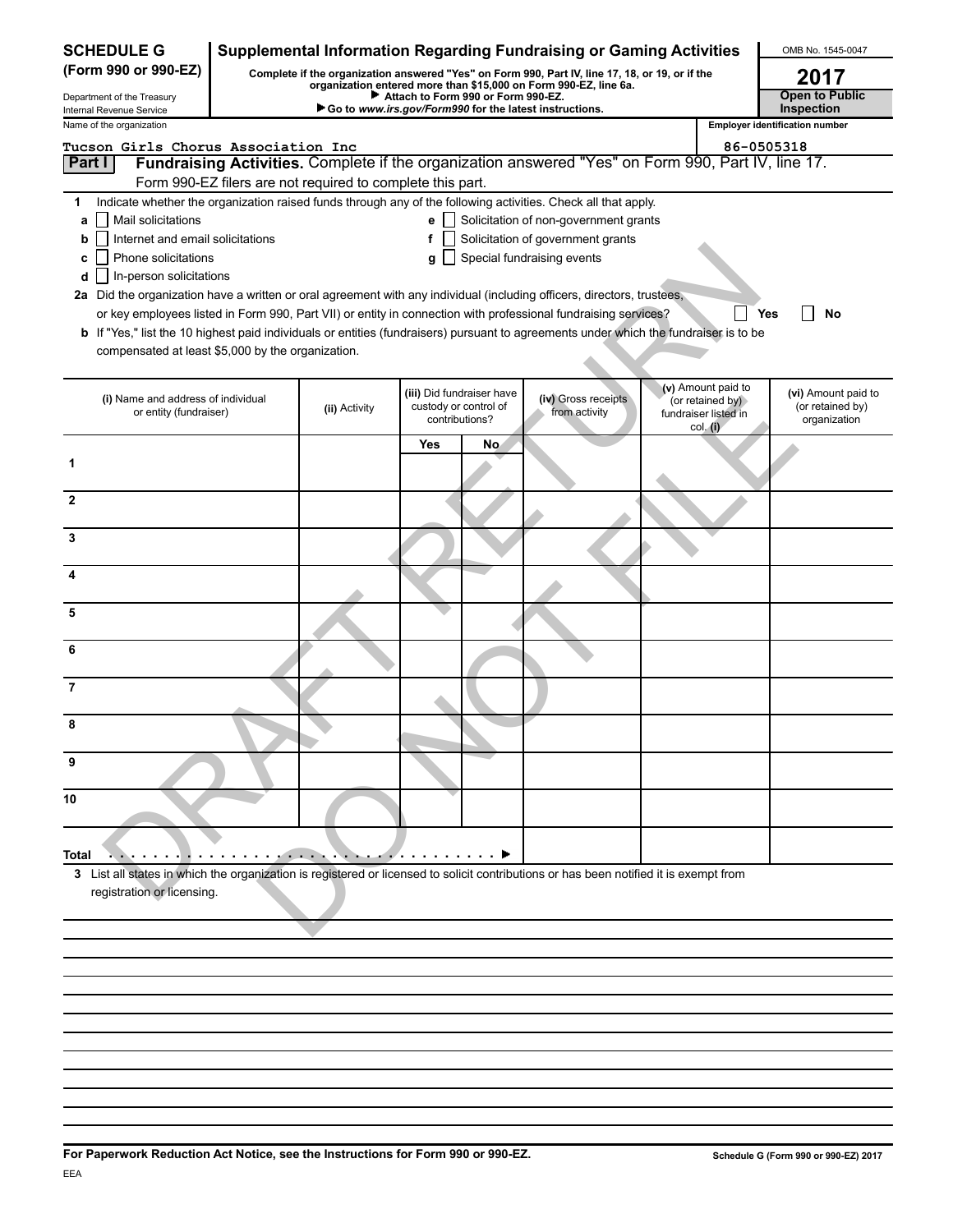Schedule G (Form 990 or 990-EZ) 2017 **Tucson Girls Chorus Association Inc** 86-0505318 Page

**2**

**Fundraising Events.** Complete if the organization answered "Yes" on Form 990, Part IV, line 18, or reported more than \$15,000 of fundraising event contributions and gross income on Form 990-EZ, lines 1 and 6b. List events with gross receipts greater than \$5,000. **Part II**

|                                                                               |              | $\frac{1}{2}$                                                                                                              |                  |                         |                  |                                   |  |  |
|-------------------------------------------------------------------------------|--------------|----------------------------------------------------------------------------------------------------------------------------|------------------|-------------------------|------------------|-----------------------------------|--|--|
|                                                                               |              |                                                                                                                            | (a) Event $#1$   | (b) Event $#2$          | (c) Other events | (d) Total events                  |  |  |
|                                                                               |              |                                                                                                                            | Duets/Dinner     | Family FR               | None             | (add col. (a) through<br>col. (c) |  |  |
|                                                                               |              |                                                                                                                            | (event type)     | (event type)            | (total number)   |                                   |  |  |
|                                                                               |              |                                                                                                                            |                  |                         |                  |                                   |  |  |
| Revenue                                                                       | 1            | Gross receipts                                                                                                             | 53,486           | 33,686                  |                  | 87,172                            |  |  |
|                                                                               |              |                                                                                                                            |                  |                         |                  |                                   |  |  |
|                                                                               | $\mathbf{2}$ | Less: Contributions<br>$\mathcal{A}$ , and $\mathcal{A}$ , and $\mathcal{A}$                                               | 36,165           |                         |                  | 36,165                            |  |  |
|                                                                               | 3            | Gross income (line 1 minus                                                                                                 |                  |                         |                  |                                   |  |  |
|                                                                               |              | line 2) $\cdots$ $\cdots$ $\cdots$ $\cdots$                                                                                | 17,321           | 33,686                  |                  | 51,007                            |  |  |
|                                                                               |              |                                                                                                                            |                  |                         |                  |                                   |  |  |
|                                                                               | 4            | Cash prizes $\dots \dots \dots$                                                                                            |                  |                         |                  |                                   |  |  |
|                                                                               |              |                                                                                                                            |                  |                         |                  |                                   |  |  |
|                                                                               | 5            | Noncash prizes $\dots \dots$                                                                                               |                  |                         |                  |                                   |  |  |
|                                                                               |              |                                                                                                                            |                  |                         |                  |                                   |  |  |
|                                                                               | 6            | Rent/facility costs                                                                                                        | 7,421            |                         |                  | 7,421                             |  |  |
|                                                                               |              |                                                                                                                            |                  |                         |                  |                                   |  |  |
|                                                                               | 7            | Food and beverages                                                                                                         |                  |                         |                  |                                   |  |  |
| Direct Expenses                                                               |              |                                                                                                                            |                  |                         |                  |                                   |  |  |
|                                                                               | 8            | Entertainment                                                                                                              |                  |                         |                  |                                   |  |  |
|                                                                               |              |                                                                                                                            |                  |                         |                  |                                   |  |  |
|                                                                               | 9            | Other direct expenses $\cdots$                                                                                             | 6,536            |                         |                  | 6,536                             |  |  |
|                                                                               |              |                                                                                                                            |                  |                         |                  |                                   |  |  |
|                                                                               | 10           | Direct expense summary. Add lines 4 through 9 in column (d)                                                                |                  |                         |                  | 13,957                            |  |  |
|                                                                               | 11           | Net income summary. Subtract line 10 from line 3, column (d)                                                               |                  |                         |                  | 37,050                            |  |  |
|                                                                               | Part III     | Gaming. Complete if the organization answered "Yes" on Form 990, Part IV, line 19, or reported more                        |                  |                         |                  |                                   |  |  |
|                                                                               |              | than \$15,000 on Form 990-EZ, line 6a.                                                                                     |                  |                         |                  |                                   |  |  |
|                                                                               |              |                                                                                                                            | (a) Bingo        | (b) Pull tabs/instant   | (c) Other gaming | (d) Total gaming (add             |  |  |
|                                                                               |              |                                                                                                                            |                  | bingo/progressive bingo |                  | col. (a) through col. (c))        |  |  |
| Revenue                                                                       |              |                                                                                                                            |                  |                         |                  |                                   |  |  |
|                                                                               | 1            | Gross revenue                                                                                                              |                  |                         |                  |                                   |  |  |
|                                                                               |              |                                                                                                                            |                  |                         |                  |                                   |  |  |
|                                                                               | $\mathbf{2}$ | Cash prizes<br>the contract of the con-                                                                                    |                  |                         |                  |                                   |  |  |
| Direct Expenses                                                               |              |                                                                                                                            |                  |                         |                  |                                   |  |  |
|                                                                               | 3            | Noncash prizes                                                                                                             |                  |                         |                  |                                   |  |  |
|                                                                               |              |                                                                                                                            |                  |                         |                  |                                   |  |  |
|                                                                               | 4            | Rent/facility costs<br>المنتقل والمتعاونة                                                                                  |                  |                         |                  |                                   |  |  |
|                                                                               |              |                                                                                                                            |                  |                         |                  |                                   |  |  |
|                                                                               | 5            | Other direct expenses<br>$\sim$ 100 $\sim$ 100 $\sim$                                                                      | $\%$             | %                       | $\frac{0}{0}$    |                                   |  |  |
|                                                                               | 6            | Volunteer labor                                                                                                            | Yes<br><b>No</b> | <b>Yes</b><br>No        | Yes<br>No        |                                   |  |  |
|                                                                               |              |                                                                                                                            |                  |                         |                  |                                   |  |  |
| Direct expense summary. Add lines 2 through 5 in column (d)<br>7              |              |                                                                                                                            |                  |                         |                  |                                   |  |  |
|                                                                               |              |                                                                                                                            |                  |                         |                  |                                   |  |  |
|                                                                               | 8            | Net gaming income summary. Subtract line 7 from line 1, column $(d)$ $\cdots$ $\cdots$ $\cdots$ $\cdots$ $\cdots$ $\cdots$ |                  |                         |                  |                                   |  |  |
|                                                                               |              |                                                                                                                            |                  |                         |                  |                                   |  |  |
| Enter the state(s) in which the organization conducts gaming activities:<br>9 |              |                                                                                                                            |                  |                         |                  |                                   |  |  |
| a                                                                             |              | Is the organization licensed to conduct gaming activities in each of these states?                                         |                  |                         | .                | <b>Yes</b><br>No                  |  |  |
| b                                                                             |              | If "No," explain:                                                                                                          |                  |                         |                  |                                   |  |  |
|                                                                               |              |                                                                                                                            |                  |                         |                  |                                   |  |  |
|                                                                               |              |                                                                                                                            |                  |                         |                  |                                   |  |  |
| 10a                                                                           |              | Were any of the organization's gaming licenses revoked, suspended or terminated during the tax year?                       |                  |                         |                  | <b>Yes</b><br>No                  |  |  |
|                                                                               |              | <b>b</b> If "Yes," explain:                                                                                                |                  |                         |                  |                                   |  |  |
|                                                                               |              |                                                                                                                            |                  |                         |                  |                                   |  |  |
|                                                                               |              |                                                                                                                            |                  |                         |                  |                                   |  |  |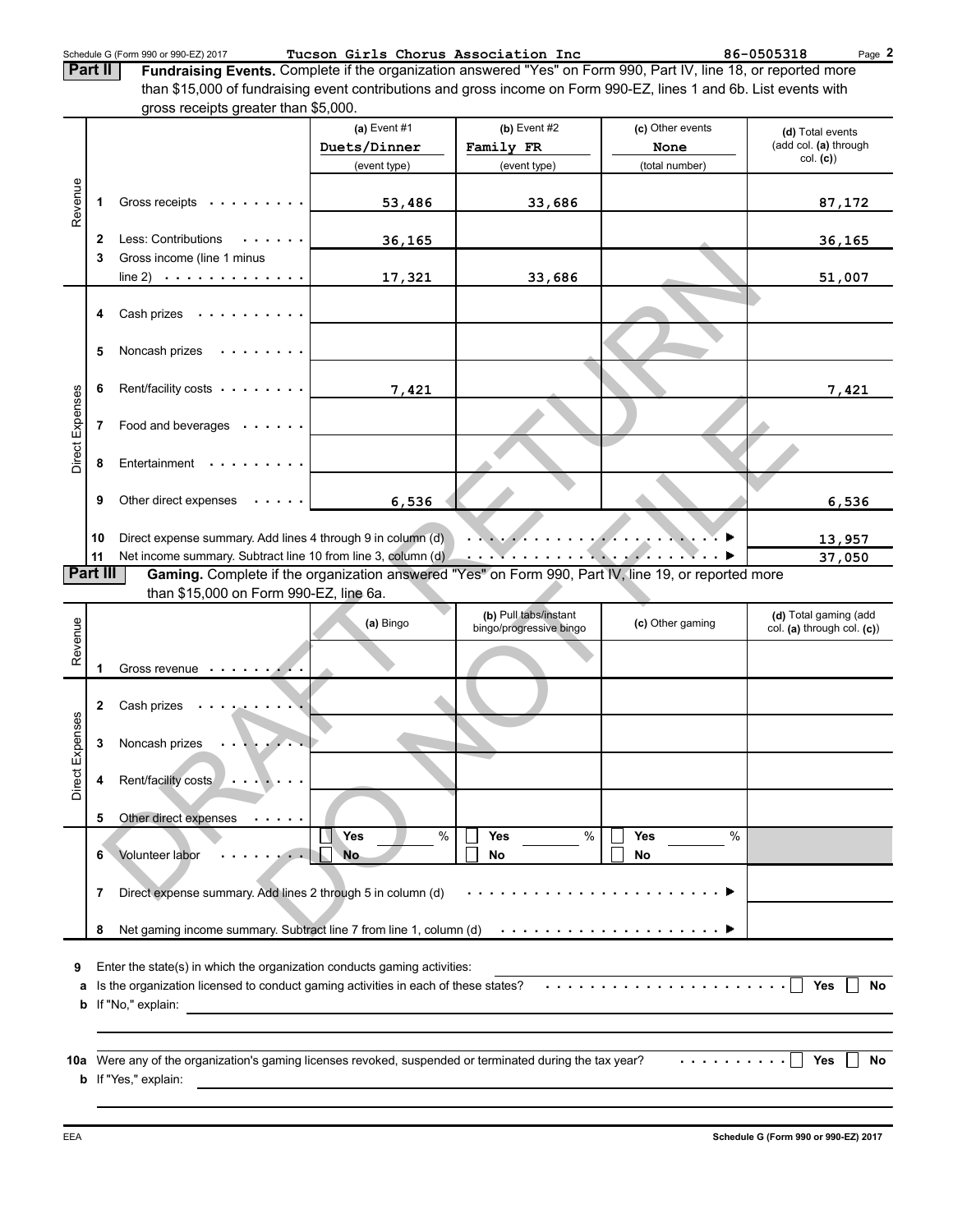Department of the Treasury Internal Revenue Service Name of the organization

# **2017 2017 2017 2017 2017 2017 2017 2017 2017 2017 2017 2017 2017 2017 2017 2017 2017 2017 2017 2017 2017 2017 2017 2017 2017 2017 2017 2017 2017 2017 2017 2017**

**(Form 990 or 990-EZ) Complete to provide information for responses to specific questions on Form 990 or 990-EZ or to provide any additional information. Attach to Form 990 or 990-EZ. Go to** *www.irs.gov/Form990* **for the latest information.**

**Open to Public Inspection Employer identification number** OMB No. 1545-0047

**Tucson Girls Chorus Association Inc 86-0505318**

#### **01. Form 990 governing body review (Part VI, line 11)**

The draft 990 will be reviewed and reconciled to the general ledger by the finance

committee. Once the draft is approved by finance committee it will be presented to

board for review and questions and approved at our regular monthly meeting.

**02. Conflict of interest policy compliance (Part VI, line 12c)**

The conflict of interest statement is reviewed at one board meeting each year. All board

members and the director complete the conflict of interest questionnaire at this

meeting.

**03. CEO, executive director, top management comp (Part VI, line 15a)**

A committee of board members periodically reviews compensation for directors, executive etten. Onder the draft is supremed by finance committee it will be presented to the<br>for review and questions and approved by finance committee it will be presented to the<br>conflict of interest statement is reviewed at our m It statement is reviewed at one hoard meating each year. All board<br>
r complete the conflict of therest questionnaire at this board<br>
ctor, top management comp (Part VI, line 15a)<br>
mbers periodically reviews compensation for

directors and artistic directors for other similar organizations, using information

available on Guidestar, and adjusting for regional differences. In between these periodic

reviews, compensation is adjusted for changes in responsiblity and cost of living.

**04. Form 990 availability to public (Part VI, line 18)**

The Form 990 is available to the public on Guidestar and upon request

#### **05. Governing documents, etc, available to public (Part VI, line 19)**

All board policies, reports, and minutes are available upon request at the main office.

They are maintained in an online document sharing program.

#### **06. List of other fees for services expenses (Part IX, line 11g)**

Other fees for service include conductors, accompanists, and camp staff.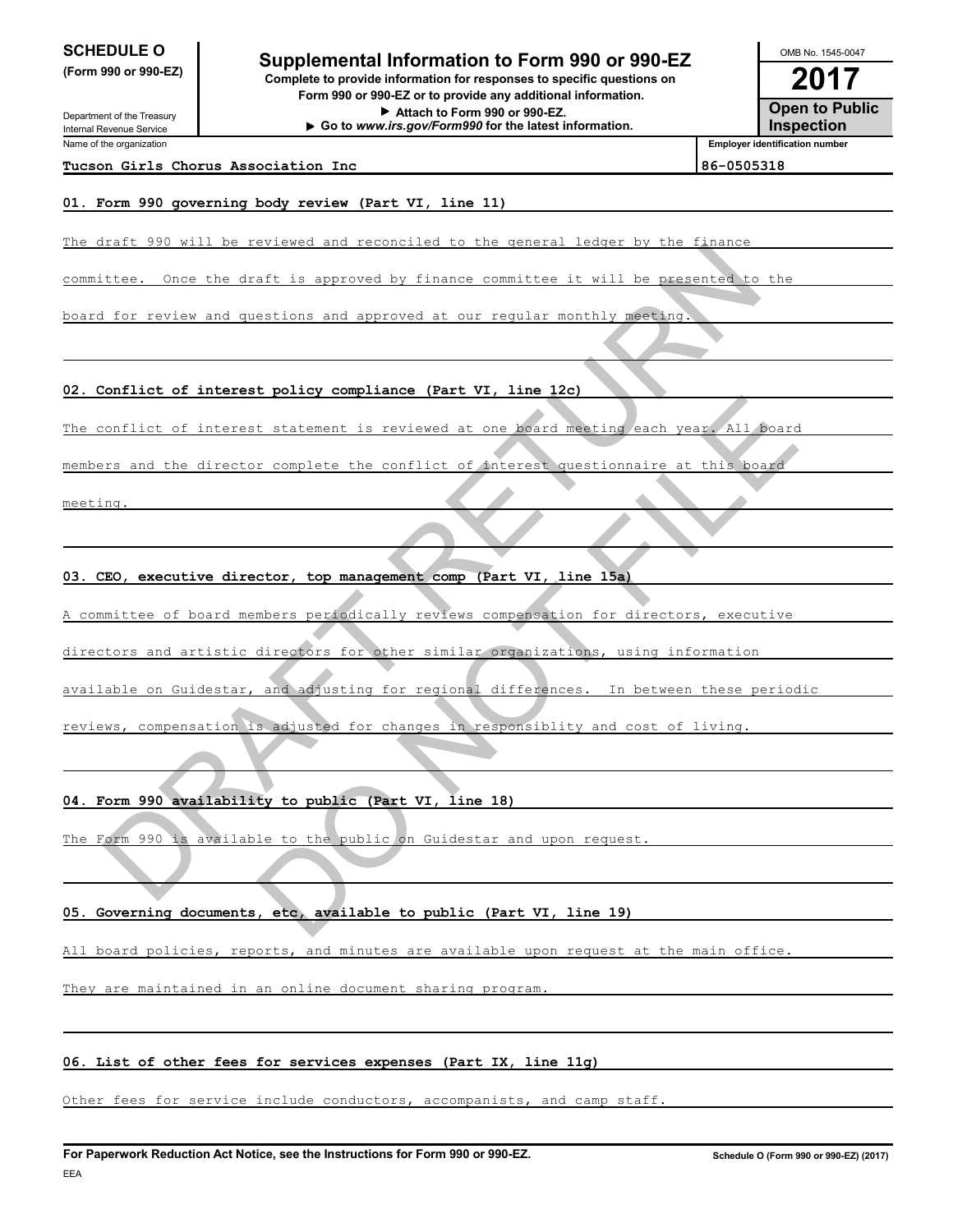#### **Tucson Girls Chorus Association Inc 86-0505318**

**Employer identification number**

#### **07. General explanation attachment**

Part III Line 4a - Statement of Program Accomplishments:

The Tucson Girls Chorus offers programming for choirs at our River Road location, and

outreach programming throughout the greater Tucson area. Outreach programming includes

operating choirs in underserved communities, and various modes of classroom support by TGC

staff for music teachers and their programs at all schools. A goal of the TGC is to create

access to inclusive programming for youth, and provide resources to music educators

support to their classroom. Funding allows the TGC to serve a diverse community and

continue to grow programs that nurture the community, further TGC's mission, and cultivate

personal growth and self-esteem for the participant

The outreach program has transformed and expanded to not only serve select Title 1 schools through engagement choir programs, but to also, based on direct input from Tucson music educators, support those teachers inside their classrooms. This support manifested itself through year-round school visits, rehearsal clinics, musical activities at assemblies, classroom workshops, professional development workshops, and festivals provided and executed by the TGC, all free of charge to music educators and schools. Notion Circle Chorus offers programming for choirs at our Kiver Move November, and<br>and programming throughout the creater Tucson area. Dutresch programming includes<br>ting choirs in underserved communities, and various areas Solution and their programs at all schools. A goal of the TGC is to creater<br>aramming for vouth, and provide resources to music educators and<br>com. Funding allows the TGC to serve a diverse community and<br>mas that nurture the

The TGC has provided a wide range of services to 2,260 students and 62 teachers in the 2017-2018 school year, including approximately 1,600 students from Title 1 schools. These numbers represent a 227% increase in student engagement compared to 2016-2017. The expansion of the outreach program has allowed us reach and serve a substantially higher quantity of students and music educators than our actual membership in both our River Rd location and our 3 satellite choirs. Student engagement throughout Tucson reinforces the